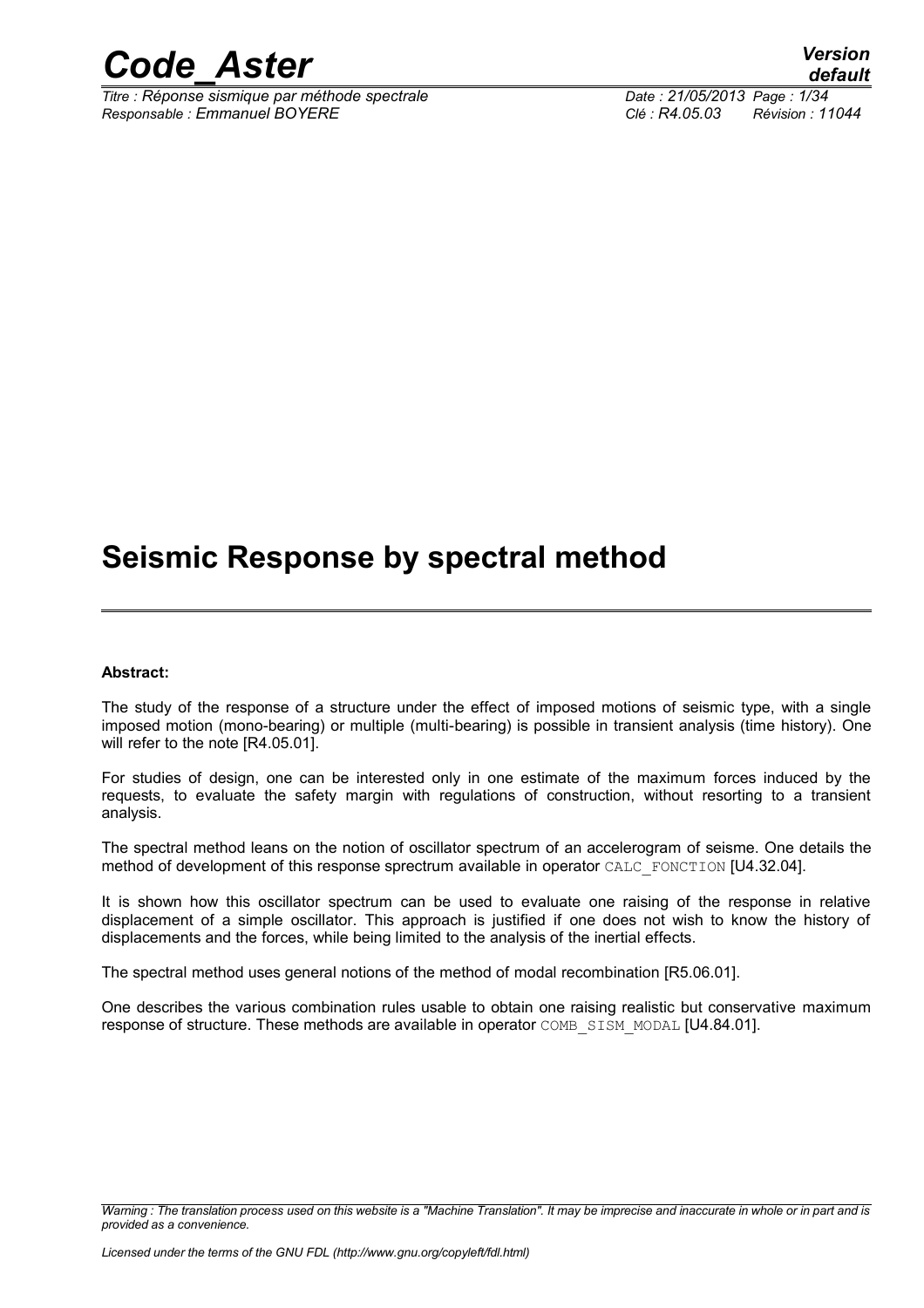*Titre : Réponse sismique par méthode spectrale Date : 21/05/2013 Page : 2/34 Responsable : Emmanuel BOYERE Clé : R4.05.03 Révision : 11044*

| <b>Contents</b>     |
|---------------------|
|                     |
|                     |
|                     |
|                     |
|                     |
|                     |
|                     |
|                     |
|                     |
|                     |
|                     |
|                     |
|                     |
|                     |
|                     |
|                     |
|                     |
|                     |
|                     |
|                     |
|                     |
|                     |
|                     |
|                     |
|                     |
|                     |
|                     |
|                     |
|                     |
|                     |
|                     |
|                     |
|                     |
|                     |
| 4.3.2 Multi-appui19 |
|                     |
|                     |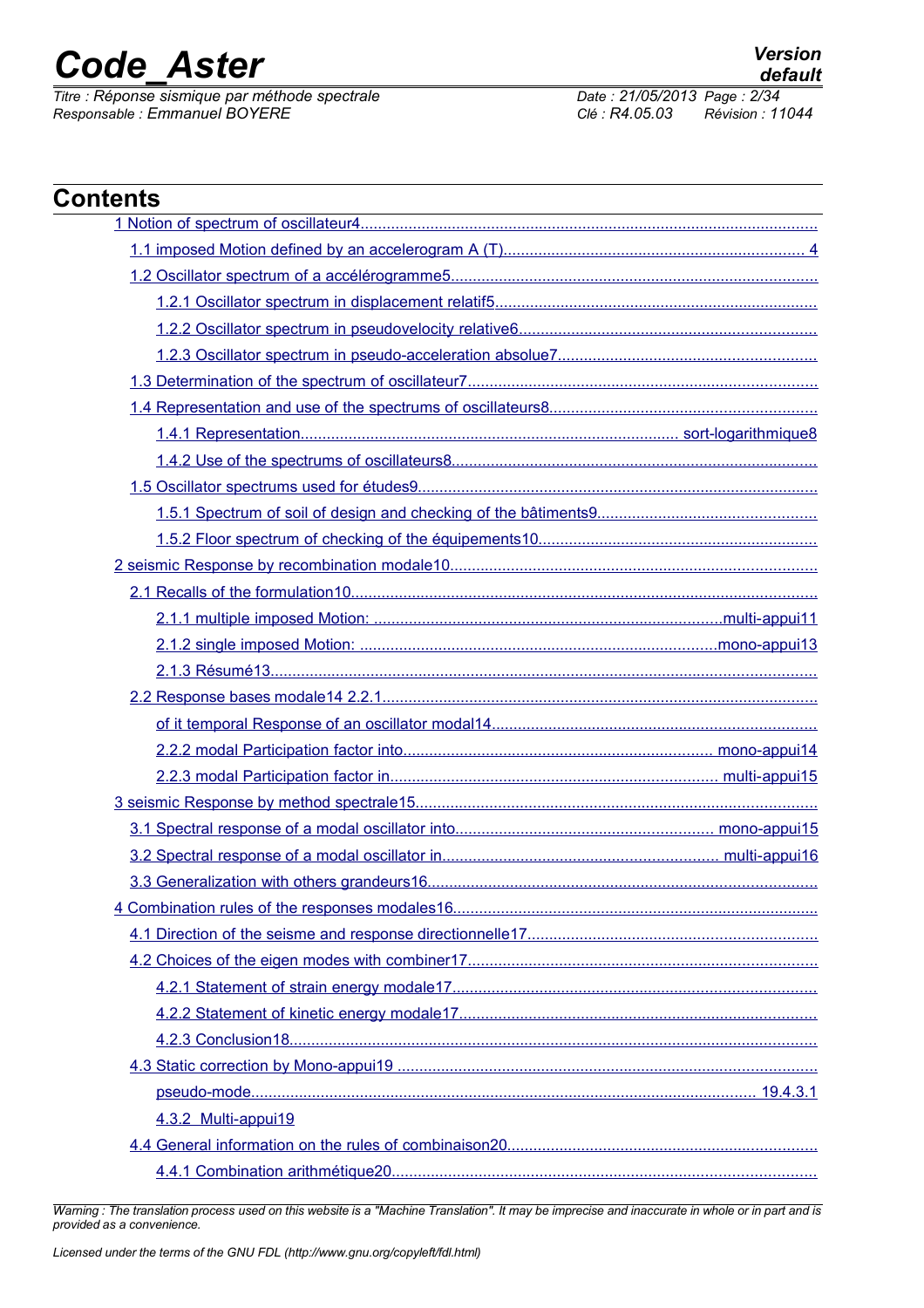|                   | <b>Version</b> |
|-------------------|----------------|
| <b>Code Aster</b> | default        |

| Titre : Réponse sismique par méthode spectrale<br>Responsable: Emmanuel BOYERE         | Date: 21/05/2013 Page: 3/34<br>Clé : R4.05.03 Révision : 11044 |
|----------------------------------------------------------------------------------------|----------------------------------------------------------------|
|                                                                                        |                                                                |
|                                                                                        |                                                                |
|                                                                                        |                                                                |
|                                                                                        |                                                                |
|                                                                                        |                                                                |
|                                                                                        |                                                                |
|                                                                                        |                                                                |
|                                                                                        |                                                                |
|                                                                                        |                                                                |
|                                                                                        |                                                                |
|                                                                                        |                                                                |
|                                                                                        |                                                                |
|                                                                                        |                                                                |
|                                                                                        |                                                                |
|                                                                                        |                                                                |
| 4.6.2 Computation separated of the components primary and secondary from the réponse24 |                                                                |
|                                                                                        |                                                                |
|                                                                                        |                                                                |
|                                                                                        |                                                                |
|                                                                                        |                                                                |
|                                                                                        |                                                                |
|                                                                                        |                                                                |
|                                                                                        |                                                                |
|                                                                                        |                                                                |
|                                                                                        |                                                                |
|                                                                                        |                                                                |
|                                                                                        |                                                                |
|                                                                                        |                                                                |
|                                                                                        |                                                                |
|                                                                                        |                                                                |
|                                                                                        |                                                                |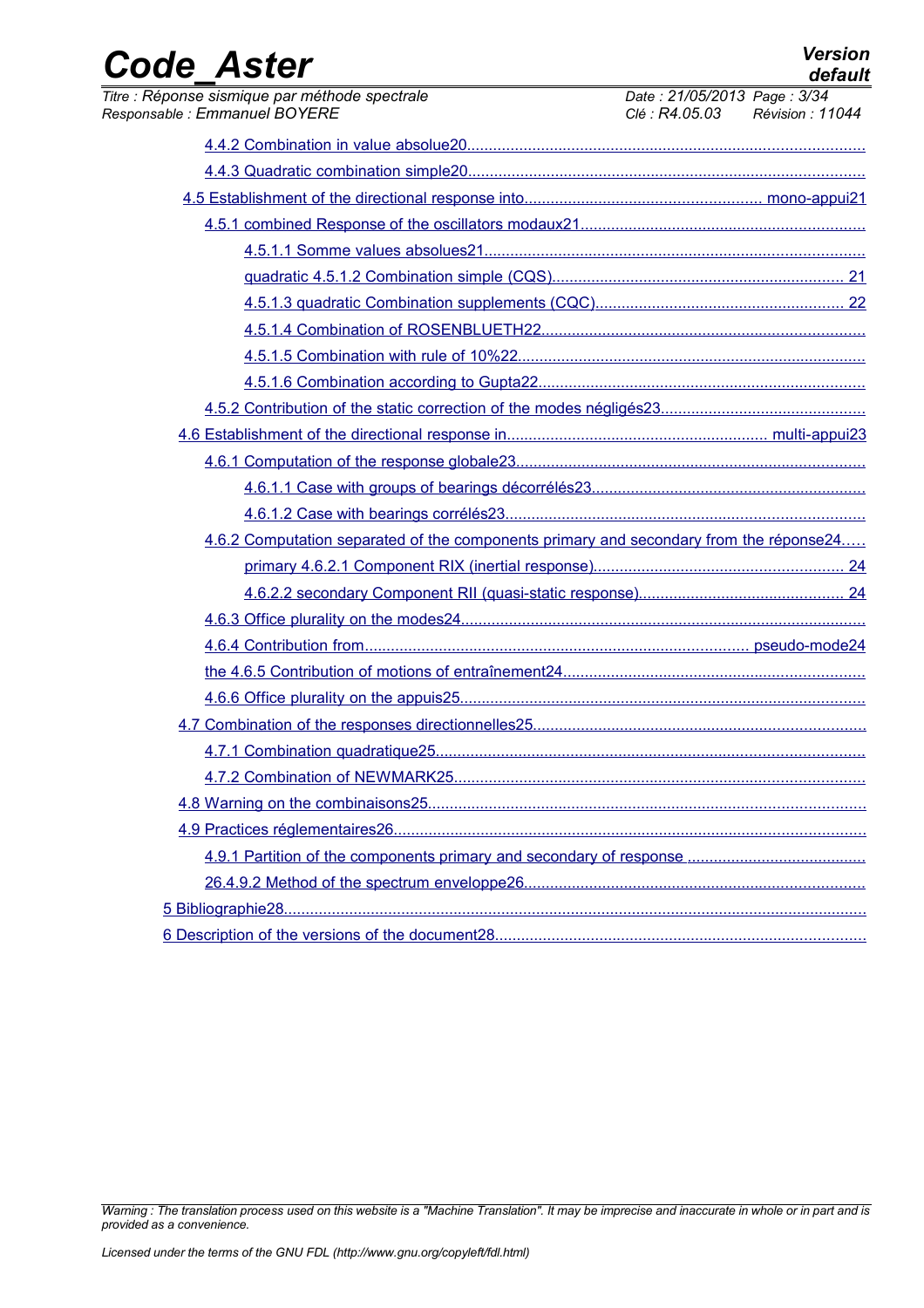*Titre : Réponse sismique par méthode spectrale Date : 21/05/2013 Page : 4/34 Responsable : Emmanuel BOYERE Clé : R4.05.03 Révision : 11044*

## **1 Notion of oscillator spectrum**

<span id="page-3-0"></span>the spectral method for the study of the response of a structure under the effect of imposed motions of seismic type leans on the notion of oscillator spectrum of an accelerogram of seisme.

## **1.1 Imposed motion defined by an accelerogram A (T)**

<span id="page-3-1"></span>For an imposed motion *s* of seismic type, one can deal with the problem in absolute displacement *X* or relative displacement *x* such as:  $X = x + s$ . The general equations of the motion of a simple oscillator are written then:

**Absolute motion**



 $m^2X + c^2X + kX = c^2s + ks$ 

 $m\ddot{x} + c\dot{x} + k\dot{x} = -m\ddot{s}$ 

**Relative motion**

One retains the formulation starting from **relative motion** for two primary reasons:

- •the seismic analysis of structures uses the stresses induced by the inertial effects of the seisme, stresses calculated starting from the structural deformations which are expressed starting from relative displacements;
- •the characterization of the signal of excitation can be reduced in this case to the accelerogram of the seisme  $\ddot{s} = A(t)$ , quantity provided directly by the seismographs. The signals of displacement *s* and velocity *s*˙ are in general not available in data bases geotechnics.

For the determination of the response of a simple oscillator with a motion imposed and the conventional notations, one will refer to appendix 2 [R4.05.03 Appendix 2].

If the seisme is defined by an accelerogram  $A(t)$ , absolute acceleration applied to the base, the reduced equation is in this case:

$$
\ddot{x} + 2\xi \omega_0 \dot{x} + \omega_0^2 x = -\ddot{s} = -A(t)
$$

the solution of this problem is the integral of DUHAMEL presented to the appendix A [éq A3.3-1]:

$$
x(t) = \frac{1}{\omega'_{0}} \int_{0}^{t} A(\tau) e^{-\xi \omega_{0}(t-\tau)} \sin \omega'_{0}(t-\tau) d\tau = f(A, \xi, \omega'_{0}) \quad \text{eq 1.1-2}
$$
  

$$
\omega'_{0} = \omega_{0} \sqrt{1-\xi^{2}}
$$

*Licensed under the terms of the GNU FDL (http://www.gnu.org/copyleft/fdl.html)*

*Warning : The translation process used on this website is a "Machine Translation". It may be imprecise and inaccurate in whole or in part and is provided as a convenience.*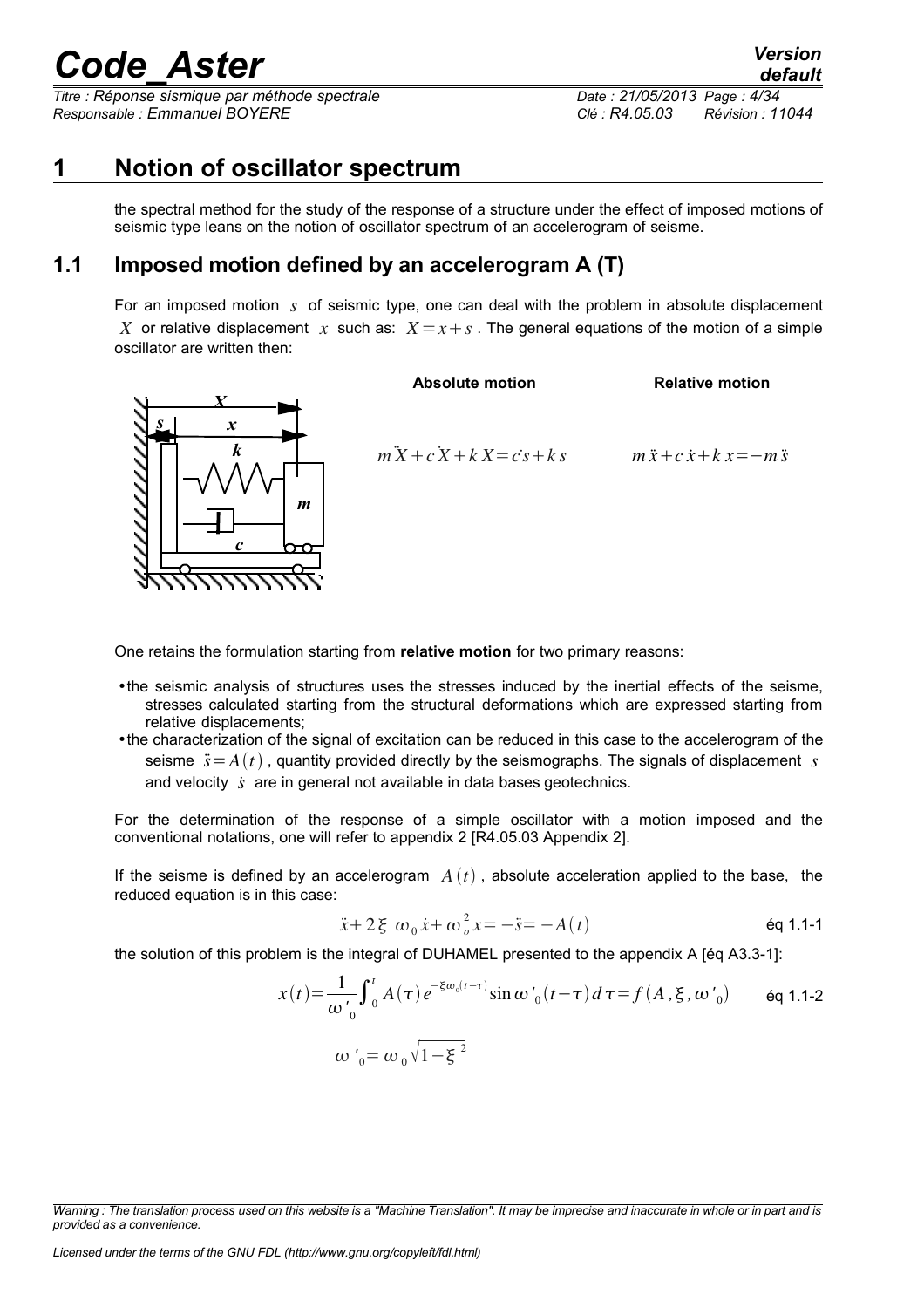*Titre : Réponse sismique par méthode spectrale Date : 21/05/2013 Page : 5/34 Responsable : Emmanuel BOYERE Clé : R4.05.03 Révision : 11044*

*default*

## **1.2 Oscillator spectrum of an accelerogram**

<span id="page-4-1"></span>the notion of oscillator spectrum was introduced initially to compare between them the effects of various accelerograms. The spectrum of FOURIER of a signal  $A(t)$  informs about its frequential contents. The response of a mechanical system with a motion imposed on the base depends largely on the dynamic characteristics of this system: eigenfrequencies and reduced damping  $\ (\xi, {\omega'}_0)$  . The appendix A details this aspect.

If one wishes to know the maximum value of the response of a simple oscillator with the parameters,  $(A, \xi, \omega'_0)$  one must evaluate the integral of DUHAMEL which provides the response of the oscillator [éq 1.1-2] to an excitation imposed on the base.



**Appear 1.2-a: Accelerogram**

### **1.2.1 Oscillator spectrum in relative displacement**

<span id="page-4-0"></span>From the integral of DUHAMEL, one can define the oscillator spectrum of an accelerogram  $A(t)$  like the function of the maximum values of relative displacement  $\; x(t) {=} f(A,\xi\,$  , $\omega^,_0) \;$  for each value of  $(\xi, \omega')$  by recalling that:  $\omega'_{0} = \omega_{0} \sqrt{(1-\xi^{2})}$ .

 $S$ *rox*  $(A, \xi, \omega') = |x(t)|_{max}$ 

$$
x(t) = \frac{1}{\omega'_{0}} \int_{0}^{t} A(\tau) e^{-\xi \omega_{0}(t-\tau)} \sin \omega'_{0}(t-\tau) d\tau = f(A, \xi, \omega'_{0})
$$

One notes, on the figure [Figure 1.2.1-a], that beyond a certain frequency ( 35 *Hz* here), known as cut-off frequency of the spectrum, it does not have there significant dynamic amplification: relative displacement is null.

*Warning : The translation process used on this website is a "Machine Translation". It may be imprecise and inaccurate in whole or in part and is provided as a convenience.*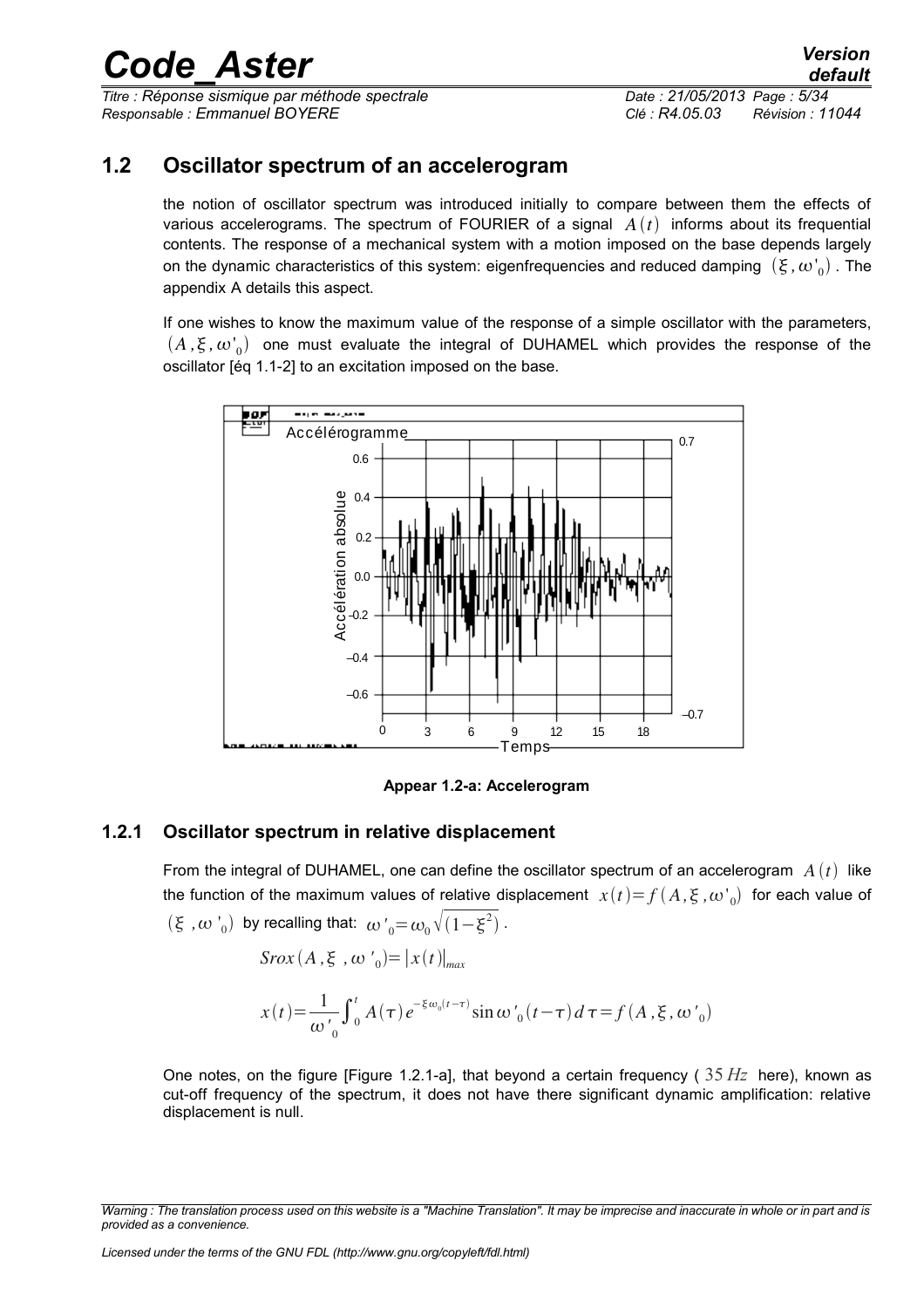*Titre : Réponse sismique par méthode spectrale Date : 21/05/2013 Page : 6/34 Responsable : Emmanuel BOYERE Clé : R4.05.03 Révision : 11044*

*default*



**Appear 1.2.1-a: Oscillator spectrum in relative displacement**

### **1.2.2 Oscillator spectrum in relative pseudovelocity**

<span id="page-5-0"></span>For structures with weak reduced damping  $\xi < 0.2 = 20\%$ , for which it is acceptable to assimilate  $\omega_{\,0}\,$  and  $\,\omega_{\,0}^{\,\prime}$  , one usually uses the spectrum of pseudovelocity defined by:

$$
Sro\,\dot{x}(A,\xi^{\prime},\omega_{0}) = \omega_{0}Srox(A,\xi^{\prime},\omega_{0}) = \omega_{0}|x(t)|_{max}
$$

The pseudonym velocity is the value the velocity which gives a value of the kinetic energy of the mass of the oscillator equal to that of the maximum strain energy of spring:







*Warning : The translation process used on this website is a "Machine Translation". It may be imprecise and inaccurate in whole or in part and is provided as a convenience.*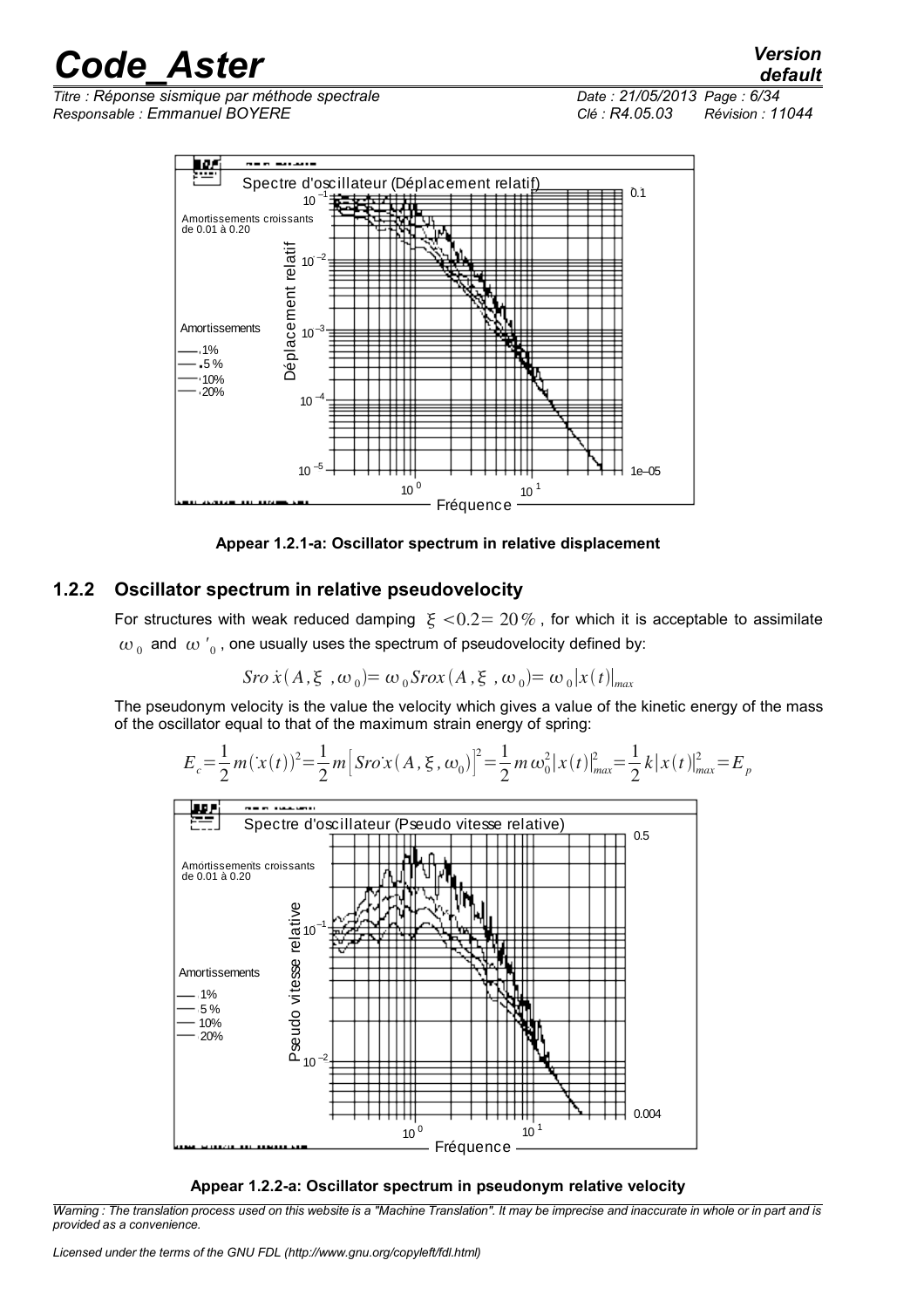*Titre : Réponse sismique par méthode spectrale Date : 21/05/2013 Page : 7/34 Responsable : Emmanuel BOYERE Clé : R4.05.03 Révision : 11044*

### **1.2.3 Oscillator spectrum in absolute pseudo-acceleration**

<span id="page-6-1"></span>In the same way for a weak reduced damping, one can define the spectrum of pseudo-acceleration defined by:

 $S$ *ro*  $\ddot{x}$   $(A, \xi, \omega_0) = \omega_o^2$   $S$ *rox*  $(A, \xi, \omega_0) = \omega_0^2 |x(t)|_{max}$ 



**Appear 1.2.3-a: Oscillator spectrum in pseudonym absolute acceleration**

the interest of this spectrum of pseudo-acceleration lies in the fact that  $\;Sro\,\ddot{x}(A\,,\xi\,,\omega_{_0})\;$  is a good approximation of the maximum of absolute acceleration  $\ddot{X}(t)$ . Indeed, at time when relative displacement is maximum, the relative velocity is cancelled and the reduced equation is written  $\ddot{x}$ +0+ $\omega_0^2 x_{max}$ = $-\ddot{s}$  , which shows us that

$$
|\ddot{X}|_{max} = |\ddot{x} + \ddot{s}|_{max} = |\omega_0^2 x_{max}| = \omega_0^2 \text{S} \cos(A, \xi, \omega_0) = \text{S} \cos(X, \xi, \omega_0)
$$

For this reason, this oscillator spectrum is called **spectrum of absolute pseudo-acceleration**.

The asymptote of this high frequency spectrum (acceleration at period null) corresponds to the response of a clean high frequency oscillator, i.e. very rigid. In this case, the mass tends to completely follow the imposed motion of the base. This asymptote thus corresponds to the maximum acceleration  $|A(t)|_{max}$  of imposed motion (soil or anchor point of the oscillator). It is reached in practice from the cut-off frequency of the spectrum. For this reason, one says that an accelerogram is fixed, for example, on  $0.15 g$ , when its maximum amplitude and its oscillator spectrum of absolute pseudoacceleration at period null are equal to 0.15 *g* .

## **1.3 Determination of the oscillator spectrum**

<span id="page-6-0"></span>the determination of the oscillator spectrum of an accelerogram  $A(t)$  is available in operator CALC\_FONCTION [U6.34.04] with key word SPEC\_OSCI : it is obtained by numerical integration of the equation of DUHAMEL by the method of NIGAM [R5.05.01]. This command provides the spectrum of absolute pseudo-acceleration and, on request, the spectrum of pseudovelocity or the spectrum of relative displacement.

*Warning : The translation process used on this website is a "Machine Translation". It may be imprecise and inaccurate in whole or in part and is provided as a convenience.*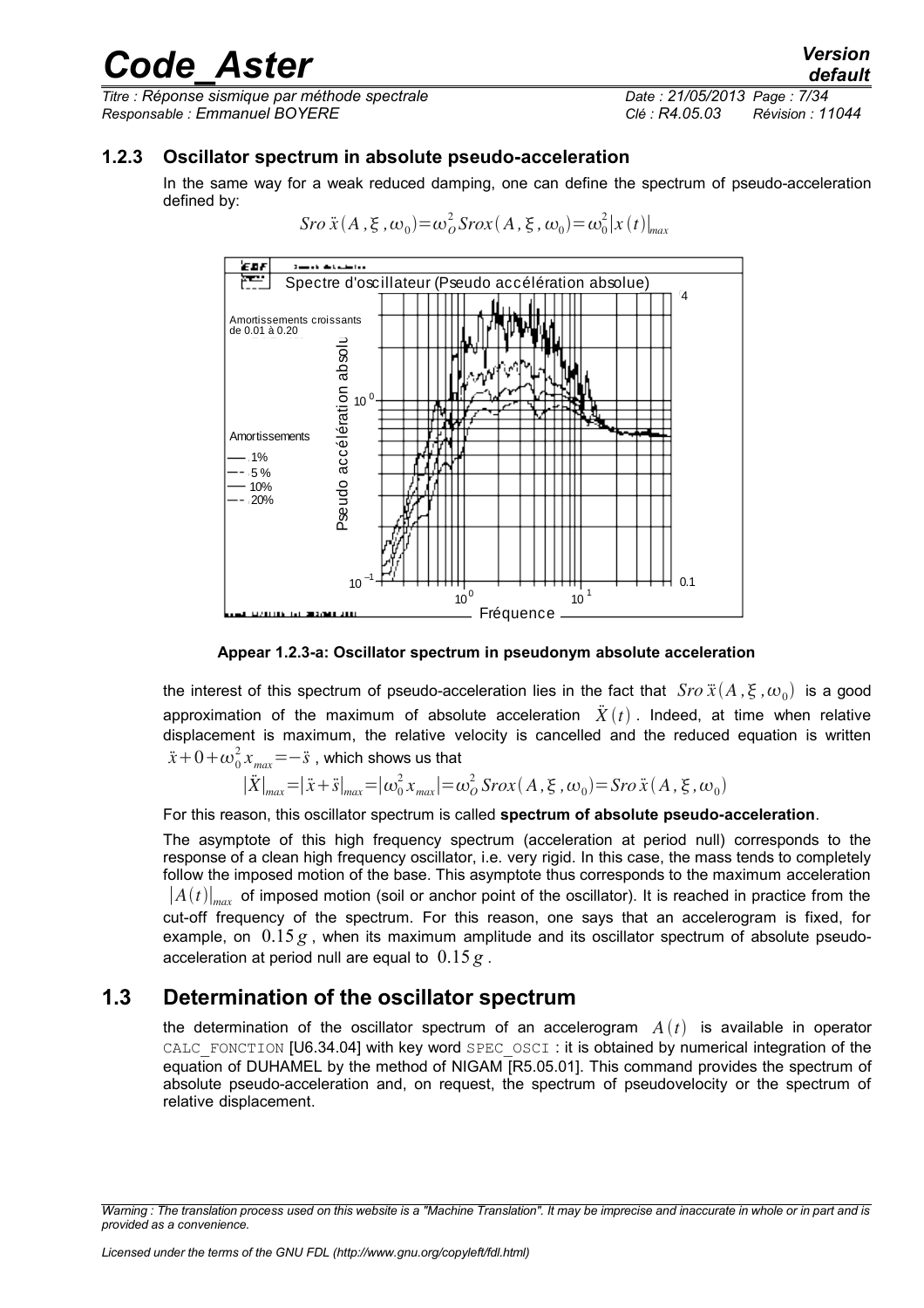*Titre : Réponse sismique par méthode spectrale Date : 21/05/2013 Page : 8/34 Responsable : Emmanuel BOYERE Clé : R4.05.03 Révision : 11044*

## <span id="page-7-2"></span>**1.4 Representation and use of the oscillator spectrums**

### **1.4.1 Representation sort-logarithmic curve**

<span id="page-7-1"></span>the response sprectrums of oscillator are usually represented by graphics sort-logarithmic curves which make it possible to read on only one graph the three quantities: relative displacement, relative pseudovelocity, absolute pseudo-acceleration.

This representation is obtained by tracing the spectrum of relative pseudovelocity *Sro x*˙ in coordinates log−log such as log *Sro*  $\dot{x} = f$ (log ω<sub>0</sub>), on which one defers two graduations complementary to ±45*°* if the scale of the graduations logarithmic curves is the same one on the two axes:

- a graduation logarithmic curve with 45*°* to measure displacements relative log *Sro x*=log *Sro x*˙  $\omega_0$  $)=\log S$ *ro*  $\dot{x}$  − log  $\omega_0$
- a graduation logarithmic curve to  $-45^{\circ}$  measure absolute accelerations  $\log$  *Sro*  $\ddot{x} = \log(\omega_0$  *Sro*  $\dot{x}$  $) = \log$  *Sro*  $\dot{x} + \log \omega_0$



**Appears 1.4.1-a: Representation sort-logarithmic curve**

## **1.4.2 Use of the oscillator spectrums**

<span id="page-7-0"></span>to evaluate the maximum response of a modal oscillator  $\;(\omega_i,\xi_i)\;$  with an accelerogram  $\;A\left(t\right)$  , one uses **the spectrum of absolute pseudo-acceleration**.

*Warning : The translation process used on this website is a "Machine Translation". It may be imprecise and inaccurate in whole or in part and is provided as a convenience.*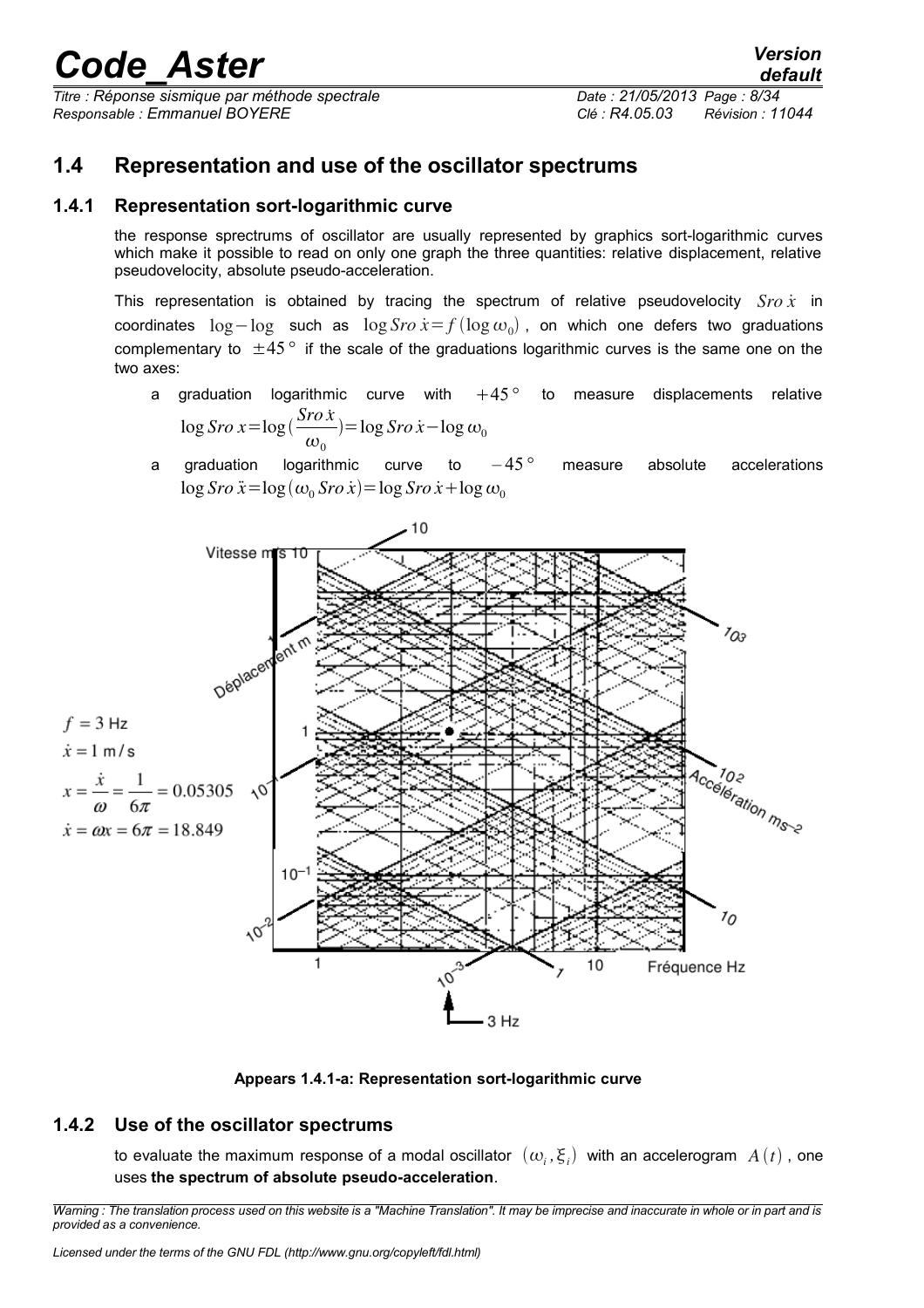*Titre : Réponse sismique par méthode spectrale Date : 21/05/2013 Page : 9/34 Responsable : Emmanuel BOYERE Clé : R4.05.03 Révision : 11044*

It is represented in *Code\_Aster* by a three-dimensions function made up of several functions *Sro*  $\ddot{x} = f$  (*freq*) with  $\xi_{n} = cte$ .

One uses a linear interpolation on reduced damping for  $\xi_n < \xi_i < \xi_{n+1}$  because dynamic

amplification with resonance for  $\left.\omega\!=\!\omega_{_{0}}\right.$  (that is to say  $\left.\eta\!=\!1\right.$  ) is equal to *xm s*0  $=\frac{1}{\sqrt{2}}$  $2\xi_i$  [éq A2.2-3].

The variation of the modulus of the response in the vicinity of resonance also justifies an interpolation logarithmic curve for  $\omega_m<\omega_i<\omega_{m+1}$ . The oscillator spectrum must be represented with a discretization in sufficiently fine frequency to limit the effects of the interpolation.

## **1.5 Oscillator spectrums used for studies**

<span id="page-8-1"></span>For the studies of industrial facilities, such as the nuclear power plants, the seismic analysis led to establish several models:

•a model of the civil engineer of design of the buildings to determine:

- •accidental requests for the computation of the frameworks of these buildings;
- •the motions imposed on the anchor points of the equipment (reactor vessel, bearings of the networks of pipework, electrical equipment boxes.) at various levels of the buildings;
- •models of study of checking of each equipment subjected to the imposed motions amplified by the dynamic behavior of the buildings.

## **1.5.1 Spectrum of soil of design and checking of the buildings**

<span id="page-8-0"></span>A this stage, the equipment are known only like inertial overloads and one can admit that they do not bring any stiffness to the building. The structures in this case are subjected to a spectrum of soil.

The frequential contents of an oscillator spectrum reflect that of the accelerogram used and "are thus marked" by the properties of the soil instead of record. To work out the spectrum of soil at the stage of the project, it is thus recommended to establish the oscillator spectrums for several accelerograms and to build a spectrum envelope which smoothes antiresonances.



**Appear 1.5.1-a: Spectrum of soil for a project**

*Warning : The translation process used on this website is a "Machine Translation". It may be imprecise and inaccurate in whole or in part and is provided as a convenience.*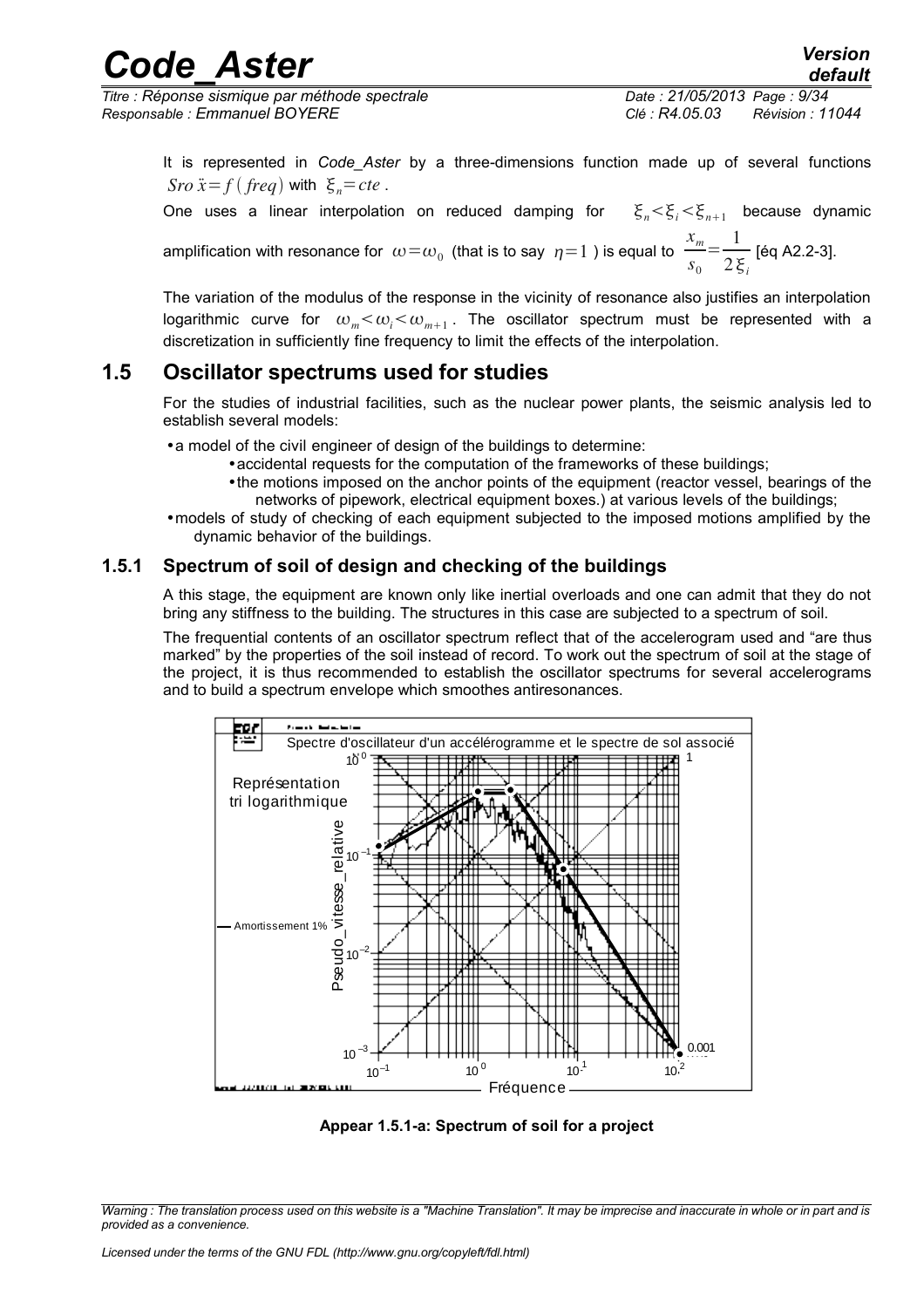*Titre : Réponse sismique par méthode spectrale Date : 21/05/2013 Page : 10/34 Responsable : Emmanuel BOYERE Clé : R4.05.03 Révision : 11044*

 $\frac{-}{s}$ .

#### **Note:**

*In many cases, one does not know the rotation movement imposed by the seisme, since the accelerograms of known seismes result from records of seismographs, sensors to a degree of freedom of translation.* 

### **1.5.2 Floor spectrum of checking of the equipment**

<span id="page-9-2"></span>the study of the dynamic behavior of the equipment subjected to the motions imposed by the structure support on the fulcrums is possible starting from the accelerograms of response in these points, results of the transient analysis of the behavior of the building: these accelerograms, known as of bottom, make it possible to build floor spectrums.

For a checking of the equipment, one can limit oneself to a spectral analysis starting from the floor spectrums and the differential displacements imposed on the bearings.

The floor spectrums are representative of the dynamic amplification brought by the structure support: a lissage of the spectrum can be useful to take into account uncertainty on the position of the eigenfrequencies of the building, but one will take care to preserve realistic margins, since the spectrum of soil is already one raising of the seismic request. The oscillator spectrum must be represented with a discretization in sufficiently fine frequency "to collect" resonances of structure.

#### **Note:**

*Techniques of direct determination of the floor spectrums, starting from the spectrum of soil and modes of structure were developed [bib1], but are not currently available in Code\_Aster.* 

## <span id="page-9-1"></span>**2 Seismic response by modal recombination**

### **2.1 Recalls of the formulation**

<span id="page-9-0"></span>the spectral method of seismic analysis leans on the formulation of the response transient dynamics by modal recombination presented in the documents "Methods of RITZ in dynamics linear and nonlinear" [R5.06.01] and "Analyzes seismic by direct method or modal recombination" [R4.05.01].

Let us summarize the principles of the approach detailed in the note [R4.05.01] for a structure represented in form discretized by the matric system:

$$
\mathbf{M}\ddot{\mathbf{U}} + \mathbf{C}\dot{\mathbf{U}} + \mathbf{K}\mathbf{U} = \mathbf{F}(t) \tag{6q 2.1-1}
$$

 $C=$  $|c|$ 

 $c_{xx}$   $c_{xs}$  $c_{ss}$   $c_{ss}$ 

#### **Notations moving absolute motion**

U *represents all the components of motion (internal degrees of freedom of structure and the*

 $\vert$  k

 $\mathbf{k}_{\mathrm{xx}}$   $\mathbf{k}_{\mathrm{xs}}$  $k_{sx}$   $k_{ss}$ 

degrees of freedom subjected to an imposed motion): one separates them in the form  $|{\bf U}|\!=\!\!{\displaystyle{|\frac{\bf X}{\bf s}}\!}$ 

The operators describing structure become:  $\mathbf{K=}% =\{1,2,3,4\}$ 

 $M=$  $\vert$  n  $m_{xx}$   $m_{xs}$  $m_{ss}$   $m_{ss}$ 

The problem moving relative motion of structure compared to the bearings with decomposition Absolute motion = Relative motion  $+$  Motion of training led to introduce the change of variable  $U = u + E$ 

#### **Assumption**

*Warning : The translation process used on this website is a "Machine Translation". It may be imprecise and inaccurate in whole or in part and is provided as a convenience.*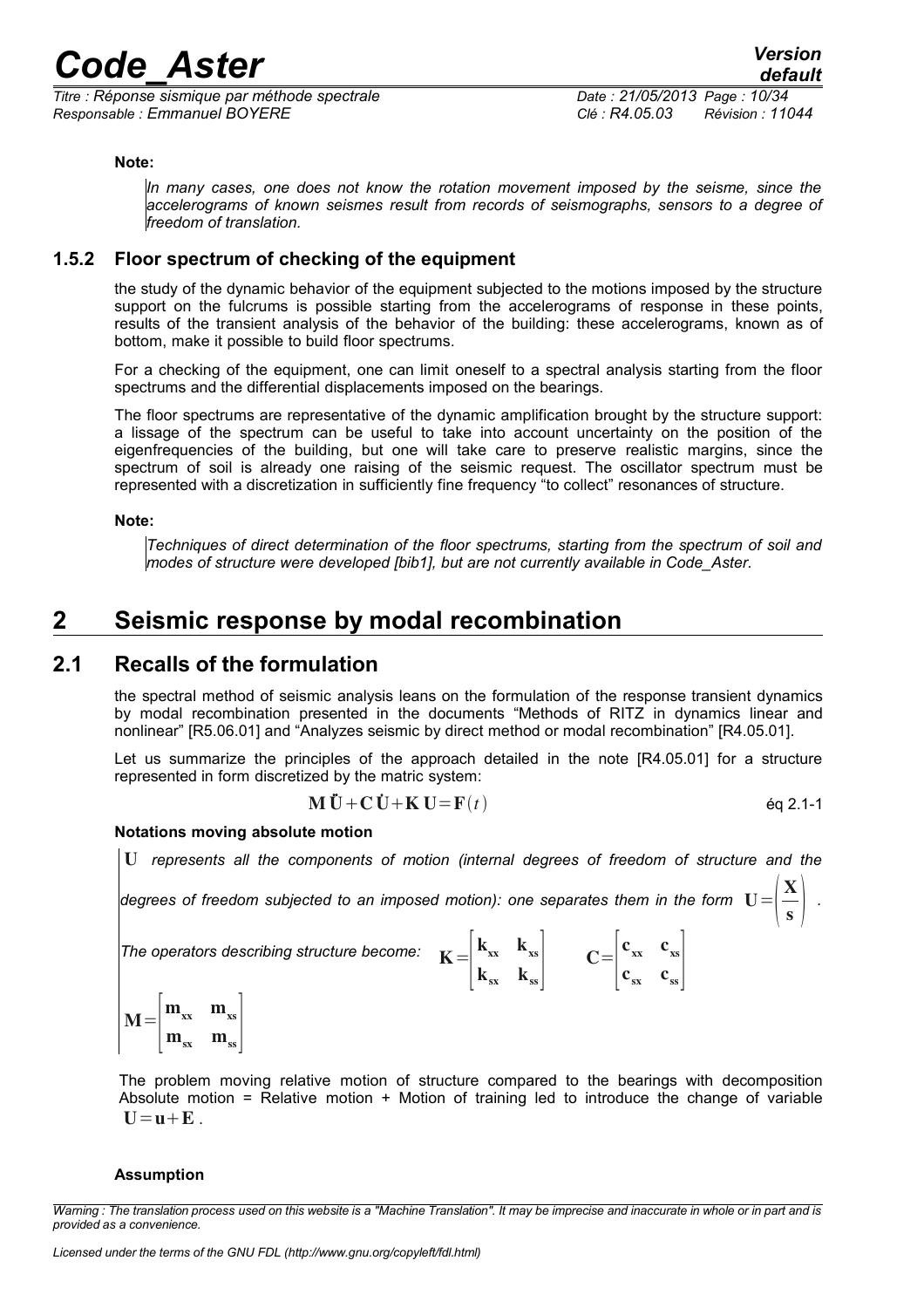## real **Aster** *Version*

*Titre : Réponse sismique par méthode spectrale Date : 21/05/2013 Page : 11/34 Responsable : Emmanuel BOYERE Clé : R4.05.03 Révision : 11044*

*default*

*One supposes that no force of excitation is applied to the degrees of freedom of structure,*

which reduces the second member  $\mathbf{F}(t)$  , with the same partition with  $\mathbf{F}$ =  $\mathbf{0}_{\mathbf{x}}$  $\mathbf{r}_s$  |

equation 2.1-1 becomes then:

$$
\begin{bmatrix} \mathbf{m}_{xx} & \mathbf{m}_{xs} \\ \mathbf{m}_{sx} & \mathbf{m}_{ss} \end{bmatrix} \begin{bmatrix} \ddot{\mathbf{X}} \\ \ddot{\mathbf{s}} \end{bmatrix} + \begin{bmatrix} \mathbf{c}_{xx} & \mathbf{c}_{xs} \\ \mathbf{c}_{sx} & \mathbf{c}_{ss} \end{bmatrix} \begin{bmatrix} \dot{\mathbf{X}} \\ \dot{\mathbf{s}} \end{bmatrix} + \begin{bmatrix} \mathbf{k}_{xx} & \mathbf{k}_{xs} \\ \mathbf{k}_{sx} & \mathbf{k}_{ss} \end{bmatrix} \begin{bmatrix} \mathbf{X} \\ \mathbf{s} \end{bmatrix} = \begin{bmatrix} \mathbf{0}_{x} \\ \mathbf{r}_{s} \end{bmatrix}
$$

the first system of equations extracts from [éq. 2.1-2]:

$$
m_{xx}\ddot{X}+c_{xx}\dot{X}+k_{xx}X=-m_{xs}\ddot{s}-c_{xs}\dot{s}-k_{xs}s
$$

allows the determination of the response of the internal degrees of freedom of structure, while the second:

$$
\mathbf{m}_{\rm sx}\ddot{\mathbf{X}} + \mathbf{c}_{\rm sx}\dot{\mathbf{X}} + \mathbf{k}_{\rm sx}\mathbf{X} + \mathbf{m}_{\rm ss}\ddot{\mathbf{s}} + \mathbf{c}_{\rm ss}\dot{\mathbf{s}} + \mathbf{k}_{\rm ss}\mathbf{s} = r
$$

the determination of the reaction between  $r(t)$  structure and its supports allows.

#### **Notations moving relative motion**

One breaks up the vector of motion  $\mathbf{U}=\left|\frac{\partial f}{\partial x}\right|$ X  $\frac{1}{\sqrt{2}}$  into the sum of two vectors **u** and **E** with:

 $E =$  $\begin{matrix}$  $e_{xs}$ s<sub>x</sub>  $\sum_{s}$  the static motion of strain of structure under the effect of the displacements imposed on  $s_{x}$ 

the supports, which one calls motion of training,

and  $\mathbf{u} = \begin{pmatrix} -1 \\ 0 \end{pmatrix}$  $\mathbf{x}_s$  $\overline{\mathbf{0}}_s$  the motion of residual strain of structure compared to the preceding strain to obtain the

absolute strain  $\mathbf{U} = \left| \frac{\mathbf{X}}{\mathbf{s}} \right|$  $\frac{1}{s}$ .

.

The vector  $e_{xs} s_s$  is obtained by carrying out the static raising, on the internal degrees of freedom of structure, of the displacements imposed on the bearings is (by means of the first line of equation 2.1-2 and by eliminating the dynamic components):  $e_{xs}s_s^- = -k_{xx}^{-1}k_{xs}s_s$ , that is to say  $e_{xx}^- = -k_{xx}^{-1}k_{xs}$ 

The transition of absolute motion to relative motion can be also written by introducing the operator of transition  $\Psi$  :

$$
\mathbf{U} = \left(\frac{\mathbf{X}}{\mathbf{s}}\right) = \mathbf{u} + \mathbf{E} = \left(\frac{\mathbf{x}_s}{\mathbf{0}_s}\right) + \left(\frac{\mathbf{e}_{xs}\mathbf{s}_s}{\mathbf{s}_s}\right) = \mathbf{\Psi}\left(\frac{\mathbf{x}_s}{\mathbf{s}_s}\right) \text{ with } \mathbf{\Psi} = \begin{bmatrix} \mathbf{I}_{xx} & \mathbf{e}_{xs} \\ \mathbf{0}_{sx} & \mathbf{I}_{ss} \end{bmatrix}
$$

the system [éq. 2.2.1-1] takes the general shape then:

$$
\mathbf{M} \, \mathbf{\Psi} \left( \frac{\ddot{\mathbf{x}}_{\mathbf{x}}}{\ddot{\mathbf{s}}_{\mathbf{s}}} \right) + C \, \mathbf{\Psi} \left( \frac{\dot{\mathbf{x}}_{\mathbf{x}}}{\dot{\mathbf{s}}_{\mathbf{s}}} \right) + \mathbf{K} \, \mathbf{\Psi} \left( \frac{\mathbf{x}_{\mathbf{x}}}{\mathbf{s}_{\mathbf{s}}} \right) = \left( \frac{\mathbf{0}_{\mathbf{x}}}{\mathbf{r}_{\mathbf{s}}} \right) \tag{6q 2.1-4}
$$

### <span id="page-10-0"></span>**2.1.1 multiple imposed Motion: multi-bearing**

*Warning : The translation process used on this website is a "Machine Translation". It may be imprecise and inaccurate in whole or in part and is provided as a convenience.*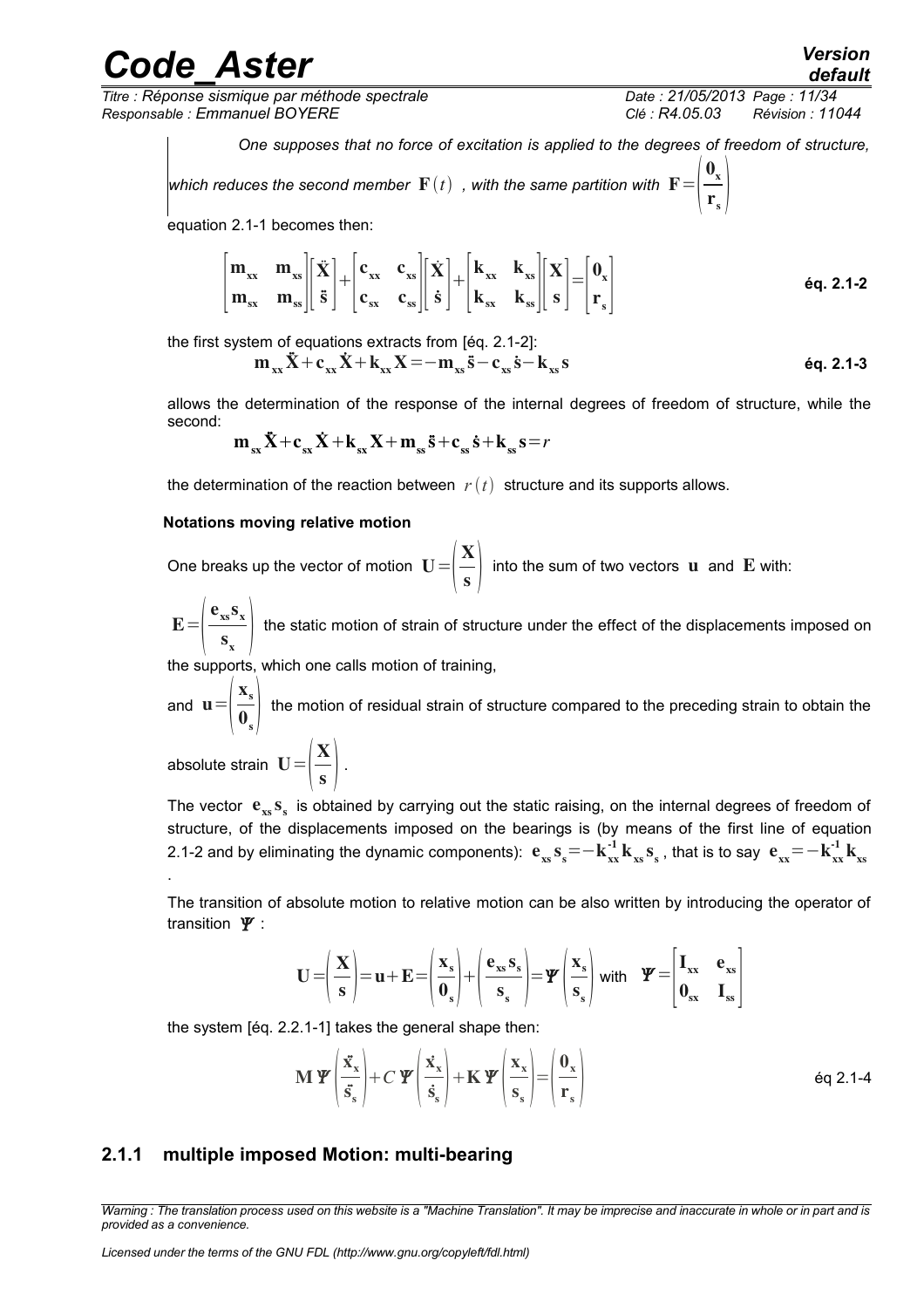*Titre : Réponse sismique par méthode spectrale Date : 21/05/2013 Page : 12/34 Responsable : Emmanuel BOYERE Clé : R4.05.03 Révision : 11044*

*default*

This situation corresponds to a discrete number of points of connection of structure in bearings subjected to different imposed displacements.

We interest initially in the quasi-static response  $|{\bf X}^{\rm qs}|$  of the degrees of freedom of structure. Then  ${\bf e}_{\rm xs}$ = $\bm{\varphi}_{\rm s}$  , where the matrix  $\bm{\varphi}_{\rm s}$  indicates the matrix of the static modes reduced to the degrees of freedom of structure.

One thus obtains:  $\mathbf{X^{qs}}{=}\boldsymbol{\varphi}_{s}\mathbf{s}$ 

The matrix  $\bm{\varphi}_s$  gathers  $6\,n_{appuis}$  static modes for the models of structures and 3 times the number of bearings for the models of continuums. Each static mode  $\;\boldsymbol\varphi_s\!=\!-k_{xx}^{\text{-}1}k_{_{xs_j}}$  is an attach mode, corresponding to a unit displacement imposed on a component of bearing, the other components being null, and produces MODE\_STATIQUE [ 28] by the operator.

The change of reference can then be expressed by:



The absolute response is written then in the form:  $\,{\bf U}\,{=}\,$  $\vert\,\mathbf{0}$  $\mathbf{I}_{\mathrm{xx}}$   $\boldsymbol{\varphi}_{\mathrm{s}}$  $\mathbf{0}_{\mathrm{sx}}$   $\mathbf{I}_{\mathrm{ss}}$   $\|\mathbf{s}\|$  $\mathbf{x}_{\mathbf{x}}$  $s_{s}$  |

where I indicates the matrix identity,  $\mathbf{x}_{\mathbf{x}}$  the vector of relative displacements of structure compared to the supports, and  $\begin{bmatrix} 1 & 1 \\ 0 & 1 \end{bmatrix}$  $I_{xx}$   $\varphi$ <sub>s</sub>  $\mathbf{0}_{\text{sx}}$   $\mathbf{I}_{\text{ss}}$  $=\Psi$  is the transition matrix of absolute motion to relative motion.

The system [éq. 2.1-3] becomes as follows:

$$
\begin{bmatrix} \mathbf{m}_{xx} & \mathbf{m}_{xs} \\ \mathbf{m}_{sx} & \mathbf{m}_{ss} \end{bmatrix} \begin{bmatrix} \mathbf{I}_{xx} & \boldsymbol{\varphi}_s \\ \mathbf{0}_{sx} & \mathbf{I}_{ss} \end{bmatrix} \begin{bmatrix} \ddot{\mathbf{x}}_x \\ \ddot{\mathbf{s}}_s \end{bmatrix} + \begin{bmatrix} \mathbf{c}_{xx} & \mathbf{c}_{xs} \\ \mathbf{c}_{sx} & \mathbf{c}_{ss} \end{bmatrix} \begin{bmatrix} \mathbf{I}_{xx} & \boldsymbol{\varphi}_s \\ \mathbf{0}_{sx} & \mathbf{I}_{ss} \end{bmatrix} \begin{bmatrix} \dot{\mathbf{x}}_x \\ \dot{\mathbf{s}}_s \end{bmatrix} + \begin{bmatrix} \mathbf{k}_{xx} & \mathbf{k}_{xs} \\ \mathbf{k}_{sx} & \mathbf{k}_{ss} \end{bmatrix} \begin{bmatrix} \mathbf{I}_{xx} & \boldsymbol{\varphi}_s \\ \mathbf{0}_{sx} & \mathbf{I}_{ss} \end{bmatrix} \begin{bmatrix} \mathbf{x}_x \\ \mathbf{s}_s \end{bmatrix} = \begin{bmatrix} \mathbf{0}_x \\ \mathbf{r}_s \end{bmatrix} \quad \text{Eq 2.1.1-1}
$$

the first equation of this system is written:

$$
m_{xx}\ddot{x_{x}}+c_{xx}\dot{x_{x}}+k_{xx}\,x_{x}\!=\!-\!\left(m_{xx}\phi_{s}\!+\!m_{xs}\right)\!\ddot{s_{s}}-\!\left(c_{xx}\phi_{s}\!+\!c_{xs}\right)\!\dot{s_{s}}\!-\!\left(k_{xx}\phi_{s}\!+\!k_{xs}\right)\!s_{s}
$$

The diagonalization of the term of stiffness is acquired:

$$
\begin{bmatrix} \mathbf{k}_{\mathbf{x}\mathbf{x}} & \mathbf{k}_{\mathbf{x}\mathbf{s}} \\ \mathbf{k}_{\mathbf{s}\mathbf{x}} & \mathbf{k}_{\mathbf{s}\mathbf{s}} \end{bmatrix} \begin{bmatrix} \boldsymbol{\varphi}_{\mathbf{s}} \\ \mathbf{I}_{\mathbf{s}\mathbf{s}} \end{bmatrix} = \begin{bmatrix} \mathbf{0}_{\mathbf{x}} \\ \mathbf{r}_{\mathbf{s}} \end{bmatrix}
$$

Concerning the terms of damping, decoupling is acquired only if damping is proportional to the stiffness, usually allowed assumption.

This makes it possible well to uncouple the system [éq 2.1.1-1]

$$
\mathbf{m}_{xx}\ddot{\mathbf{x}}_{x} + \mathbf{c}_{xx}\dot{\mathbf{x}}_{x} + \mathbf{k}_{xx}\mathbf{x}_{x} = \mathbf{g}_{x}(t) \tag{6q 2.1.1-2}
$$

*Warning : The translation process used on this website is a "Machine Translation". It may be imprecise and inaccurate in whole or in part and is provided as a convenience.*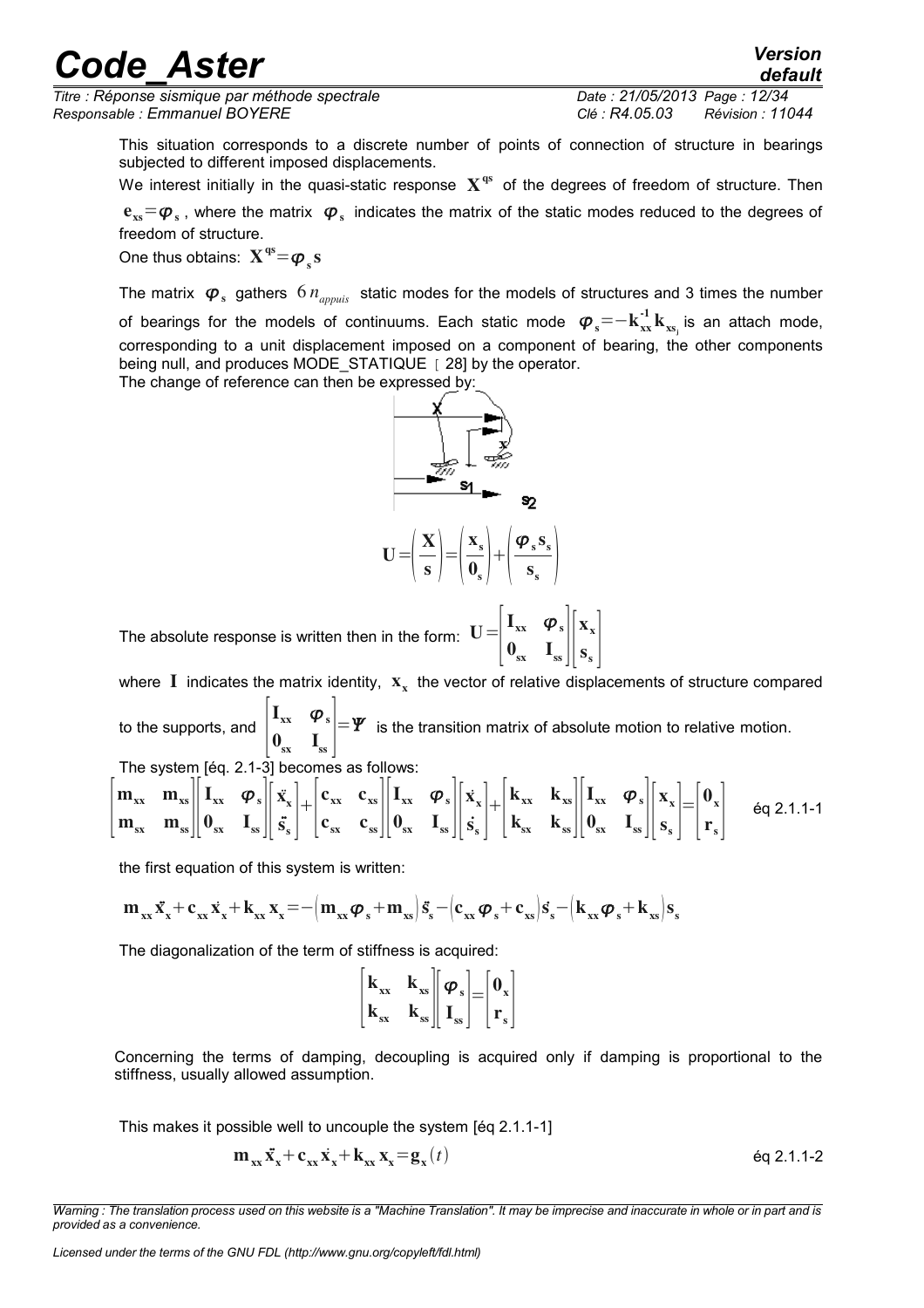*Titre : Réponse sismique par méthode spectrale Date : 21/05/2013 Page : 13/34 Responsable : Emmanuel BOYERE Clé : R4.05.03 Révision : 11044*

*default*

with 
$$
\mathbf{g}_{x}(t) = -\mathbf{m}_{xx} \left( \boldsymbol{\varphi}_{s} + \mathbf{m}_{xx}^{-1} \mathbf{m}_{xs} \right) \ddot{\mathbf{s}}_{s} = -\mathbf{m}_{xx} \ddot{\mathbf{x}}^{gs} - \mathbf{m}_{xs} \ddot{\mathbf{s}}_{s}
$$

the equivalent loading  $\mathbf{g}_{x}(t)$  is due contrary to the sum of the acceleration of the supports and relative acceleration to the static modes.

This formulation must be interpreted like the decomposition of the motion of structure in a motion of training corresponding to an instantaneous static deformed shape (differential displacement of the bearings) and a relative motion corresponding to the inertial effects around this new static deformed shape.

This interpretation is in conformity with the ranking of the requests defined by the rules of construction (ASME, RCC-M):

- •the stresses induced by relative motion are, as for the statical stresses, of the primary stresses (effects of inertia),
- •the stresses induced by differential displacements of the bearings which are they classified in secondary stresses.

The response of the degrees of freedom of structure being thus determined, the second equation of the system [éq. 2.1.1. - 1] makes it possible to obtain the reaction  $s(t)$ .

### **2.1.2 Single imposed motion: mono-bearing**

<span id="page-12-0"></span>the motion of training corresponds then to a noted rigid body motion

 $\begin{bmatrix} \mathbf{r} & \mathbf{R} \\ \mathbf{s}_{\mathbf{R}} & \end{bmatrix}$ . The matrix  $\boldsymbol{\varphi}_{\mathbf{R}}$ 

 $\boldsymbol{\varphi}_{\texttt{R}}$ 

indicates the matrix gathering the modes of rigid bodies of reduced structure to the degrees of freedom of structure.

The structure is subjected to this total motion with an acceleration  $\gamma(t)$ , on which one superimposes the relative motion of the degrees of freedom of structure: absolute acceleration can thus be written in the form:

$$
\ddot{\mathbf{U}} = \begin{bmatrix} \ddot{\mathbf{X}} \\ \ddot{\mathbf{S}} \end{bmatrix} = \begin{bmatrix} \ddot{\mathbf{X}}_{\mathbf{x}} \\ \mathbf{0}_{\mathbf{s}} \end{bmatrix} + \begin{bmatrix} \boldsymbol{\varphi}_{\mathbf{R}} \\ \mathbf{S}_{\mathbf{R}} \end{bmatrix} \mathbf{y}(t)
$$

 $\mathbf{k}_{\mathbf{x}\mathbf{x}}$ 

 $\mathbf{k}_{\mathrm{xs}}$  $k_{sx}$   $k_{ss}$  s

 $\boldsymbol{\varphi}_{\texttt{R}}$  $s_R$  |  $=<sub>0</sub>$ 

The rigid part of displacement checks the relation:

One from of deduced that:  $\boldsymbol{\varphi}_R \!=\! \boldsymbol{\varphi}_S \, \mathbf{s}_R$ 

$$
U = \left(\frac{X}{s}\right) = \left(\frac{x_s}{0_s}\right) + \left(\frac{\varphi_R s_x}{s_s}\right) \text{ and } \Psi = \left[\begin{matrix} I_{xx} & \varphi_R \\ 0_{sx} & I_{ss} \end{matrix}\right]
$$

the second member of the equation [éq. 2.1.1-2] can then be written in the form:

$$
\mathbf{g}_{\mathbf{x}}(t) = -\mathbf{m}_{\mathbf{x}\mathbf{x}} \Big(\boldsymbol{\varphi}_{\mathbf{s}} + \mathbf{m}_{\mathbf{x}\mathbf{x}}^{-1} \mathbf{m}_{\mathbf{x}\mathbf{s}} \Big) \mathbf{\ddot{s}}_{\mathbf{x}\mathbf{x}} = - \Big(\mathbf{m}_{\mathbf{x}\mathbf{x}} \boldsymbol{\varphi}_{\mathbf{R}} + \mathbf{m}_{\mathbf{x}\mathbf{s}} \mathbf{s}_{\mathbf{R}} \Big) \mathbf{y}(t)
$$

*Warning : The translation process used on this website is a "Machine Translation". It may be imprecise and inaccurate in whole or in part and is provided as a convenience.*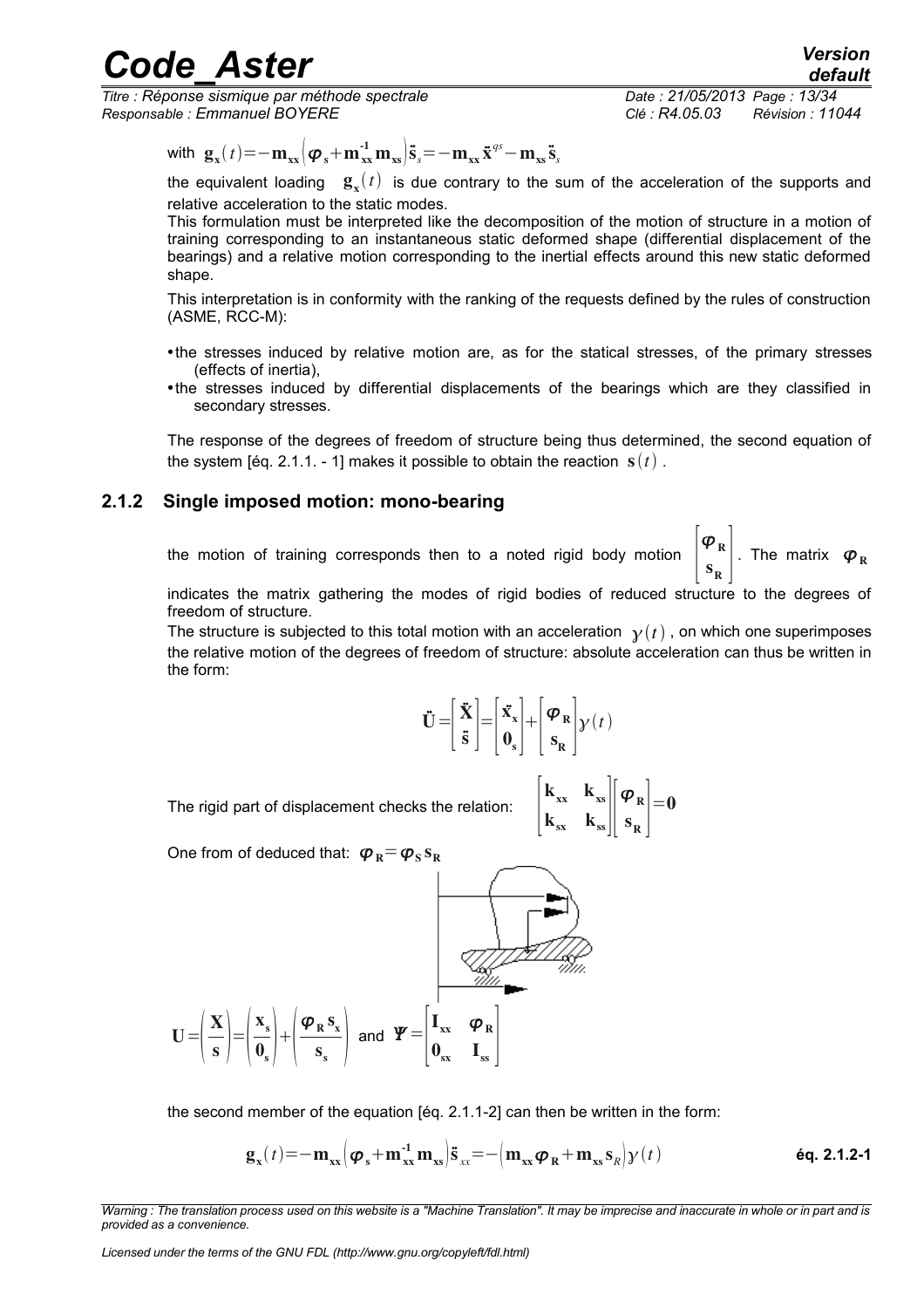*Titre : Réponse sismique par méthode spectrale Date : 21/05/2013 Page : 14/34 Responsable : Emmanuel BOYERE Clé : R4.05.03 Révision : 11044*

This writing highlights well which the seismic loading depends only on overall acceleration and inertia associated with the modes with rigid bodies.

### **2.1.3 Abstract**

<span id="page-13-3"></span>the equations [éq 2.1.1-2] and [éq 2.1.2-1] lead to the general form (written without index for more clearness):

$$
\mathbf{m}\ddot{\mathbf{z}} + \mathbf{c}\dot{\mathbf{z}} + \mathbf{k}\mathbf{z} = -\mathbf{m}\left(\boldsymbol{\varphi}_{\mathbf{X}} + \mathbf{m}^{-1}\mathbf{m}_{\mathbf{x}\mathbf{s}}\right)\ddot{\mathbf{s}} = -\mathbf{m}\mathbf{O}\ddot{\mathbf{s}} \qquad \text{Eq the 2.1.3-1}
$$

terms  $m_{\nu}$  correspond under the terms of coupling of the mass matrix with the degrees of freedom of bearing: this fraction of the total mass is very weak and it is justified to neglect it. Let us recall that this term is indeed null for the structure models whose mass matrix is diagonal: models masses spring, models with elements of the type "lumped farmhouse".

In this case, the simplified formulas are obtained:

mono-bearing: where  $\varphi_R$  are the six multi-bearing solid state modes:  $\left| \mathbf{O}\right| =\boldsymbol{\varphi}_{\mathrm{s}}$  where  $\left| \boldsymbol{\varphi}_{\mathrm{s}} \right|$  are  $\left| \delta \right| n$  the bearings attach modes

<span id="page-13-2"></span>the second member  $-\mathbf{m} \, \mathbf{O}$  is built by the operator CALC\_CHAR\_SEISME [U4.63.01].

## **2.2 Response in modal base**

### **2.2.1 temporal Response of a modal oscillator**

<span id="page-13-1"></span>If the studied structure is represented by its spectrum of low frequency real eigen modes  $\varphi$  in embedded base, solution of  $\mid K - M\,\omega^{\,2} \!\mid\! \varphi = 0$  or of  $\mid\! k - m\,\omega^{\,2} \!\mid\! \varphi = 0$  one can introduce a new transformation  $x = \varphi q$  and the system of equations [éq 2.1.3-1] is written, by means of the matrix of modal participation factors  $P$  :

$$
\ddot{\mathbf{q}} + \frac{\boldsymbol{\varphi}^{\mathrm{T}} \mathbf{c} \boldsymbol{\varphi}}{\boldsymbol{\varphi}^{\mathrm{T}} \mathbf{m} \boldsymbol{\varphi}} \dot{\mathbf{q}} + \omega^2 \mathbf{q} = \frac{\boldsymbol{\varphi}^{\mathrm{T}} \mathbf{m} \mathbf{O}}{\boldsymbol{\varphi}^{\mathrm{T}} \mathbf{m} \boldsymbol{\varphi}} \ddot{\mathbf{s}} = -\mathbf{P} \ddot{\mathbf{s}} \qquad \text{Eq 2.2.1-1}
$$

**Assumption:** 

*For industrial studies concerned with the seismic analysis by spectral method, one limits oneself to the case of proportional damping, known as of RAYLEIGH, for which one can diagonalizing the* T

*term*   $\boldsymbol{\phi}$  $c\varphi$  $\boldsymbol{\phi}$ T  $m\,\varphi$  $=2 \xi \omega$  . The damping is then represented by a modal damping ,  $\zeta_i$  possibly

*different for each eigen mode [R4.05.01].*

Each eigen mode, characterized by the parameters  $\ket{\omega}_i,\xi_i]$  is compared to a simple oscillator whose behavior is represented in the general case by:

$$
\ddot{q}_i + 2 \xi_i \omega_i \dot{q}_i + \omega^2 q_i = -({\bf P}\ddot{\bf s})_i
$$

Let us recall that are  $\ddot{s}$  to them driving accelerations.

### **2.2.2 Modal participation factor out of mono-bearing**

<span id="page-13-0"></span>When the motion of training is single, [éq 2.2.1-2] becomes:

$$
\ddot{q}_i + 2 \xi_i \omega_i \dot{q}_i + \omega^2 q_i = -p_i \ddot{s}
$$

with

$$
p_i = \frac{\boldsymbol{\varphi}_i^{\mathrm{T}} \mathbf{m} \, \mathbf{O}}{\boldsymbol{\varphi}_i^{\mathrm{T}} \mathbf{m} \, \boldsymbol{\varphi}_i} = \frac{\boldsymbol{\varphi}_i^{\mathrm{T}} \mathbf{m} \, \boldsymbol{\varphi}_R}{\mu_i}
$$

*Warning : The translation process used on this website is a "Machine Translation". It may be imprecise and inaccurate in whole or in part and is provided as a convenience.*

*Licensed under the terms of the GNU FDL (http://www.gnu.org/copyleft/fdl.html)*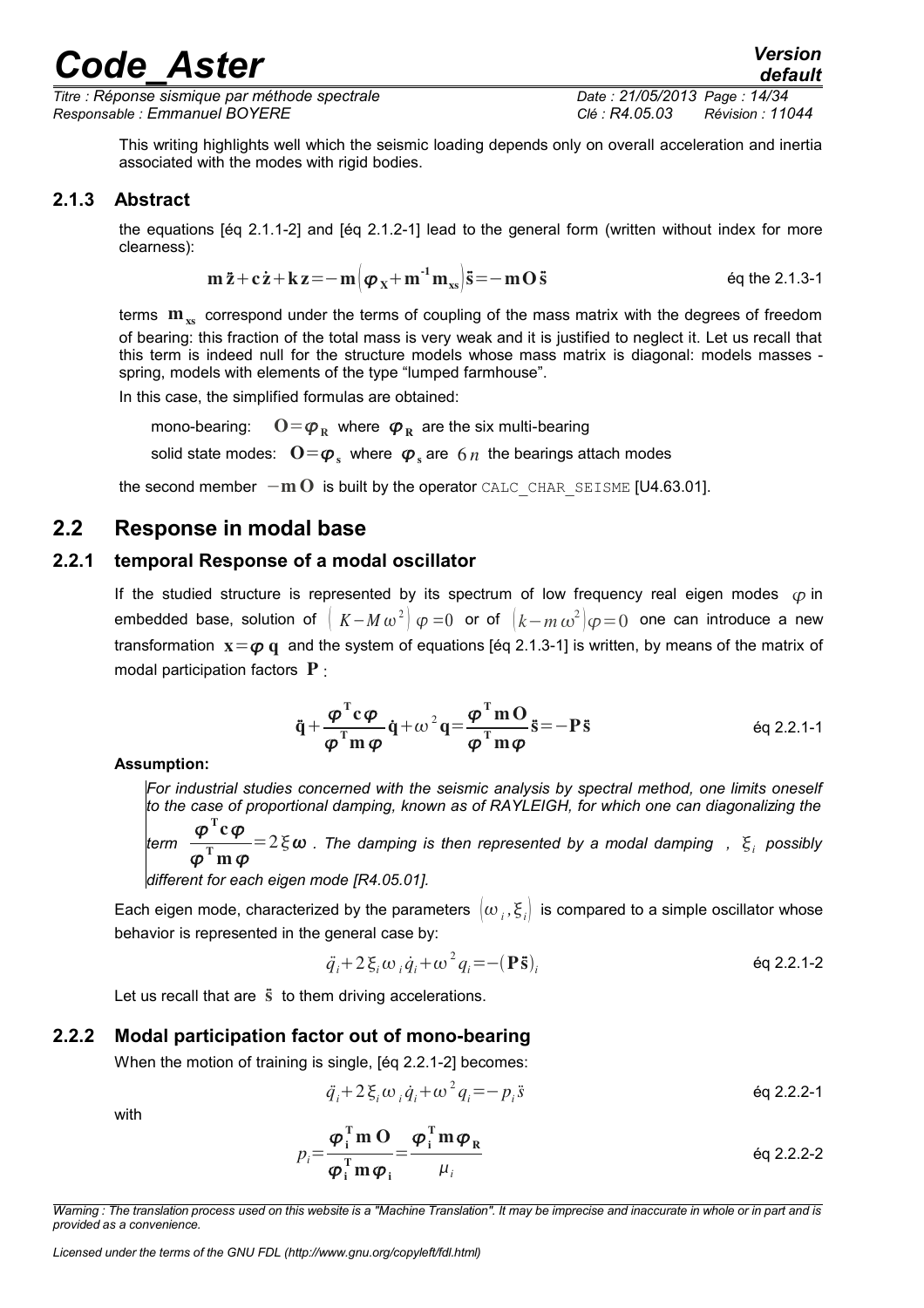*Titre : Réponse sismique par méthode spectrale Date : 21/05/2013 Page : 15/34 Responsable : Emmanuel BOYERE Clé : R4.05.03 Révision : 11044*

*default*

where  $\mu_i$  is the generalized modal mass, which depends on the standardization of the eigen mode. Let us state some properties of the participation factors modal  $|p_i\rangle$  in the case as of rigid of translation, but extensible modes with the modes of rotation.

A mode  $\varphi_{\overline{RX}}$ , that we will note  $\delta_{\overline{X}}$ , to recall that the components in the direction  $\overline{X}$  are unit, belongs to the space of dimension *N* degrees of freedom whose *N* eigen modes constitute a base in which  $\vert\delta_{\scriptscriptstyle{X}}=\sum\alpha_{\scriptscriptstyle{i}}\,\varphi_{\scriptscriptstyle{i}}\vert$  . *i*

From the properties of orthogonality of the eigen modes  $\bm{\varphi}_i^{\rm T}\bm{{\rm m}}\,\bm{\varphi}_i\!=\!\mu_i\delta_{ij}$  , one identifies the coefficients  $\alpha_i$  with the participation factors modal  $p_{iX}$  in the direction  $X$  and

$$
\delta_{\mathbf{x}} = \sum_{i} p_{i\mathbf{x}} \varphi_{i} \qquad \qquad \text{Eq 2.2.2-3}
$$

Moreover  $\quad \delta_x^T \, \textbf{m} \, \delta_{\overline{\chi}} \! = \! m_T^{} \,$  total mass of structure, which leads to:

$$
\delta_{x}^{T} \mathbf{m} \, \delta_{x} = \sum_{ij} p_{ix} p_{jx} \boldsymbol{\varphi}_{j}^{T} \mathbf{m} \boldsymbol{\varphi}_{i} = \sum_{i} p_{ix}^{2} \mu_{i} \text{ and } m_{T} = \sum_{i} p_{ix}^{2} \mu_{i} \text{ or } \frac{\sum_{i} p_{ix}^{2} \mu_{i}}{m_{T}} = 1 \text{ eq } 2.2.2-4
$$

the modal parameter  $p_{ix}$  depends on the norm on the eigen mode and is accessible, for each eigen mode, in the result concept of the mode\_meca type under name FACT\_PARTICI\_DX; in the same way  $\left|p_{iX}^2\mu_i\right|$  , independent of the norm, is accessible under the name of  $\texttt{MASS\_EFFE\_UN\_DX}.$ 

### **2.2.3 Modal participation factor out of multi-bearing**

<span id="page-14-2"></span>For a multiple imposed motion, [éq 2.2.1-2] becomes:

$$
\ddot{q}_i + 2 \xi_i \omega_i \dot{q}_i + \omega^2 q_i = -\sum_j p_{ij} \ddot{s}_j
$$

with

$$
p_{ij} = \frac{\boldsymbol{\varphi}_i^{\mathrm{T}} \mathbf{m} \mathbf{O}}{\boldsymbol{\varphi}_i^{\mathrm{T}} \mathbf{m} \boldsymbol{\varphi}_i} = \frac{\boldsymbol{\varphi}_i^{\mathrm{T}} \mathbf{m} \boldsymbol{\varphi}_{s_i}}{\mu_i}
$$
 eq 2.2.3-2

where  $\mu_i$  is the generalized modal mass, which depends on the standardization of the eigen mode and the  $p_{ii}$  can be regarded as participation factors relating to the mode  $i$  and a direction  $j$  of motion imposed of a bearing.

As previously, one can establish [bib4] the two properties:

$$
\boldsymbol{\varphi}_{\mathbf{s}j} = \sum_{i} p_{ij} \boldsymbol{\varphi}_{i \text{ et\'{e}q}} \boldsymbol{\varphi}_{\mathbf{s}j}^{\mathrm{T}} \mathbf{m} \boldsymbol{\varphi}_{\mathbf{s}j} = \sum_{i} p_{ij}^{2} \mu_{i}
$$

One does not make, at this stage, any assumption of dependence between the various terms  $p_{ii}$ . Let us recall that the components  $\vec{s}_j$  express the driving acceleration applied to a direction of bearing  $|j|$ . The participation factors  $p_{ij}$  are not built independently and seem only intermediate variables in command COMB\_SISM\_MODAL [U4.84.01].

## **3 Seismic response by spectral method**

<span id="page-14-1"></span>the spectral method is an approximate technique of evaluating of the maximum of the response of structure starting from the maxima of response of each modal oscillator read on the oscillator spectrum of the excitation.

## <span id="page-14-0"></span>**3.1 Spectral response of a modal oscillator out of mono-bearing**

*Warning : The translation process used on this website is a "Machine Translation". It may be imprecise and inaccurate in whole or in part and is provided as a convenience.*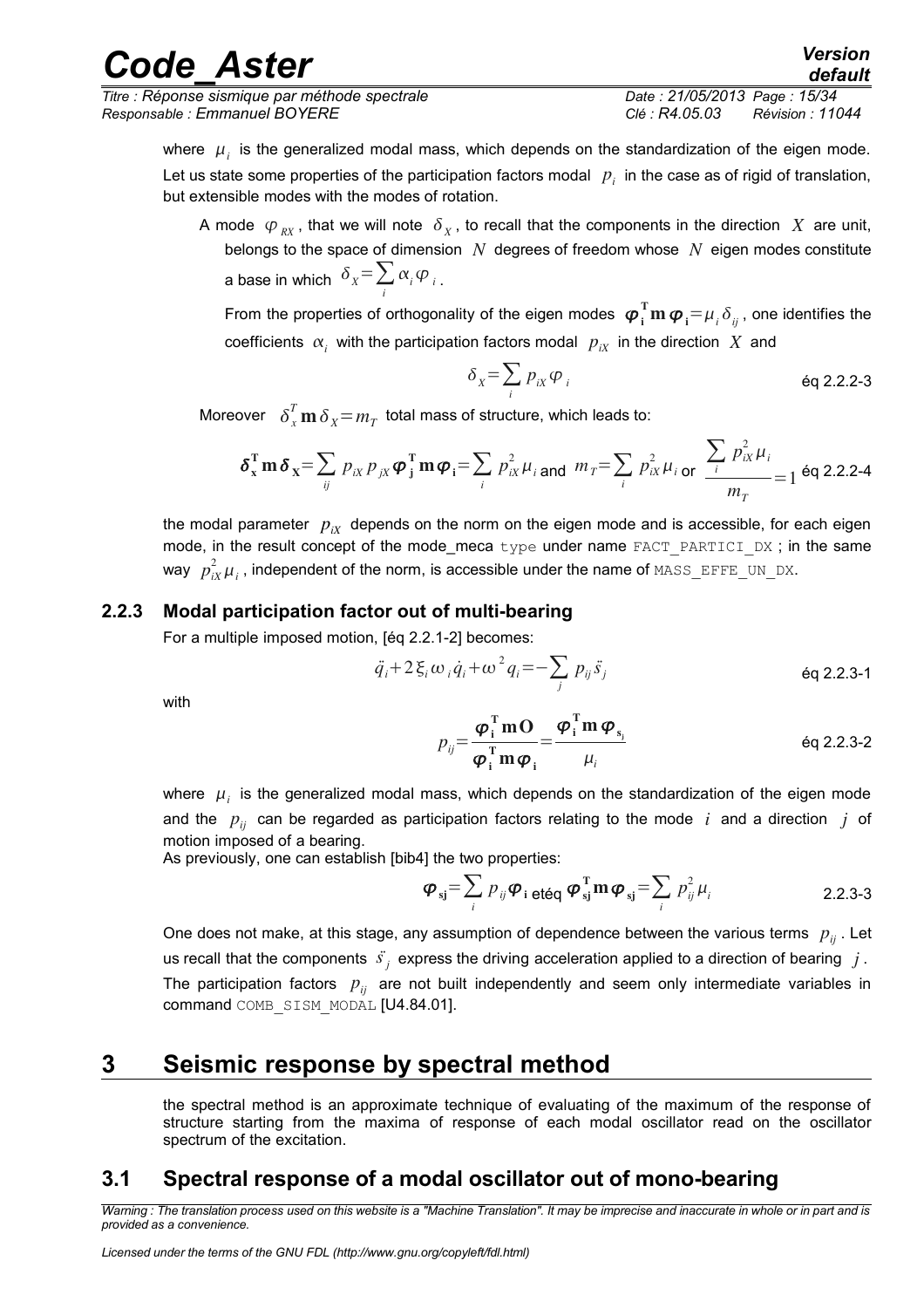*Titre : Réponse sismique par méthode spectrale Date : 21/05/2013 Page : 16/34 Responsable : Emmanuel BOYERE Clé : R4.05.03 Révision : 11044*

*default*

the maximum response in relative displacement of a modal oscillator  $\;(\omega_{_i},\xi_{_i})\;$  for a direction  $\;X$  is given by reading on an oscillator spectrum of absolute pseudo-acceleration confer [§1.4.2] the value of absolute pseudo-acceleration  $a_{ix} =$  *Sro*  $\ddot{x_x}(A,\xi_i,\omega_i)$  and while dividing by  $\omega_i^2$  , from where:

$$
q_{iXmax} = \frac{Sro\ \ddot{x}_X(A,\xi_i,\omega_i)}{\omega_i^2} = \frac{a_{ix}}{\omega_i^2}
$$

the contribution of this oscillator to the relative displacement of structure for the component  $x^k$ depends on the participation factor and the component  $\ \boldsymbol{\varphi}_i^k\,$  in physical space:

$$
x_{iXmax}^{k} = \varphi_i^{k} p_{iX} q_{iXmax} = \varphi_i^{k} p_{iX} \frac{a_{iX}}{\omega_i^2}
$$

and the contribution to the pseudonym absolute acceleration  $\ddot{x}^k$  is the same  $\ddot{x}^k_{iXmax} {=} \bm{\phi}^k_i~p_{iX}a_{iX}$  .

## **3.2 Spectral response of a modal oscillator out of multi-bearing**

<span id="page-15-1"></span>One proceeds of the same way to determine, from the value read  $\ddot{S}_{jX}$  on the oscillator spectrum of absolute pseudo-acceleration associated with  $\ddot{s}_j$ , the contribution of the bearing  $j$  in the direction *X* :

$$
q_{iXmaxj} = \frac{Sro\ \ddot{s}_j(A,\ \xi_i,\ \omega_i)}{\omega_i^2} = \frac{\ddot{S}_{jXX}}{\omega_i^2}
$$

the statement of the contribution of this oscillator to the relative displacement of structure for the  $\mathsf{component}\;\; x^k\;$  in physical space and an imposed motion  $\;j\;$  becomes:

$$
x_{iXmax j}^{k} = \varphi_{i}^{k} p_{ijX} q_{iXmax j} = \varphi_{i}^{k} p_{ijX} \frac{\ddot{S}_{jX}}{\omega_{i}^{2}}
$$

## **3.3 Generalization with other quantities**

#### <span id="page-15-0"></span>**Note:**

*The spectral method of analysis is strictly restricted with the quantities depending linearly on displacements in linear elasticity: generalized strains, stresses, forces, nodal forces, reactions of bearings.* 

*In particular it cannot apply to equivalent quantities of strain or stresses (Von Mises).*

For each quantity  $R^k$ , component of a field by elements, it is possible to calculate the component modal  $r_i^k$  associated with the eigen mode  $\ket{\phi_i}$  what leads to:

$$
R_{iXmax}^{k} = r_i^k p_{ix} q_{ixmax} = r_i^k p_{ix} \frac{a_{ix}}{\omega_i^2}
$$

or

$$
R_{ixmax j}^{k} = r_i^{k} p_{ijx} q_{ixmax j} = r_i^{k} p_{ijx} \frac{\ddot{S}_{jx}}{\omega_i^2}
$$

*Warning : The translation process used on this website is a "Machine Translation". It may be imprecise and inaccurate in whole or in part and is provided as a convenience.*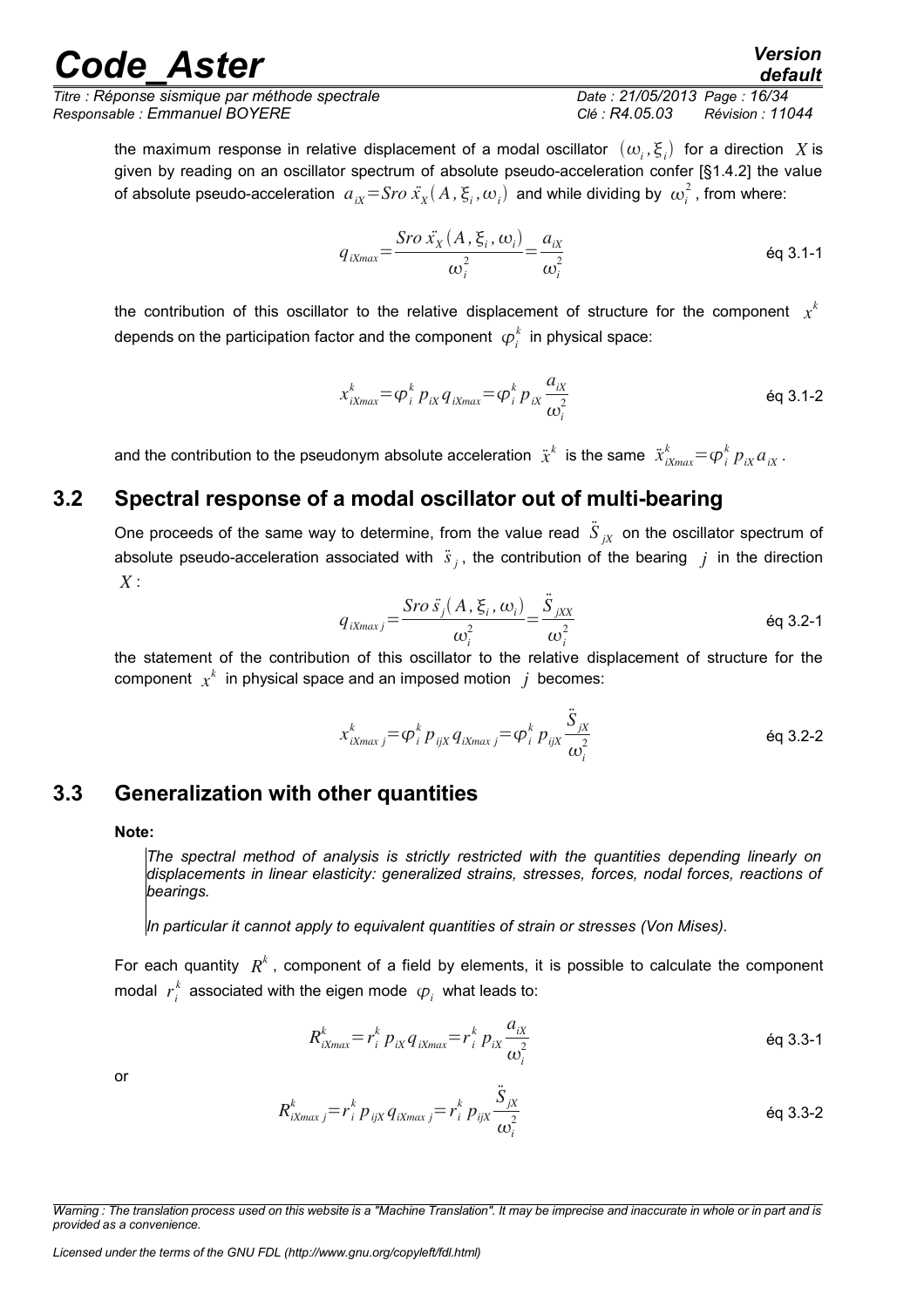*Titre : Réponse sismique par méthode spectrale Date : 21/05/2013 Page : 17/34 Responsable : Emmanuel BOYERE Clé : R4.05.03 Révision : 11044*

*default*

## **4 Combination rules of the modal responses**

<span id="page-16-4"></span>to evaluate one raising of the response *R* of structure, one must now combine the previously definite  $R^k_{\it{imax}}$  modal responses. Several levels of combination are necessary:

combination of the eigen modes selected, static correction by pseudo-mode, effect of the excitations different applied to groups from bearings, combination according to the directions of excitation seisme.

## **4.1 Direction of the seisme and directional response**

<span id="page-16-3"></span>Various considerations result in separately studying the seismic behavior according to each direction of space:

- •for the study of a building on a soil, the accelerogram of vertically imposed motion is different from that describing horizontal motion, itself different following two orthogonal directions from space;
- •for the study of equipment, the floor spectrums differ significantly according to the three directions from space, since they integrate the participations of various modes of the building (bending of bottoms, bending or torsion of the framework.).

This resulted in drawing up a directional modal response  $\ R_{_X}$  from oscillator spectrums different and of participation factors modal established in each direction *X* representing one of the directions of reference GLOBAL of definition of the mesh ( *X ,Y ,Z* ) or an explicitly definite particular direction by the user.

## **4.2 Choice of the eigen modes to combine**

<span id="page-16-2"></span>to represent correctly the modes of strain likely to be excited by imposed motion, it would be necessary to know all the eigen modes of frequency lower than the cut-off frequency of the spectrum, beyond which there is no significant dynamic amplification. This condition can prove to be difficult to fill for complex structures having a large number of eigen modes.

The size of modal base necessary must thus be evaluated to make sure that no mode having an important contribution in the internal forces and the forced was omitted in each studied direction.

### **4.2.1 Statement of modal strain energy**

<span id="page-16-1"></span>strain energy associated with each eigen mode 1  $\frac{1}{2} \mathbf{x}_{i_{max}}^{\mathrm{T}} \mathbf{k} \mathbf{x}_{i_{max}}$  can be expressed for a

particular direction

$$
U_{ix} = \frac{1}{2} \left( p_i \frac{a_{ix}}{\omega_i^2} \right)^2 \boldsymbol{\varphi}_i^{\mathrm{T}} \mathbf{k} \, \boldsymbol{\varphi}_i = \frac{1}{2} \left( p_{ix} \frac{a_{ix}}{\omega_i^2} \right)^2 \omega_i^2 \, \mu_i = \frac{1}{2} \frac{a_{ix}^2}{\omega_i^2} \, p_{ix}^2 \, \mu_i
$$

This statement corresponds to an excitation mono-bearing and can extend to the case from the multibearing.

The ranking of the modes with decreasing strain energies makes it possible not to retain systematically, for a general study of structure, modes which do not produce significant strains. On the other hand, for the study of the effect of the requests in a particular zone of structure, it will be necessary to use the "local" modes which can be detected by an analysis of the distribution of strain energy on groups of mesh.

<span id="page-16-0"></span>Let us note that one does not have an estimate of total strain energy to quantify the mistake made by being unaware of certain modes.

### **4.2.2 Statement of modal kinetic energy**

*Warning : The translation process used on this website is a "Machine Translation". It may be imprecise and inaccurate in whole or in part and is provided as a convenience.*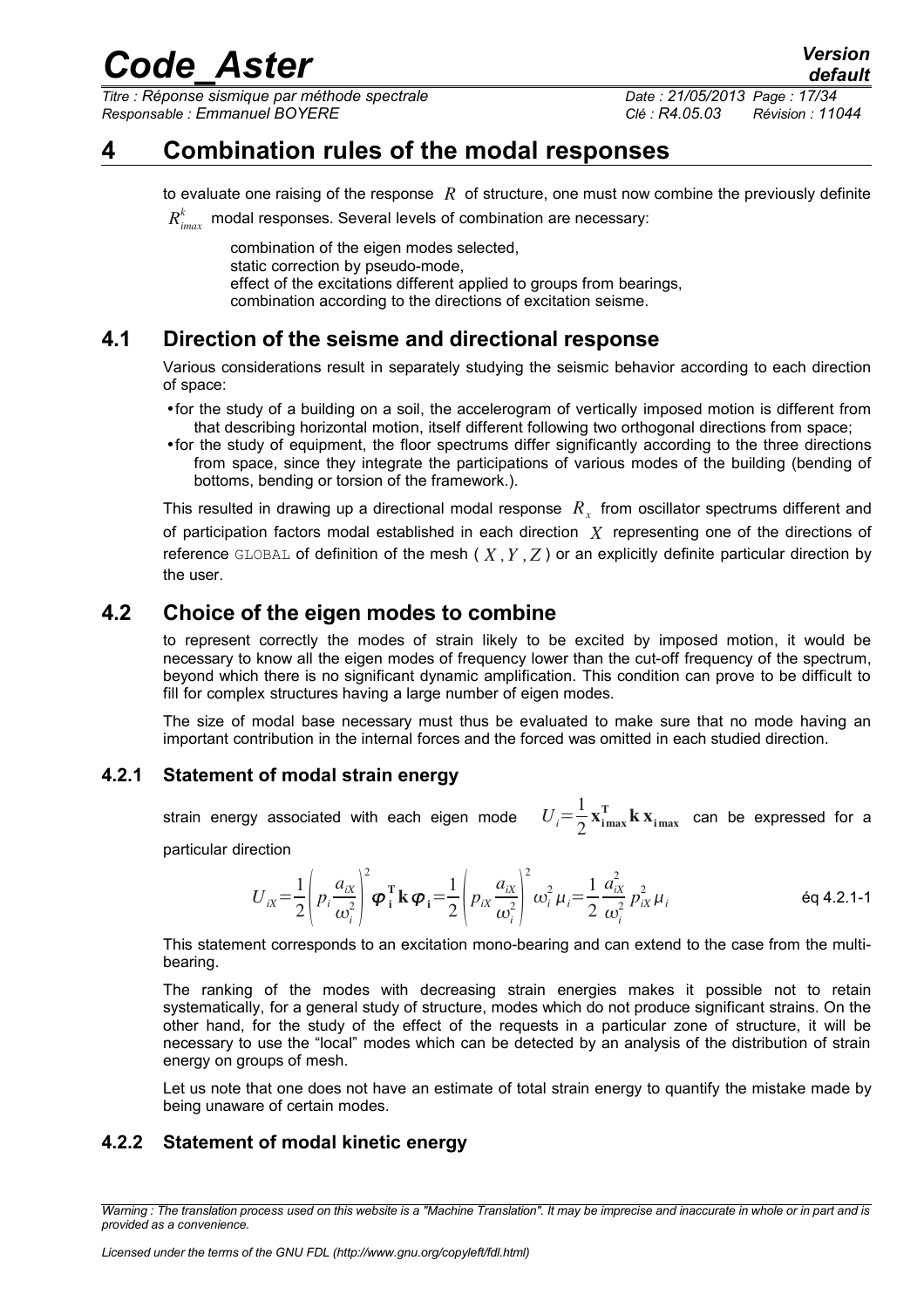*Titre : Réponse sismique par méthode spectrale Date : 21/05/2013 Page : 18/34 Responsable : Emmanuel BOYERE Clé : R4.05.03 Révision : 11044*

## *default*

kinetic energy associated with each eigen mode is written  $\quad V_i^{}\!=\!\frac{1}{2}$  $\frac{1}{2} \dot{\mathbf{x}}_{\text{imax}}^{\text{T}} \mathbf{m} \, \dot{\mathbf{x}}_{\text{imax}}$  which gives

$$
V_{ix} = \frac{1}{2} \left( p_{ix} \frac{a_{ix}}{\omega_i} \right)^2 \boldsymbol{\varphi}_i^{\mathrm{T}} \mathbf{m} \, \boldsymbol{\varphi}_i = \frac{1}{2} \frac{a_{ix}^2}{\omega_i^2} \, p_{ix}^2 \, \mu_i
$$

the statement [éq 4.2.2-1] utilized the definite mass modal  $\,\,p_{ix}^2\,\mu_i^{}\,$  effective with [§2.2], which makes it possible to state the criterion of office plurality of the unit effective modal masses [éq 2.2.2-4].

#### **Criterion of office plurality of the effective modal masses**

*the quality of a modal base, from the point of view of the representation of the inertial properties of structure, is evaluated by cumulating, for this direction, the unit effective modal masses of the modes available. A threshold of admissibility of 95% of the total mass is usually allowed. The same criterion can apply partially in the case of an excitation multi-bearing with n modes while*

comparing 
$$
\boldsymbol{\varphi}_{si}^T \mathbf{m} \boldsymbol{\varphi}_{si}
$$
 and  $\sum_{i=1}^{n} p_{ij}^2 \mu_i$ .

*The sum of the effective modal masses is worth in fact the total mass which works on selected modal base. In other words, this working total mass is worth the total mass minus the contributions out of mass which are carried by clamped degrees of freedom (which thus do not work on modal base). Thus, for example, on a system with 1 mass-spring degree of freedom with a mass M1 at the top and another mass M2 at the level to erase it, then the working mass will be worth M1 and the total mass M1M2 . Consequently, the unit effective modal mass for the only mode of the system will be worth M1*/*M1M2 . The total office plurality will thus have the same value and, according to the ratio in M1 and M2 , one will not be able thus inevitably to reach 90% of the total mass M1M2 , even by considering all the modes (there is only one only mode on this example). In practice, the model with the finite elements will be so and realistic, more the difference between the working mass and the total mass will be weak.*

#### **Estimate of the mistake made with an incomplete modal base**

the criterion of office plurality of the effective modal masses cannot always be satisfied. Indeed one limits oneself in general to a modal base of  $n$  eigen modes with  $n$  degrees of freedom  $\ll N$ modes. For rigid foundations, the spectrum of the eigenfrequencies necessary usually exceeds the cut-off frequency of the oscillator spectrum.

From the statement [éq 4.2.2-1], one can write total kinetic energy in the form:

$$
V_{X} = \sum_{1}^{n} V_{iX} + \sum_{n+1}^{N} V_{iX}
$$

who allows to express the absolute error from [éq 3.1-1]:

$$
2\,\Delta\,V_{X} = \sum_{n+1}^{N} V_{iX} = \sum_{n+1}^{N} \frac{a_{iX}^{2}}{\omega_{i}^{2}} p_{iX}^{2} \mu_{i} \le \frac{a_{(n+1)X}^{2}}{\omega_{i}^{2}} \sum_{n+1}^{N} p_{iX}^{2} \mu_{i}
$$

by noting  $a_{(n+1)X} =$ Sro $\ddot{x_X}(A, \xi_{min}, \omega_{n+1})$  the value read on the spectrum of absolute pseudoacceleration for  $\omega_n \le \omega_{n+1}$  and the weakest modal damping  $\zeta_{min}$  likely to give the raising amplitude. If the maximum frequency of the base  $f_n$  exceeds the cut-off frequency, then  $a_{n+1} = a_n = |A(t)|_{max}$ . This gives one raising of the absolute error:

$$
\Delta V_{X} = \frac{1}{2} \frac{a_{(n+1)X}^{2}}{\omega_i^2} \sum_{n=1}^{N} p_{iX}^2 \mu_i = \frac{1}{2} \frac{a_{(n+1)X}^{2}}{\omega_i^2} \left( m_T - \sum_{i=1}^{n} p_{iX}^2 \mu_i \right)
$$

#### <span id="page-17-0"></span>**4.2.3 Conclusion**

*Warning : The translation process used on this website is a "Machine Translation". It may be imprecise and inaccurate in whole or in part and is provided as a convenience.*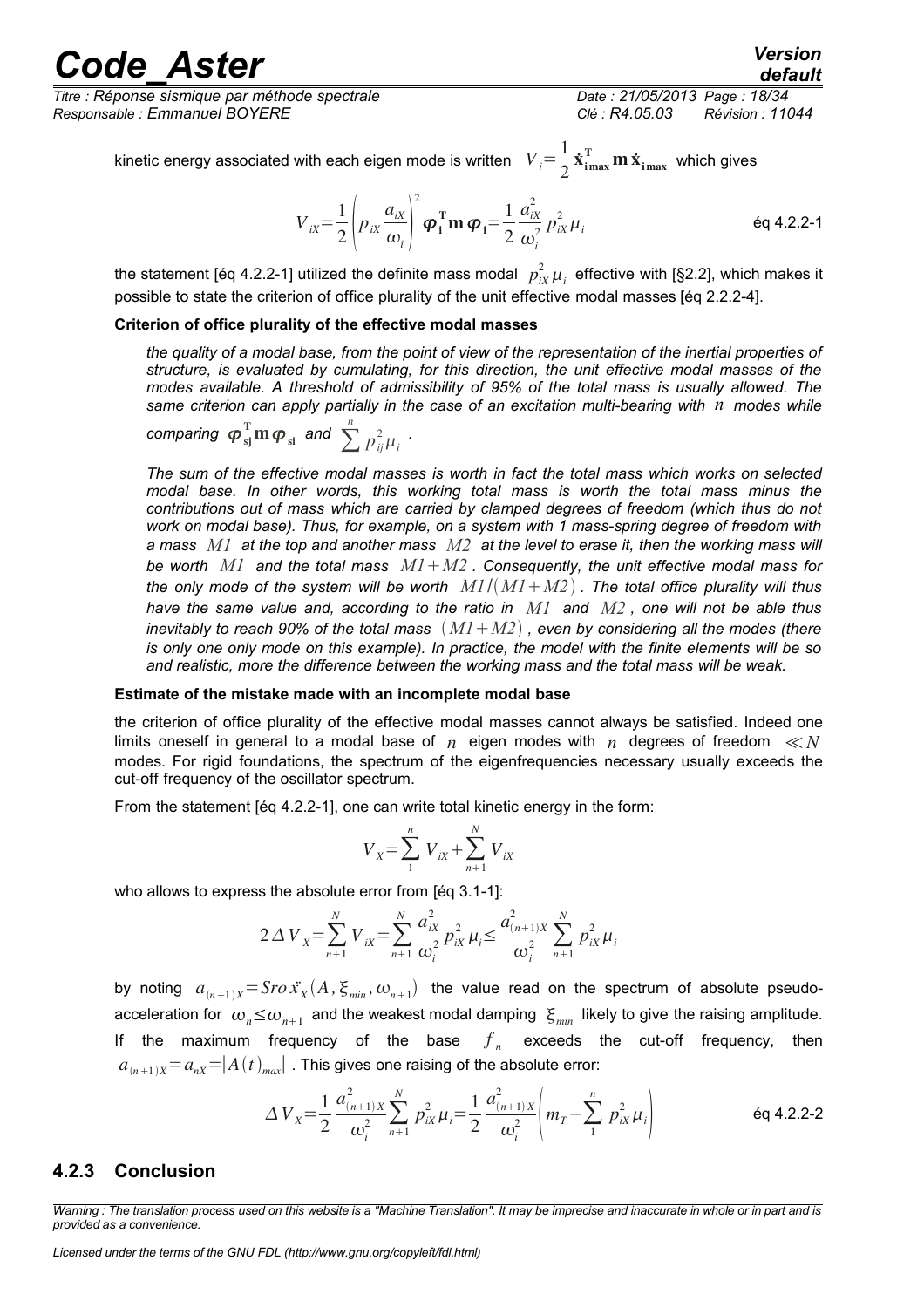*Titre : Réponse sismique par méthode spectrale Date : 21/05/2013 Page : 19/34 Responsable : Emmanuel BOYERE Clé : R4.05.03 Révision : 11044*

*default*

the quantities allowing for choice of the modes necessary to each analysis are available in Code Aster (operator POST\_ELEM with the options MASS\_INER, ENER POT and ENER CIN and parameters modal FACT PARTICI DX and MASS EFFE UN DX in the result concept of the mode meca  $type$ ).

redet Aster<sup> Version</sup>

No criterion of automatic admissibility is programmed currently and the quantities  $\ \varphi^T_{\scriptscriptstyle{S} j} \mathbf{m}\,\varphi_{\scriptscriptstyle{S} j}$  and *n*

<span id="page-18-2"></span> $\sum p_{ij}^2 \mu_i$  , necessary to the checking of the criterion for an excitation multi-bearing, are not printed. 1

## **4.3 Static correction by pseudo-mode**

#### **4.3.1 Mono-bearing**

<span id="page-18-1"></span>the evaluating of one raising of the response to a seismic excitation requires, as suggests it the preceding analysis, a correction by a term representing the static contribution of the neglected eigen modes.

If one subjects structure to a quasi-static constant acceleration in the direction  $X$ , the response  $\varphi_{\alpha X}$ is solution of  $\bf k$   $\varphi_{aX}$   $=$   $\bf m$   $\delta_X{\bf I}$  , without dynamic amplification. The field of displacements  $\;\varphi_{aX}^{}$  of the nodes of structure subjected to a constant acceleration in each direction is produced by the operator MODE STATIQUE [U4.52.14] with key word PSEUDO MODE.

By breaking up this deformed shape on the basis as of eigen modes, one obtains (cf [§2.2.2]):

$$
\mathbf{k} \varphi_{aX} = \mathbf{m} \sum_{i}^{k} p_{IX} \varphi_{i} \text{ from where } \phi_{aX} = \mathbf{k}^{-1} \mathbf{m} \sum_{1}^{N} p_{ix} \varphi_{i} = \sum_{1}^{N} \frac{p_{ix}}{\omega_{i}^{2}} \varphi_{i}
$$

This makes it possible to introduce a pseudo-mode  $\varphi_{\alpha}$ , for each direction, by withdrawing from the quasi-static mode  $\ket{\varphi_{aX}}$  the static contributions of the modes used  $\ket{\varphi_i}$ :

$$
\varphi_{cX} = \varphi_{aX} - \sum_{i=1}^{n} \frac{p_{ix}}{\omega_i^2} \varphi_i
$$

the statement [éq 4.3.1-1] is homologous with the term  $\left|m_{T}{-}\sum_{i}\right|$ *n*  $p_{iX}^2 \mu_i$  of [the éq 4.2.2-2] and the

pseudo-mode makes it possible to introduce a correction of the static effects of the neglected modes. The contribution of the pseudo-mode is the value read on the spectrum of absolute pseudoacceleration  $a_{(n+1)X} =$   $Sro\ \ddot{x_{X}}(A\ , \xi_{min},\omega_{n+1})$  for  $\ \omega_{n}\leq\omega_{n+1}$  and the weakest modal damping  $\ \xi_{min}$  .

The correction to be brought to relative displacements and the quantities which result some (generalized forces, stresses, reactions of bearings) in excitation mono-bearing is then  $x_{cX}^k \! = \! \varphi_{cX}^k \, a_{(n+1)X}^{\phantom k}$  in accordance with the conditions of estimate of the error cf [§ 4.2.2].

For the evaluating of the correction of absolute acceleration, one obtains:

$$
\ddot{x}_{cX}^k = \left(\delta_X - \sum_{i}^{n} p_{ix} \varphi_i\right)^k a_{(n+1)X}
$$

#### **4.3.2 Multi-bearing**

<span id="page-18-0"></span>In excitation multi-bearing, the formulation of the pseudo-mode and its contribution take again the preceding principle.

*Warning : The translation process used on this website is a "Machine Translation". It may be imprecise and inaccurate in whole or in part and is provided as a convenience.*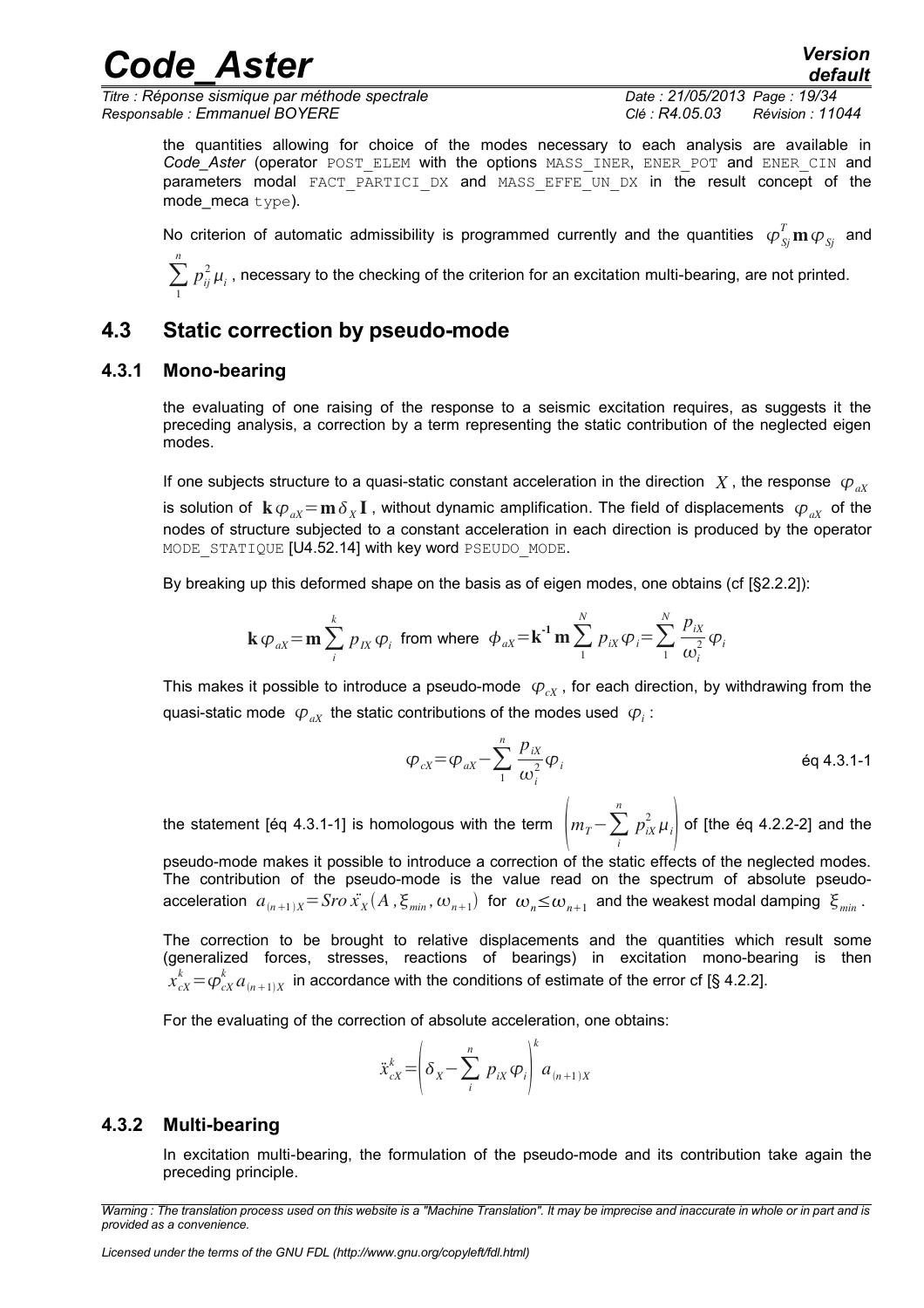*Titre : Réponse sismique par méthode spectrale Date : 21/05/2013 Page : 20/34 Responsable : Emmanuel BOYERE Clé : R4.05.03 Révision : 11044*

*default*

The field of displacements  $\bm{\varphi}_{\text{ajX}}{=}\textbf{k}^{\text{-1}}\textbf{m}\bm{\varphi}_{\text{SjX}}$  of the nodes of structure subjected to a unit acceleration of the bearing J in the direction  $X$  is produced by the operator MODE STATIQUE [U4.52.14] with the key word PSEUDO\_MODE.

The correction to be brought to relative displacements and the quantities which result some writes then, for the bearing  $j$  in the direction  $X$ :

$$
x_{cjX} = \varphi_{cjX} a_{(n+1)jX}
$$
 with  $\varphi_{cjX} = \varphi_{ajX} - \sum_{1}^{n} \frac{P_{ijX} \varphi_i}{\omega_i^2}$ 

For absolute acceleration, the correction is written:

$$
\ddot{x}_{cjX} = \left(\varphi_{SjX} - \sum_{1}^{n} \varphi_i P_{ijX}\right) a_{(n+1)jX}
$$

## **4.4 General information on the combination rules**

<span id="page-19-1"></span>the combination rules or of office plurality of the various components, modal or directional, is multiple and more or less complex to implement.

One presents the "natural" methods from the point of view of their aptitude required one raising realistic requests induced in a structure represented by a base of real eigen modes resulting from a model in linear elasticity, raising estimated without transient analysis for a quantity of component  $\,G^{\hskip.4pt k}\,$  ,

which one will name  $G_{max}^k$ . For the continuation the suffix  $max$  indicates the estimate of the maximum value reached during the seismic excitation, by being unaware of time when it was reached and the index *r* applies to eigen modes, pseudo-modes, directions of bearings,…

#### **Note::**

*Whatever the method of combination used, the value of a component obtained by combination cannot to compute: be used as data a new quantity: for example, the computation of one raising of a differential displacement between two points must be calculated mode by mode, then combined.*

#### <span id="page-19-0"></span>**4.4.1 Arithmetic combination**

$$
G_{\text{max}}^k = \sum_r G_{\text{r}\max}^k
$$

It is not usable for directional responses since the spectral method disregards times when the maximum values are reached in two directions or for two different modes. No relation of phase, and thus of sign, exists between the contributions to combine. It is thus available only in the case multibearing, for the office plurality of directional responses modal of bearing and for the office plurality of differential displacements.

### <span id="page-19-3"></span>**4.4.2 Combination in absolute value**

$$
G_{\text{max}}^k = \sum_r |G_{\text{r max}}^k|
$$

In an obvious way, it can provide a higher limit, since it supposes that all the contributions reach their maximum at the same time with the same sign. Too much penalizing, it is available, but unusable industrially.

### **4.4.3 Simple quadratic combination**

<span id="page-19-2"></span>This method is also known under denomination SRSS (Public garden Root of Sum of Squares).

$$
G_{\text{max}}^k = \sqrt{\sum_r (G_{\text{rmax}}^k)^2}
$$

#### **Assumption:**

*The assumption which justifies this method of combination can be stated: the probable maximum of the energy stored in structure is the sum of the probable maxima of the energy stored on each mode and each one of the components directional of the seisme, i.e., with*

*Warning : The translation process used on this website is a "Machine Translation". It may be imprecise and inaccurate in whole or in part and is provided as a convenience.*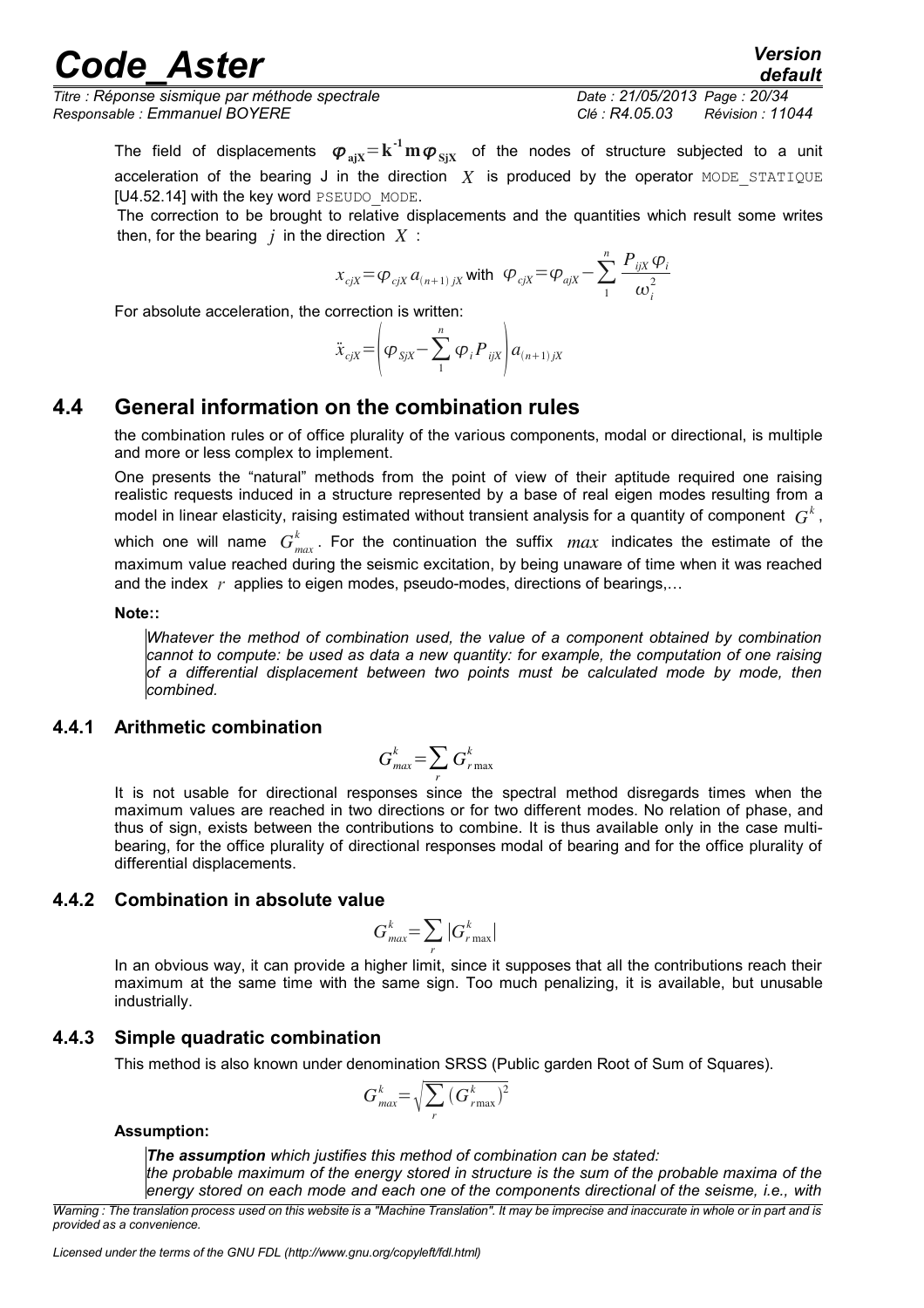*Titre : Réponse sismique par méthode spectrale Date : 21/05/2013 Page : 21/34 Responsable : Emmanuel BOYERE Clé : R4.05.03 Révision : 11044*

*default*

*respect to energy, the eigen modes and the component of the seisme are decoupled. It is similar to the rule of addition of the gaussian random variables and to average null.* 

The validity of this assumption, which will be discussed for each typical case of use of this method of combination, is not established and various proposals were presented to obtain a better approximation whenever it is put at fault cf [§ 3.4.1.2].

In addition, one will be able to refer to [bib3] for a criticism of this approach, in particular of his aptitude to consider a maximum probable of the strains and stresses, but the alternative approach that it evokes was the object of any development in *Code\_Aster*.

## **4.5 Establishment of the directional response out of mono-bearing**

<span id="page-20-3"></span>the directional response, previously definite, is obtained by simple quadratic combination of two terms which we will discuss:

$$
R_{X} = \sqrt{R_m^2 + (R_{qs} + R_c)^2}
$$

 $R_{m}^{\parallel}$  dynamic combined response of the modal oscillators

*R<sub>as</sub>* quasi-static combined response of the modal oscillators (=0 except for the combination of the Gupta type)

 $R_c^+$  contribution of the static correction of the neglected modes (pseudo-mode)

the assumptions justifying the method of quadratic combination simple, on this level, do not seem to have to be reconsiderations [bib1].

To simplify the notations, one notes  $\ R_{_m}$  instead of  $\ R_{_{mX}}$  ,...

### **4.5.1 Combined response of the modal oscillators**

<span id="page-20-2"></span>the response of structure *R<sup>m</sup>* , in a direction of seisme, is obtained by one of the possible combinations of the contributions of each eigen mode taken into account for this direction. The number of possible methods proves simply the difficulty in releasing a sufficient justification to guarantee a conservative and realistic estimate. If the simple quadratic combination (SRSS or CQS) is evoked by all, one will retain [bib1] that it is often put at fault and one will prefer the quadratic combination to him supplements (CQC). The other methods are available for possible comparisons.

#### **4.5.1.1 Absolute values This**

<span id="page-20-1"></span>combination Somme corresponds to an assumption of complete dependence of the oscillators associated with each eigen mode and conduit with a systematic overvaluation with the response:

$$
R_m = \sum_{i}^{n} |R_i|
$$

#### **4.5.1.2 Quadratic combination simple (CQS)**

<span id="page-20-0"></span>By considering that the contribution of each modal oscillator is an independent random variable, an estimate of the maximum response, for the component of displacement  $x_n^k$  $\frac{k}{\text{max}}$ , can be obtained by simple quadratic combination of the contributions of each mode from where, for an excitation monobearing:

$$
x_{max}^k = \sqrt{\sum_i^n \left(x_{i\,max}^k\right)^2} = \sqrt{\sum_i^n \left(\phi_i^k p_i q_{i\,max}\right)^2}
$$
 \n
$$
\text{Eq 4.5.1.2 - 1}
$$

Generally, for any quantity  $\ R_i$  associated with a modal oscillator  $\ (\omega_i, \xi_i)$  :

$$
R_m = \sqrt{\sum_i^n R_i^2}
$$

*Warning : The translation process used on this website is a "Machine Translation". It may be imprecise and inaccurate in whole or in part and is provided as a convenience.*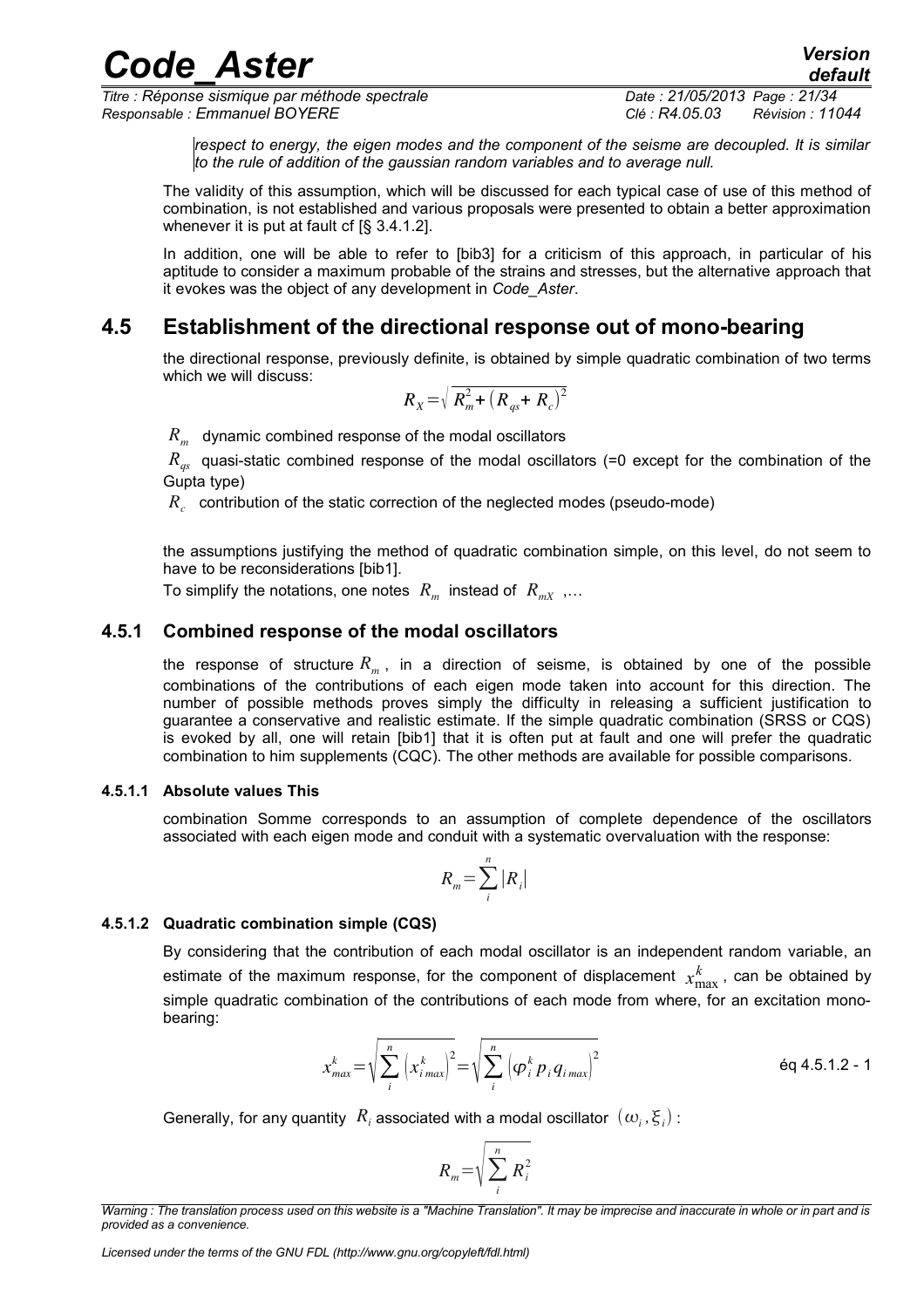*Titre : Réponse sismique par méthode spectrale Date : 21/05/2013 Page : 22/34 Responsable : Emmanuel BOYERE Clé : R4.05.03 Révision : 11044*

*default*

It constitutes a good approximation of reality when the oscillator spectrum defining the seisme is to broad waveband, and when the eigen modes of structure are quite separate from/to each other and are located inside or in the vicinity of this tape. She is in particular put at fault if eigen modes are with frequencies close or for modes far away from the peak to excitation [bib2]. The other methods of combination of the modal responses try to correct this point.

#### **4.5.1.3 Quadratic combination supplements (CQC)**

<span id="page-21-3"></span>the quadratic combination supplements (established by DER KIUREGHIAN [bib5]) makes a correction to the preceding rule by introducing coefficients of correlation depending on depreciation and the distances between close eigen modes:

$$
R_m = \sqrt{\sum_{i_1} \sum_{i_2} \rho_{i_1 i_2} R_{i_1} R_{i_2}}
$$

with the coefficient of correlation:

$$
\rho_{ij} = \frac{8\sqrt{\xi_i\xi_j\omega_i\omega_j}(\xi_i\omega_i+\xi_j\omega_j)\omega_i\omega_j}{(\omega_i^2-\omega_j^2)^2+4\xi_i\xi_j\omega_i\omega_j(\omega_i^2+\omega_j^2)+4(\xi_i^2+\xi_j^2)\omega_i^2\omega_j^2}
$$

or by introducing the ratio of pulsation or frequencies between two modes  $\left. \eta \text{=} \omega_{\overline{j}} / \omega_{\overline{i}} \right)$ 

$$
\rho_{ij} = \frac{8 \eta \sqrt{\xi_i \xi_j \eta(\xi_i + \xi_j \eta)}}{(1 - \eta^2)^2 + 4 \eta \xi_i \xi_j (1 + \eta^2) + 4 \eta^2 (\xi_i^2 + \xi_j^2)}
$$

and for  $\xi$  constant:

$$
\rho_{ij} = \frac{8\eta \xi^2 (1+\eta) \sqrt{\eta}}{(1-\eta^2)^2 + 4\eta \xi^2 (1+\eta^2) + 8\eta^2 \xi^2}
$$

#### **4.5.1.4 Combination of ROSENBLUETH**

<span id="page-21-2"></span>This rule (proposed by E. ROSENBLUETH and J. ELORDY [bib6]) introduced a correlation between modes, different from that of method CQC. The responses of the oscillators are combined by double sum (Double Sum Combination):

$$
R_m = \sqrt{\sum_{i_1} \sum_{i_2} \rho_{i_1 i_2} R_{i_1} R_{i_2}}
$$

It requires an additional data, period *s* of the "strong" phase of the seisme. The coefficient of correlation is then:

$$
\rho_{ij} = \left(1 + \left(\frac{\omega'_{i} - \omega'_{j}}{\xi'_{i}\omega_{i} + \xi'_{j}\omega_{j}}\right)^{2}\right)^{-1}
$$
 where  $\omega'_{i} = \omega_{i}\sqrt{1 - \xi'^{2}_{i}}$  and  $\xi'^{2} = \xi_{i} + \frac{2}{s\omega_{i}}$ 

#### **4.5.1.5 Combination with rule of the 10%**

<span id="page-21-1"></span>the close modes (of which the frequencies different from less than 10%) are initially combined by summation of the absolute values. The values resulting from this first combination are then combined quadratically (simple quadratic combination). This method was proposed by American regulation U.S. Nuclear Regulatory Commission (Regulatory Guides 1.92 - February 1976) to attenuate the conservatism of the method of sum of the absolute values. It remains at fault for structures with a dense frequency spectrum clean and should not be used any more.

#### **4.5.1.6 Combination according to Gupta**

<span id="page-21-0"></span>Gupta [NRC1.92], to take into account the correlations between modes due to the quasi-static part of the response, introduced the rigid factor of response, which varies from 0 to 1 the correlation between

*Warning : The translation process used on this website is a "Machine Translation". It may be imprecise and inaccurate in whole or in part and is provided as a convenience.*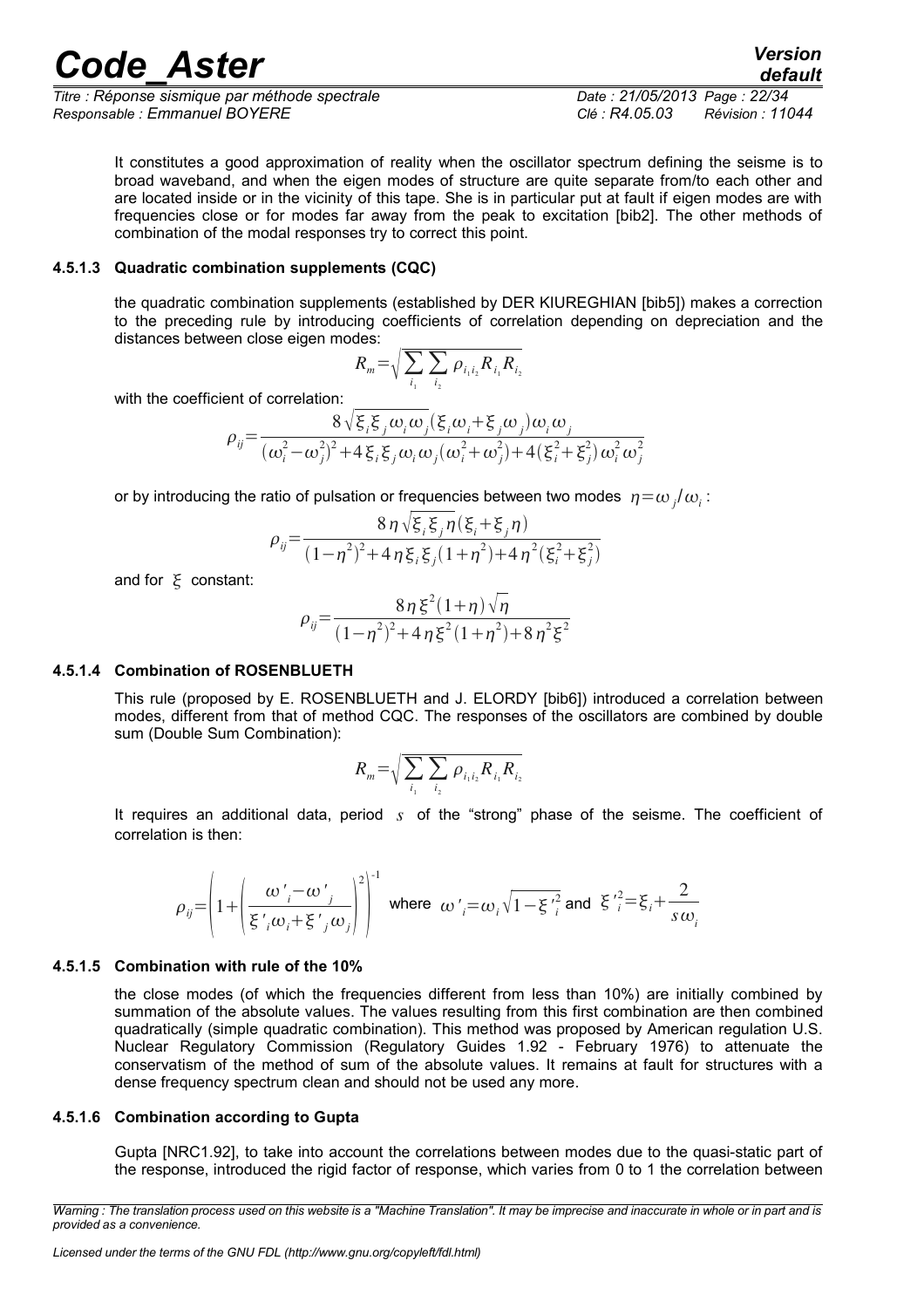*Titre : Réponse sismique par méthode spectrale Date : 21/05/2013 Page : 23/34 Responsable : Emmanuel BOYERE Clé : R4.05.03 Révision : 11044*

*default*

the modal responses of intermediate frequencies between  $f_1$  and  $f_2$ , two frequencies to be determined (typically  $2$   $Hz$  with  $20$   $Hz$ ).

Gupta breaks up each modal response  $R_r$  in a dynamic part  $R_r^p$  a quasi-static part  $R_r^{qs}$  :  $R_r^{qs} = \alpha_r R_r$  and  $R_r^{p} = \sqrt{1 - \alpha_r^2 R_r}$ 

Thus, for each mode  $|r|$ , one affects the rigid factor of response  $|\phi_r|$  the modal response  $|R_r|$  :  $\alpha_r = 0$  for  $f \le f_1$  *i*  $\alpha_r = 1$  for  $f \ge f_2$ 

 $\alpha_r^{\parallel}$  estimated for the fréquenceformuleselon  $f_{\parallel r}^{\parallel}$  the following formula:

$$
\alpha_r = \frac{\ln f_r / f_1}{\ln f_2 / f_1}
$$

the dynamic combined response of the modal oscillators is carried out according to combination "CQC":

$$
R_d = \sqrt{\sum_{r_1} \sum_{r_2} \rho_{r_1 r_2} R_{r_1}^p R_{r_2}^p}
$$

the quasi-static combined response of the modal oscillators is carried out according to an algebraic combination:

$$
R_{qs} = \sum_{r=1}^{nmod} R_r^{qs}
$$

This combination according to GUPTA is available only in the case mono-bearing.

### **4.5.2 Contribution of the static correction of the neglected modes**

<span id="page-22-4"></span><span id="page-22-3"></span>the contribution of the pseudo-mode cf [§4.3.1] can be combined quadratically because independence with the modal contributions of vibration is not disputed.

## **4.6 Establishment of the directional response out of multi-bearing**

### **4.6.1 Computation of the total response**

<span id="page-22-2"></span>the order of the combinations to be carried out differs according to whether the excitations of the bearings (or the groups of bearings) can be regarded as correlated or uncorrelated between them.

#### **4.6.1.1 Case with groups of uncorrelated bearings**

- <span id="page-22-1"></span>the sequence of the combinations can be stated as follows, in the order:
- for each direction *X* , each mode *i* , each group of bearings:
	- 1) computation of directional responses of bearings modal (combination intra-group on the bearings): considering that the bearings of the same group are correlated, one proposes a summation of the algebraic values;

- for each direction *X* , each group of bearings *j* :

- computation of the combined response of the modal oscillators (combination on the modes);
- computation of the pseudo-mode  $\ R^c_{Xj}$  (static correction of the neglected modes);
- computation of the motion of training  $R^\ell_{\overline{\chi}^j}$  ;

- computation of the directional response of bearing:  $\; R_{X\!j} \! = \! \sqrt{R_{X\!j}^{\,m\,2} \! + \! R_{X\!j}^{\,c\,\,2} \! + \! R_{X\!j}^{\,e\,\,2}}$ 

- for each direction (combination joint committee on the groups of bearings): computation of the directional response, according to a quadratic summation CQS because the groups are supposed to be uncorrelated between them;

- computation of the total response (combination on the directions).

#### **4.6.1.2 Case with bearings correlated**

<span id="page-22-0"></span>If all the bearings are correlated between them (when one cannot display of groups of uncorrelated bearings), one proposes the following diagram, which has the advantage of being able to establish a parallel between the processing of the case mono-bearing treated like such and the case monobearing treated like a typical case of the case multi-bearing. The sequence of the combinations can be summarized as follows:

*Warning : The translation process used on this website is a "Machine Translation". It may be imprecise and inaccurate in whole or in part and is provided as a convenience.*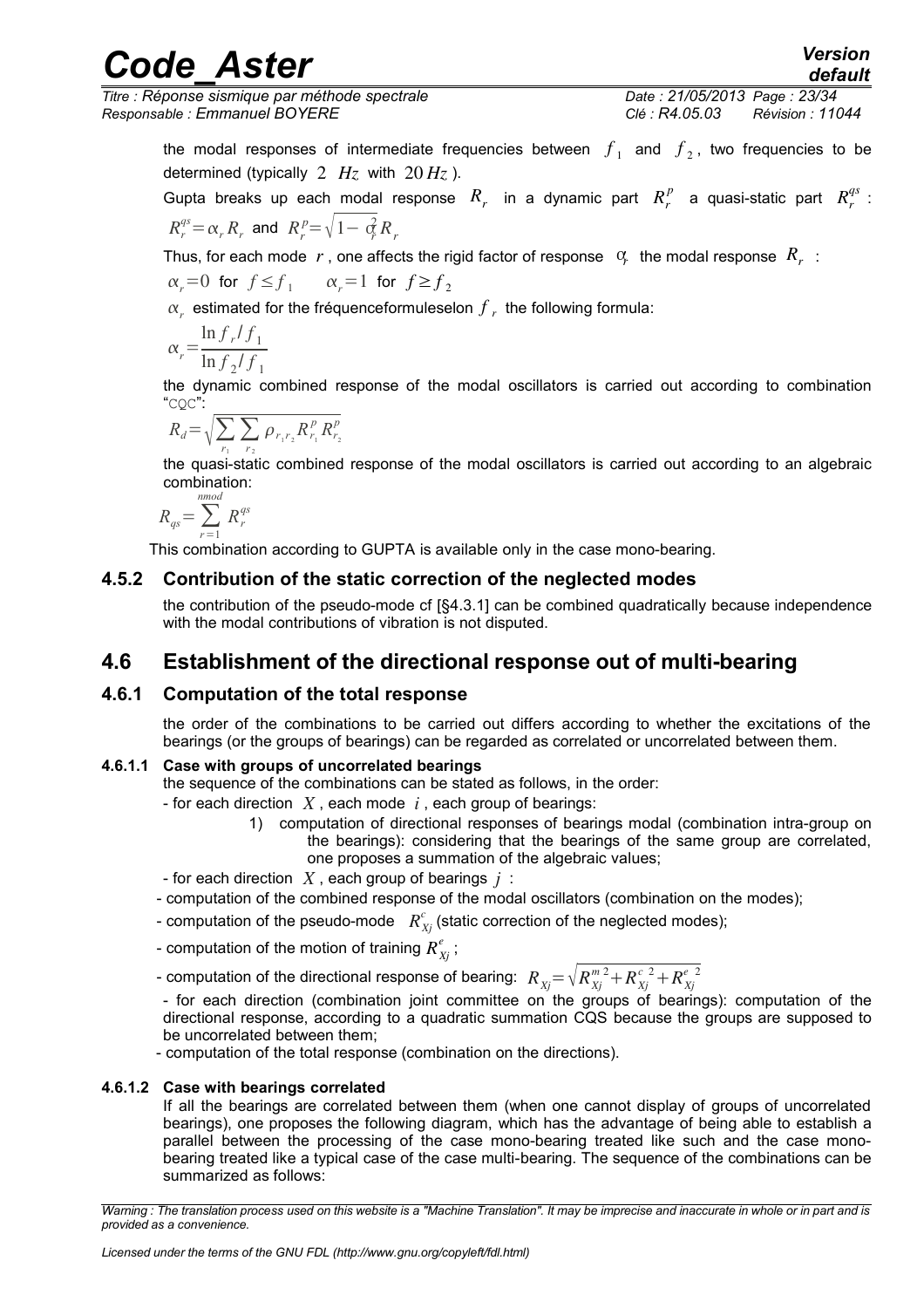*Titre : Réponse sismique par méthode spectrale Date : 21/05/2013 Page : 24/34 Responsable : Emmanuel BOYERE Clé : R4.05.03 Révision : 11044*

- for each direction *X* , each mode *i* :
- computation of directional responses modal (combination on the bearings): the bearings being supposed correlated between them, one proposes a summation of the algebraic values or absolute values;
- for each direction  $X$  :
- computation of the combined response  $R_X^m$  of the modal oscillators (combination on the modes);
- computation of the pseudo-mode  $R_X^c$  (static correction of the modes neglected, algebraic summation on the bearings of the pseudo-modes of bearing  $\ R_{Xj}^c$  );
- computation of the motion of training  $R^e_{Xj}$  (algebraic summation on the bearings of motions of training of bearing  $R_{Xj}^e$  );
- computation of the directional response:  $R_X = \sqrt{R_X^{m2} + R_X^{c2} + R_X^{e2}}$ ,
- <span id="page-23-3"></span>• computation of the total response (combination on the directions).

### **4.6.2 Computation separated of the components primary and secondary from the response**

Each component is the object of a similar separate processing. This approach is adapted to postprocessings RCC-M in force for the seismic analysis of the pipework [§ 4.9]:

#### **4.6.2.1 Primary component RIX (inertial response)**

<span id="page-23-2"></span>the order of the combinations to be carried out differs according to whether the excitations of the bearings (or the groups of bearings) can be regarded as correlated or uncorrelated between them.

- groups of uncorrelated bearings

for each imposed motion *s*¨*<sup>j</sup>* , computation of directional responses of bearing (office plurality on the modes):

$$
R_{IjX} = \sqrt{R_j^{m2} + R_j^{c2}}
$$

- $R_i^m$ *m* response of bearing combined of the modal oscillators (office plurality on the modes)
- $R_i^c$ *c* contribution of the static correction of the neglected modes (pseudo-mode of bearing)

combination of the responses  $R_{I\mid X}$  (office plurality on the bearings) - bearings correlated

for each imposed motion *s*¨*<sup>j</sup>* , computation of directional responses modal (office plurality on the bearings):

$$
R_{IiX} = \sqrt{R_i^{m2} + R_{i}^{c2}}
$$

- $R^n$ *m* combined modal response of the modal oscillators (office plurality on the bearings)
- $R^c$ *c* contribution of the static correction of the modes neglected (pseudo-mode)

combination of the responses  $R_{IiX}$  (office plurality on the modes)

#### **4.6.2.2 Component secondary RII (quasi-static response)**

<span id="page-23-1"></span>combination of the responses *Rej*

### **4.6.3 Office plurality on the modes**

<span id="page-23-0"></span>the selection criterion of the method of combination of the modal contributions is the same one as for an excitation mono-bearing and one will use method CQC preferentially.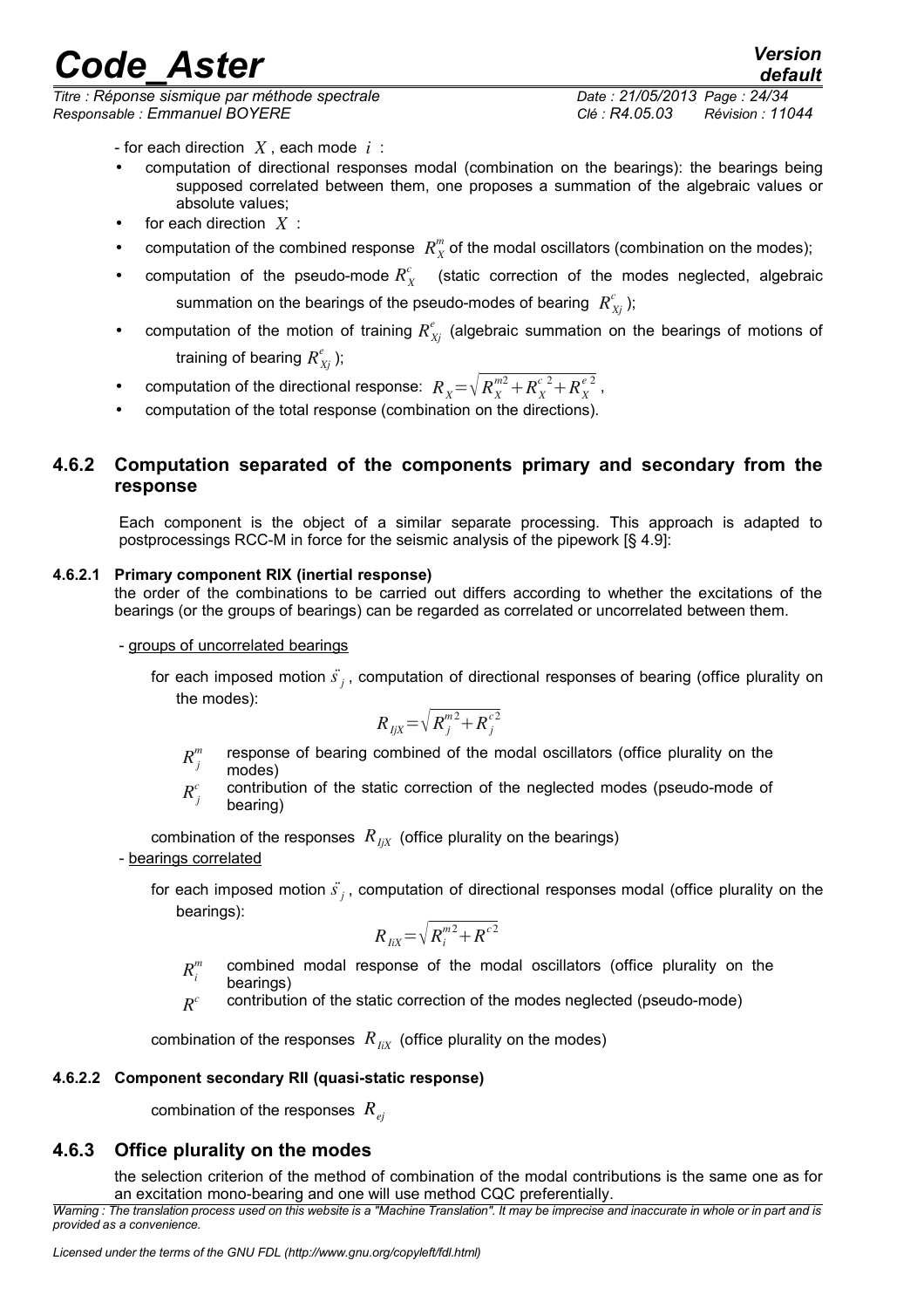*Titre : Réponse sismique par méthode spectrale Date : 21/05/2013 Page : 25/34 Responsable : Emmanuel BOYERE Clé : R4.05.03 Révision : 11044*

### **4.6.4 Contribution of the pseudo-mode**

<span id="page-24-5"></span>the corrective term by pseudo-mode cf [§4.3.2] can be combined quadratically.

### **4.6.5 Contribution of motions of training**

<span id="page-24-4"></span>the motion of training of structure not being uniform, one can add a term with the computation of the directional response. This is not necessary if one chooses to regard this static contribution as a specific loading case inducing of the secondary stresses. This term is defined starting from the maximum relative displacement which cannot be known starting from the only spectrums of absolute pseudo-acceleration of the bearings.

$$
R_{ej} = \varphi_{Sj} \delta_{jmax}
$$

 $\varphi_{si}$  static mode for the bearing *j* 

 $\delta$ <sub>jmax</sub> maximum relative displacement of the bearing *j* compared to a bearing of reference (for which  $\delta_{ijmax}=0$ )

### **4.6.6 Office plurality on the bearings**

<span id="page-24-3"></span>This stage is compulsory, but the choice of the method of combination of directional responses remains very open. Indeed, the assumption of independence of  $\ddot{s}_j$  strongly depends on the eigen modes of the structure support of the studied equipment. An analysis of the studied system is necessary to possibly gather the bearings by groups: for example, for a pipework connecting two buildings, either all the bearings are regarded as correlated between them, or one can display uncorrelated groups between them (the group of the bearings of the building 1, that of the building 2 and, finally, that of the intermediate stanchions), whose bearings inside each group are correlated.

#### Office plurality intra-group

the excitations with the bearings of the same group being supposed correlated between them, the office plurality is carried out algebraically according to the linear combination defined by:

 $R_X = \sum R_{iX}$ 

#### Office plurality joint committee

the groups of bearings being made up so that they are uncorrelated between them, the office plurality joint committee is carried out by simple quadratic combination.

## **4.7 Combination of directional responses**

<span id="page-24-2"></span>the Two combination rules of directional responses are available.

#### **4.7.1 Quadratic combination**

<span id="page-24-1"></span>This combination corresponds to the assumption of strict independence of the responses in each direction cf [§ 3.3.3]. Let us recall that this combination rule does not have any geometrical meaning, although the three directions of analysis are orthogonal.

$$
R = \sqrt{R_X^2 + R_Y^2 + R_Z^2}
$$

The assumptions justifying the method of quadratic combination simple, on this level, do not seem to have to be reconsiderations [bib3], but this method is not used.

### **4.7.2 Combination of NEWMARK**

<span id="page-24-0"></span>This empirical combination rule is most usually used and in general leads to estimates slightly stronger than the preceding one. It supposes that when one of directional responses is maximum, the others are with most equal to  $4/10$  their respective maximum contributions. For each direction  $i(X, Y, Z)$ , one calculates the 8 values:

$$
R_{l} = \pm R_{X} \pm 0.4 R_{Y} \pm 0.4 R_{Z}
$$

*Warning : The translation process used on this website is a "Machine Translation". It may be imprecise and inaccurate in whole or in part and is provided as a convenience.*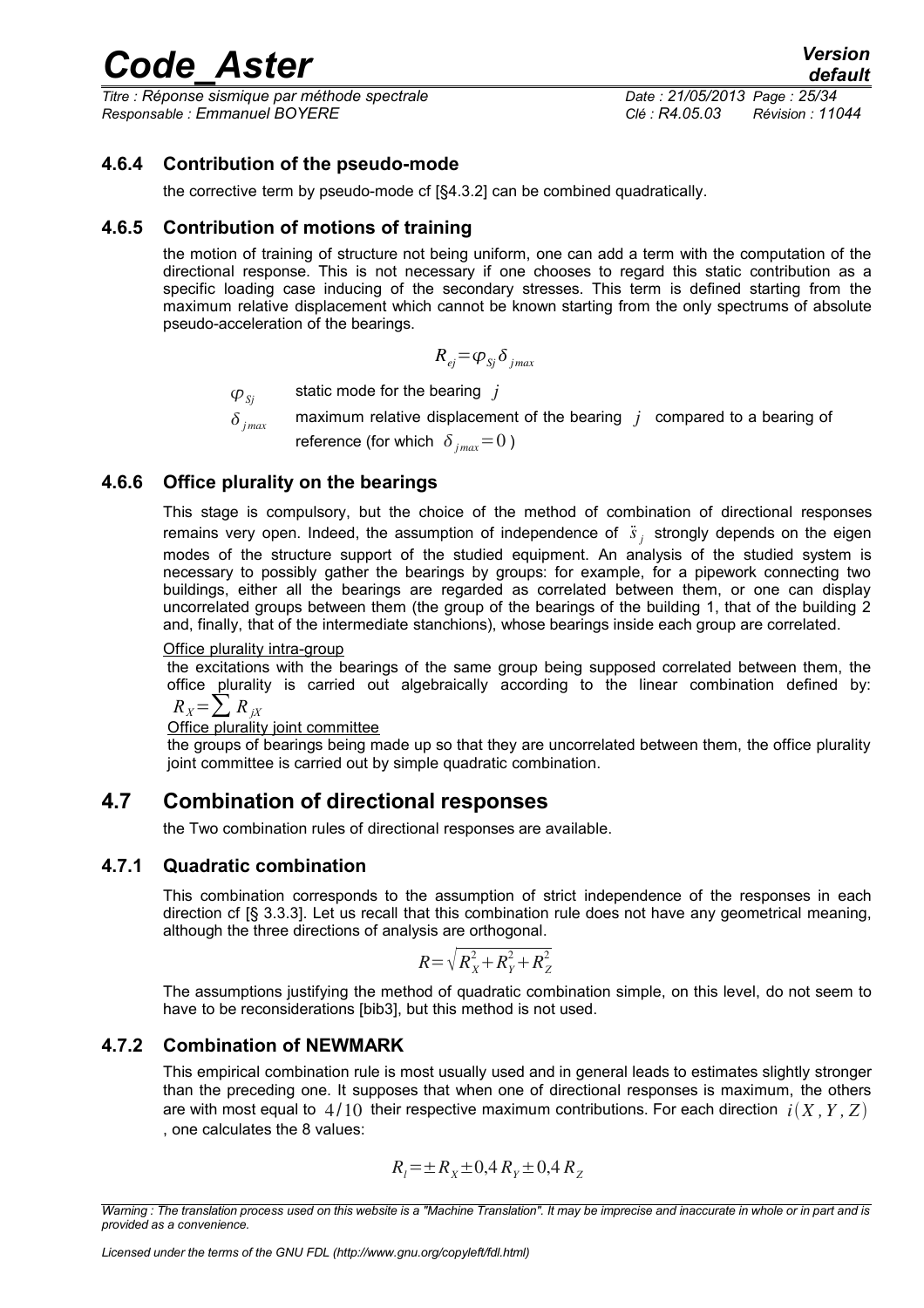*Titre : Réponse sismique par méthode spectrale Date : 21/05/2013 Page : 26/34 Responsable : Emmanuel BOYERE Clé : R4.05.03 Révision : 11044*

<span id="page-25-2"></span>what leads, by circular shift, 24 values and  $\ R{=}\max\ (R_{_I})$ 

## **4.8 Warning on the combinations**

Several remarks are forced to warn the user on the way of using the methods of combination and the quantities combined in a note of study.

### **Notice 1:**

*If one wishes to use arithmetic combinations (direction) and quadratic combinations (modes), the quadratic office pluralities must be always carried out in the last.*

#### **Notice 2:**

*Any quadratic combination applies only to the quantities for which, in instantaneous values, the office plurality has the meaning of a sum: combination of the components of displacement, or force generalized or of stress of each eigen mode.*

*The modal or directional quadratic combination cannot thus apply to intensities of stress (principal stresses, of Von Mises, Tresca).*

#### **Notice 3:**

*The results of a combination, whatever the rule of office plurality, should not be used as data to compute: of other quantities: for example, a differential displacement between two points (or a strain) can be calculated only starting from modal differential displacements that one combines then.*

*A fortiori the generalized forces and the forced can be calculated only mode by mode before any combination and not from inertia forces deduced from the fields of acceleration obtained by combination of modal accelerations.*

## <span id="page-25-1"></span>**4.9 Lawful practices**

### **4.9.1 Partition of the components primary and secondary of the response**

<span id="page-25-0"></span>the various supports from line of pipework can be animated different motions. The same section of pipework can be distributed on different buildings, different levels or equipment. It thus undergoes a multiple excitation. This results in two types of loading [§ 2.1.2]:

- •an excitation whose frequential contents vary from one support to another and who constitutes a primary education according to classification RCC-M, of
- •Differential Displacements Seismic (DDS) inducing a stress state by displacements imposed on the bearings and classified loading like secondary.

The generalized moments resulting from these 2 loadings intervene separately in the inequations of design RCC-M and on several levels.

For a deepened postprocessing RCC-M, It is thus necessary to have of the components primary and secondary the seismic response.

In a more general way, the method of combination of the responses of bearings can differ according to whether one treats the case of the components inertial or differential. Moreover, the number of bearings concerned with these two summations can not be equal. One is often brought to impose overall differential motions even for bearings associated with spectrums different users. In addition, of the DDS formulated in rotation are sometimes to consider. They cannot be associated with an inertial loading (restricted with the translations).

*Code\_Aster* thus proposes two processing:

- •Determination of the total response:
- •The contributions inertial and static of training are cumulated during the computation of directional responses of bearing [§4.6].
- •Partition of the components primary and secondary of the total response:

*Warning : The translation process used on this website is a "Machine Translation". It may be imprecise and inaccurate in whole or in part and is provided as a convenience.*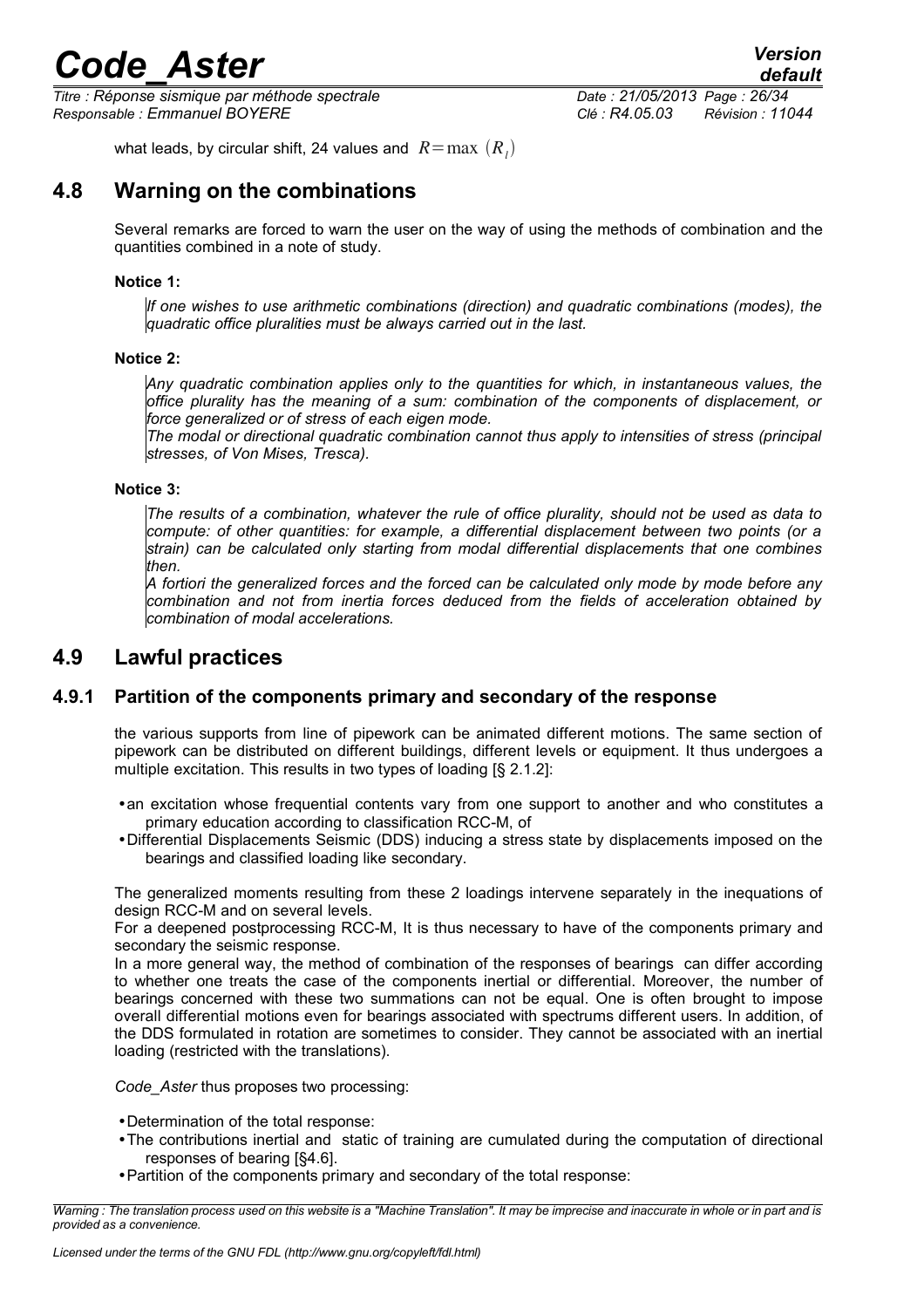*Titre : Réponse sismique par méthode spectrale Date : 21/05/2013 Page : 27/34 Responsable : Emmanuel BOYERE Clé : R4.05.03 Révision : 11044*

The two preceding contributions are not any more cumulated during the computation of directional responses and are the object of 2 independent processing:

- •The inertial component is obtained by removing the term of training  $R_{e,i}$  in the computation of the total response [§ 4.6].
- •The static component is given by combining the terms of training defined under key word DEPL\_MULT\_APPUI. The methods of combination of these loading cases DDS are indicated in key word COMB\_DEPL\_APPUI.

### **4.9.2 Method of the spectrum envelope**

<span id="page-26-0"></span>Even if the pipework are subjected to a multiple seismic excitation, the common practice is to be reduced to the computation of a structure mono-supported while preserving loading cases DDS. This simplified approach implies to define a single spectrum by direction for all the supports of the pipework. For each direction, one adopts a spectrum then "wraps" various spectrums with the supports. The spectrums retained for the horizontal directions *X* and *Y* are identical. In almost the whole of the cases, this method is generating of "margin of design".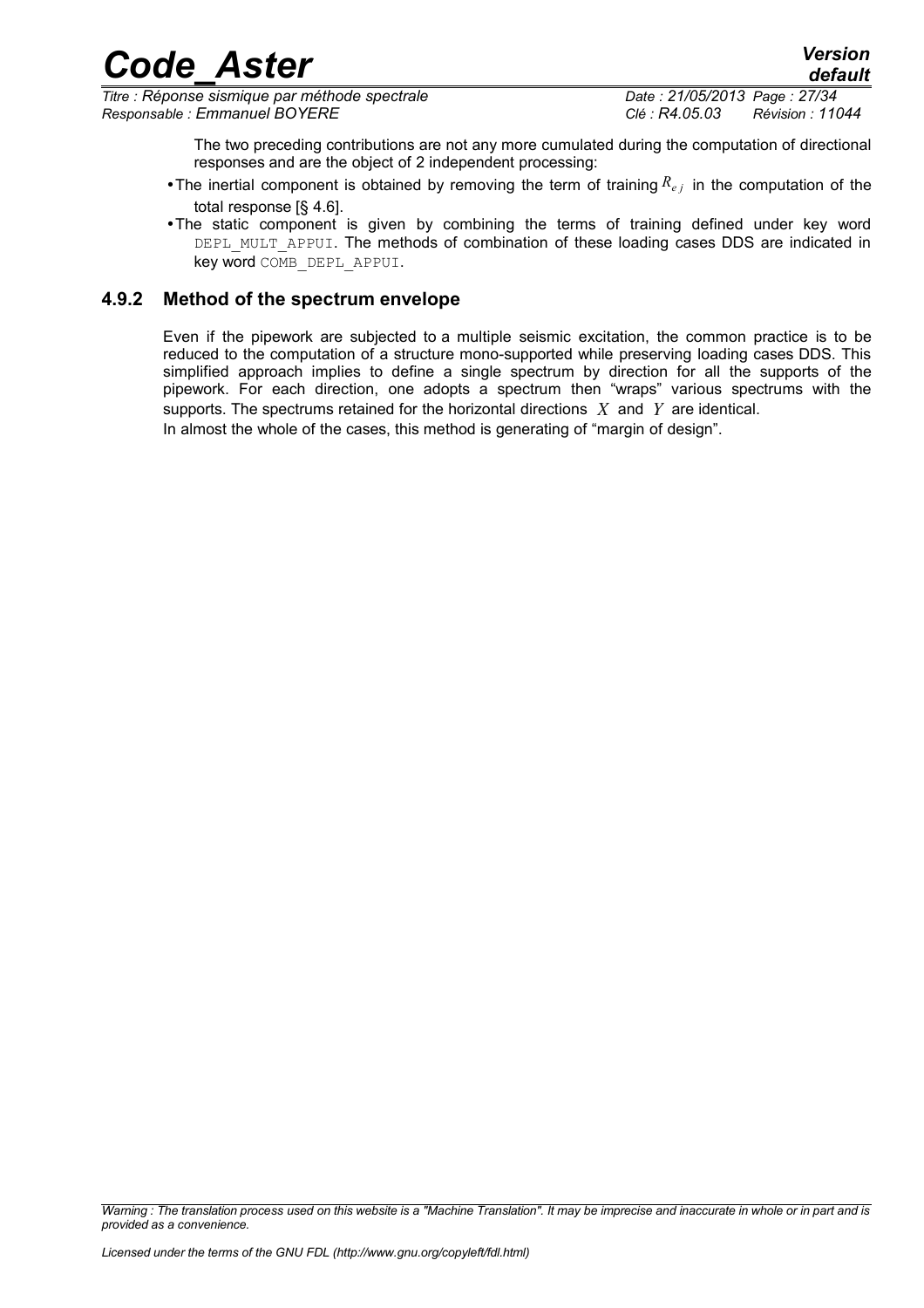*Titre : Réponse sismique par méthode spectrale Date : 21/05/2013 Page : 28/34 Responsable : Emmanuel BOYERE Clé : R4.05.03 Révision : 11044*

## **5 Bibliography**

- <span id="page-27-1"></span>1 "Genius Paraseismic" Works collective - Presses of the E.N.P.C. (1985) "State of the art
- 2 as regards dynamic computation of the structures" Jacques BETBEDER-MATIBET in Paraseismic Genius (1985) "
- 3 the problem of the superposition of the eigen modes in vibration. Use of the eigen modes of strain of the elements." Vincent GUILLOT in Genius Parasismique (1985) "Computation
- 4 of structures subjected to multiple excitations" Jean RIGAUDEAU Pierre SOLLOGOUB in Genius Parasismique (1985) "A response
- 5 spectrum method for random vibrations" DER KIUREGHIAN in Carryforward UCB/EERC 80/15 Berkeley (1980) "Response
- 6 of linear systems to some transient disturbances" ROSENBLUETH, ELORDY in Proceedings, Fourth World conference one earthquake engineering - Santiago of Chile (1969) "Shorts
- 7 communication: has replacement for the SRSS method in seismic analysis" DER KIUREGHIAN, WILSON, BAYO in "Earthquake structural engineering and dynamics", flight 9 (1980) transitory
- 8 seismic Analysis [R4.05.01] Operator
- 9 COMB SISM MODAL [U4.84 .01] Operator
- 10 CALC FONCTION [U4.32 .04] "Mechanical
- 11 vibrations. Structural Theory and to application dynamics" Mr. GERAdin, D. RIXEN, WILEY Masson (1994) "
- 12 Combining Modal Responses and Spatial Components in Seismic Response Analysis", U.S. Nuclear Regulatory Commission , Regulatory J Guides 1.92 "(July 2006)

## **6 Description of the versions of the document**

<span id="page-27-0"></span>

| <b>Version</b> | Author (S)                         | Description of modifications 5.                                        |
|----------------|------------------------------------|------------------------------------------------------------------------|
| <b>Aster</b>   | Organization (S)                   |                                                                        |
| 5              | LEVESQUE, L. VIVAN, D. Text 4/6/11 |                                                                        |
|                | EDF-<br><i>SELIGMANN.</i>          |                                                                        |
|                | R&D/AMA initial                    |                                                                        |
| 04/06/11       | LEVESQUE, L. VIVAN, Y.             |                                                                        |
|                | PONS EDF R & D /AMA                |                                                                        |
|                | 9.4                                |                                                                        |
| S.AUDEBE       | <b>EDF</b>                         |                                                                        |
| <b>RT</b>      | R & D /AMA 10 S                    |                                                                        |
| 10             | <b>EDF</b>                         | into account of file REX 12005: modification of the                    |
|                | R & D /AMA Taken                   | office plurality §4.6.6 intra-group 11 S                               |
| 11             | <b>EDF</b>                         | into account of file REX 17054: introduction of the                    |
|                | R & D /AMA Taken                   | method of modal recombination according to Gupta<br>Transient response |

*Warning : The translation process used on this website is a "Machine Translation". It may be imprecise and inaccurate in whole or in part and is provided as a convenience.*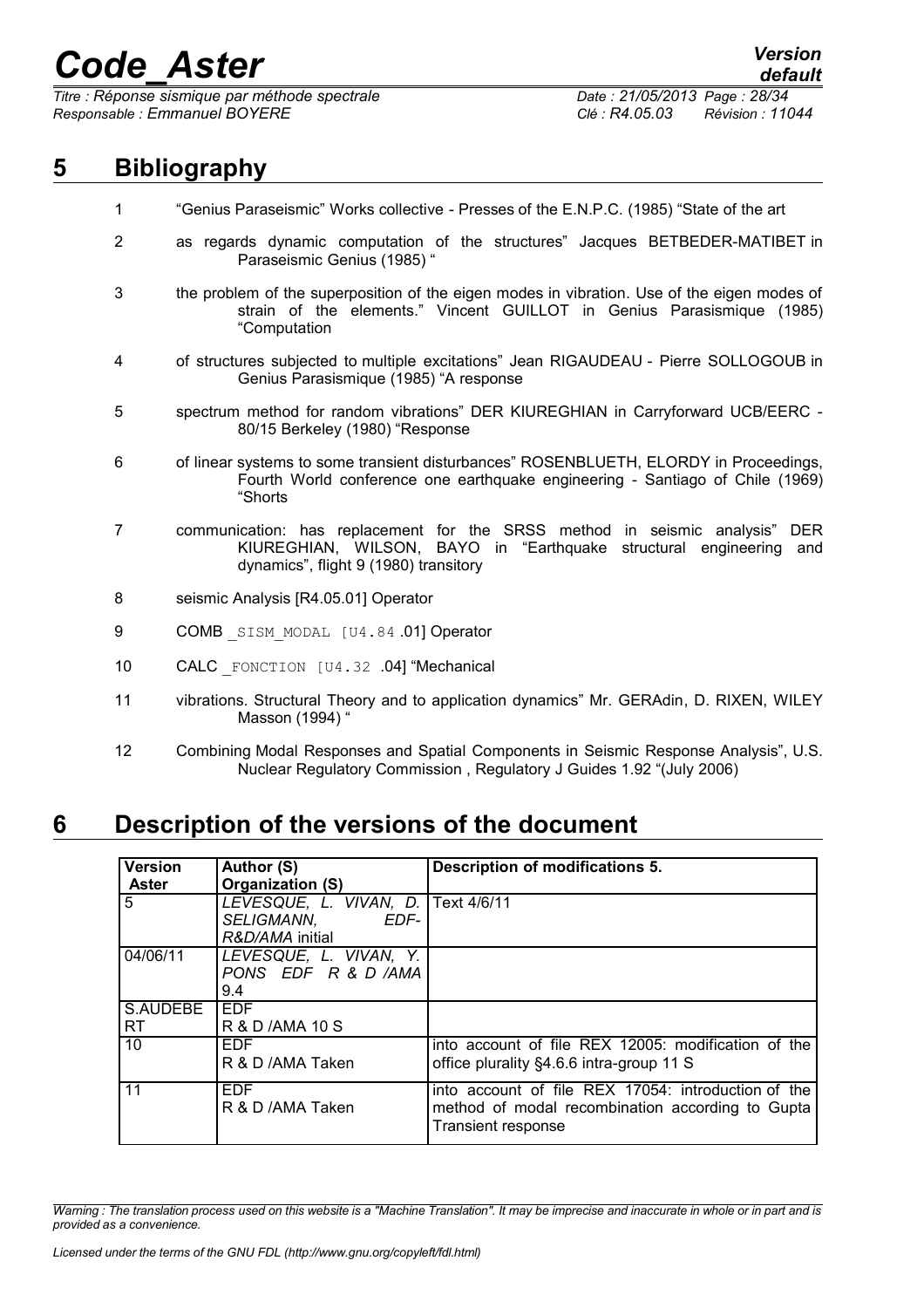*Titre : Réponse sismique par méthode spectrale Date : 21/05/2013 Page : 29/34 Responsable : Emmanuel BOYERE Clé : R4.05.03 Révision : 11044*

## **Annexe 1of an oscillator simple damped A1.1**

## **Forced vibrations of a system with a degree of freedom in translation For**

a simple oscillator of stiffness, *k* mass and *m* viscous damping, *c* the equation of motion is form: for



$$
m\ddot{X} - \dot{\mathbf{z}}\dot{X} - \dot{\mathbf{z}}\dot{X} = 0
$$

which the traditional notations are: The total

la pulsation propre du système non amorti:

l'amortissement critique :

l'amortissement réduit :

(exprimé en pourcentage de l'amortissement critique)

$$
=\frac{c}{c_{\text{triangle}}}=\frac{c}{2m\omega_o}
$$

2 0 = *c m critique* **ω**

*m*

 $_0 =$ 

**ξ**

 $\omega_0 = \sqrt{\frac{k}{k}}$ 

 $(1 - \xi^2)$  $2\xi\omega_0\dot{X} + \omega_0^2X = 0$  $0^{21}$   $\omega_0$ 0  $\boldsymbol{\omega}$ <sup>'</sup>ο= $\boldsymbol{\omega}_0 \sqrt{|1-\xi}$ équation réduite du mouvement : la fréquence réduite : la déflexion statique pour une force *F*<sub>0</sub>: la pulsation propre du système amorti:  $+ 2$ ξω $_0 X + \omega_0^2 X =$ = =  $X$  + 2ξω<sub>0</sub> $X$  + ω<sup>2</sup><sub>0</sub> $X$ *k*  $\delta_{st} = \frac{F_{\theta}}{I}$ **ω ω η**  $\ddot{x}$  + 2  $\ddot{\epsilon}$   $\ddot{x}$ 

response with a harmonic excitation of the form is  $F(t)=F_0 \cos(\omega t)$  the sum: of

a free response damped  $\; X_{1}(t)$  oscillatory general solution oùetsont  $X_{I0}$   $\bm{\varphi}_{0}$  determined by the initial conditions: of

$$
X_1(t) = X_0 e^{-\xi \omega_0 t} \cos(\omega'{}_0 t + \varphi_0)
$$

a forced response permanent  $\left|X_{f}(t)\right|$  particular solution éq  $\left|X_{f}(t)\right| = X_{f0} \cos(\omega\, t - \phi)$ 

$$
X_{j0} = \frac{F_0}{\sqrt{(k - m \omega^2)^2 + (c \omega)^2}} \varphi = \operatorname{arctg} \left( \frac{c \omega}{k - m \omega^2} \right)
$$
 A1.1-1 which

is written in reduced form: éq

$$
\frac{X_{j0}}{\delta_{st}} = \frac{k X_{j0}}{F_0} = \frac{1}{\sqrt{(1-\eta^2)^2 + (2\xi \eta)^2}} \varphi = \arctg\left(\frac{2\xi \eta}{1-\eta^2}\right)
$$
 A1.1-2 Appears

*Licensed under the terms of the GNU FDL (http://www.gnu.org/copyleft/fdl.html)*

*Warning : The translation process used on this website is a "Machine Translation". It may be imprecise and inaccurate in whole or in part and is provided as a convenience.*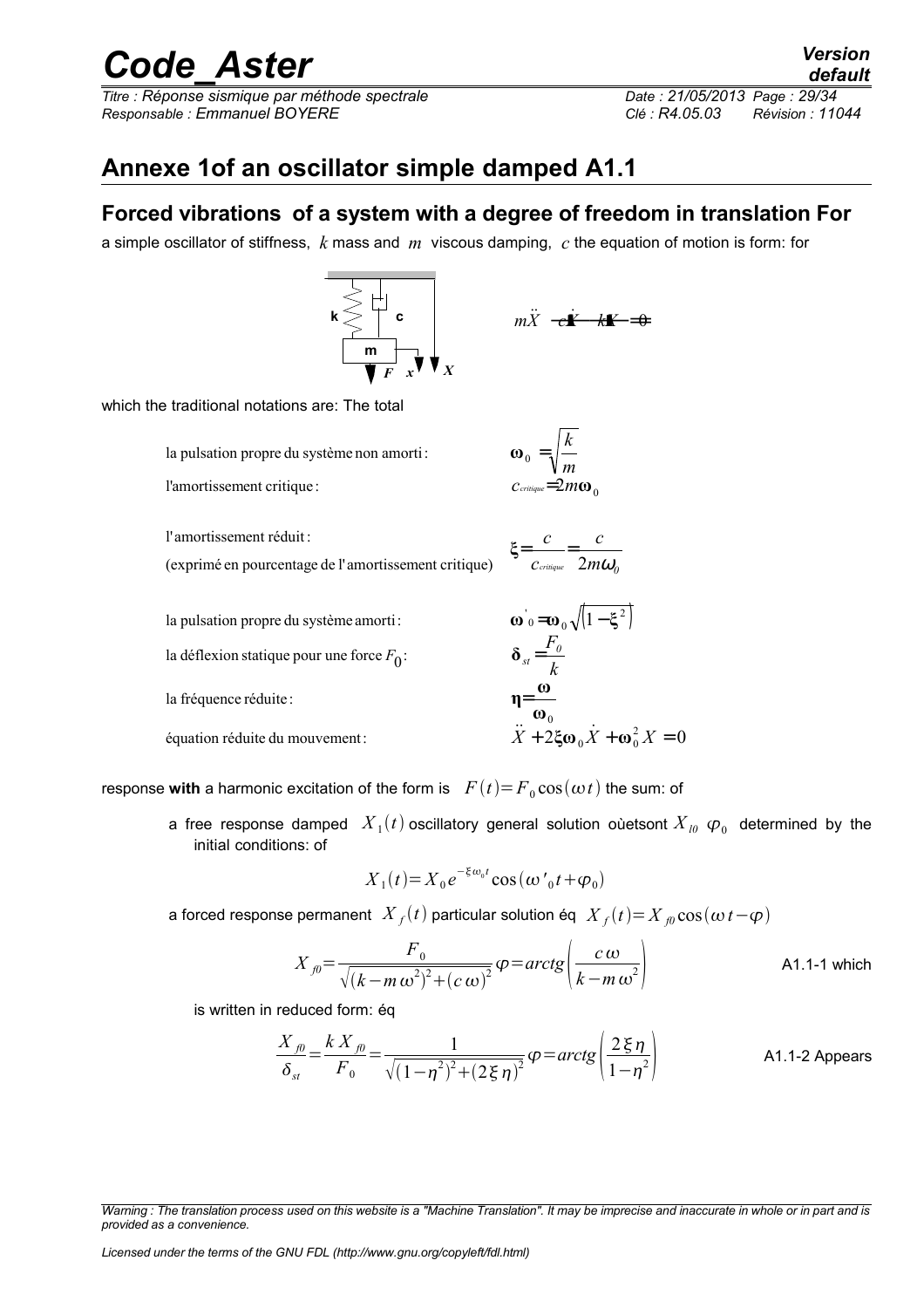*Titre : Réponse sismique par méthode spectrale Date : 21/05/2013 Page : 30/34 Responsable : Emmanuel BOYERE Clé : R4.05.03 Révision : 11044*

*default*



#### **A1.1-a: Response of an oscillator in imposed force (modulus and phase) the response**

with a harmonic excitation of the form  $\ F(t) {=} F_{0}e^{j\,\omega\,t}$  is written with a forced response permanent particular solution éq  $\overline{X}_f(t){=}\overline{X}_{f0}e^{(j\omega t-\varphi t)}$ 

$$
X_{j0} = \frac{F_0}{\sqrt{(k - m\omega^2)^2 + (c\omega)^2}} \varphi = \arctg\left(\frac{c\omega}{k - m\omega^2}\right)
$$
 A1.1-3 which

is written in reduced form: éq

$$
\frac{k X_{f0}}{F_0} = \frac{1}{1 - \eta^2 + j2\xi \eta} \equiv H(j\omega)\varphi = \arctg\left(\frac{2\xi \eta}{1 - \eta^2}\right)
$$
 A1.1-4 where

is  $H(j\omega)$  the harmonic response complexes of a simple oscillator: Motion

$$
H(j\omega) = \frac{1}{\sqrt{(1-\eta^2)^2 + (2\xi\eta)^2}}
$$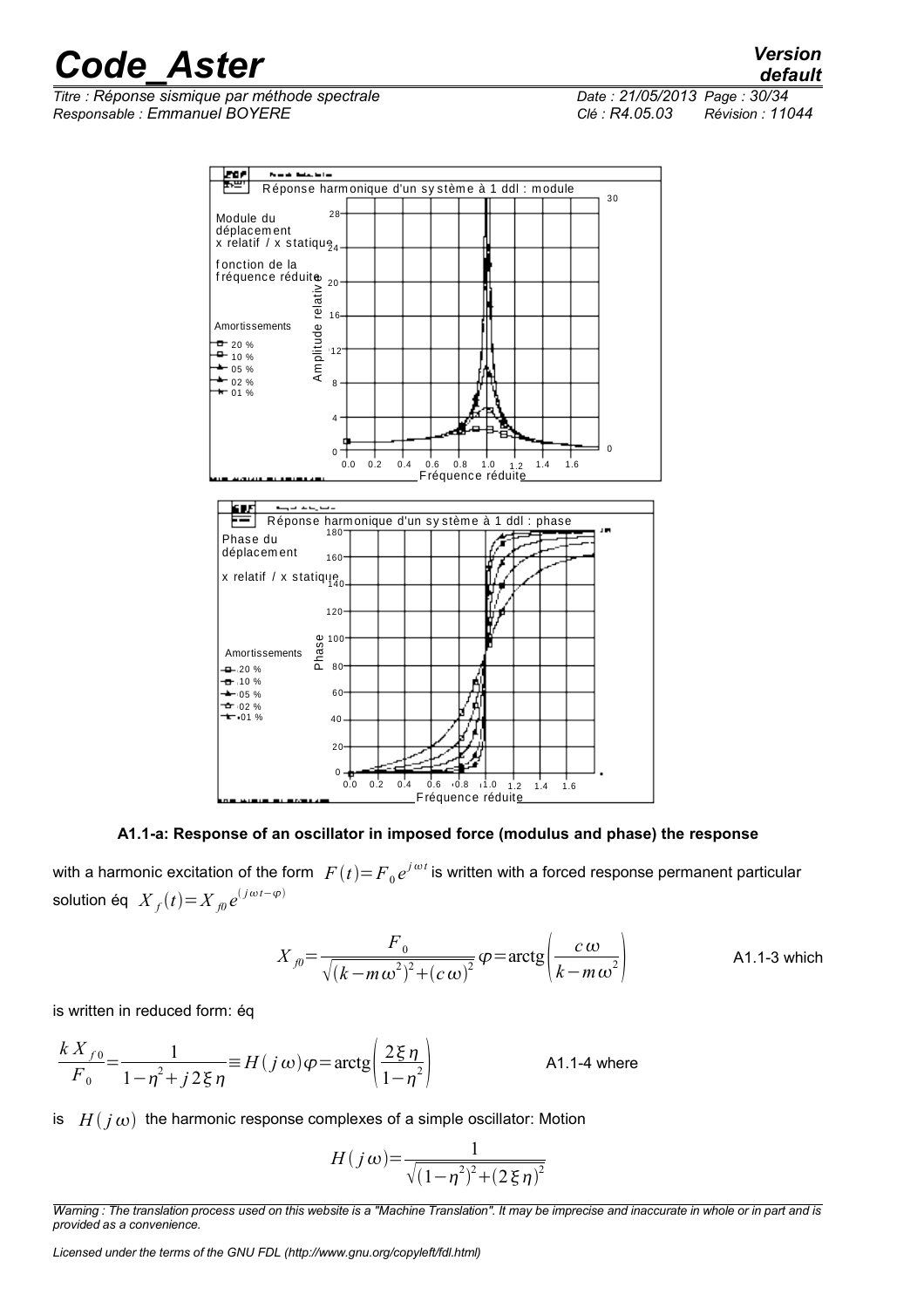*Responsable : Emmanuel BOYERE Clé : R4.05.03 Révision : 11044*

## **Annexe 2imposed of a system on a degree of freedom in translation A2.1**

## **Absolute motion of a system to a degree of freedom For**

a simple oscillator of stiffness, *k* mass and *m* viscous damping, *c* the equation of absolute motion **is** form: The forced



response **with** a harmonic imposed motion of the form is  $\;s(t)\!=\!s_{0}\cos(\omega\,t)\;$  form adds  ${X}_{m}(t)\!=\!{X}_{m0}\cos(\omega\,t\!-\!\varphi_{1}\!-\!\varphi_{2})\;$  of two terms of response, permanent particular solutions: term

induced by the excitation in term displacement  $\left| {X_{d0} \cos \left( {\omega \, t - \phi _d } \right)} \right|$ 

$$
X_{d0} = \frac{k s_0}{\sqrt{(k - m \omega^2)^2 + (c \omega)^2}} \qquad \varphi_d = \arctg \left( \frac{c \omega}{k - m \omega^2} \right)
$$

induced by the excitation of velocity what  $\left| \right. X_{\rm v0}^{\rm} \cos \left( \omega \, t - \varphi_{\rm v}^{\rm} \right)$ 

$$
X_{\nu\theta} = \frac{\omega c s_0}{\sqrt{(k - m\omega^2)^2 + (c\omega)^2}} \varphi_{\nu} = \arctg \left( \frac{c\omega}{k - m\omega^2} \right)
$$

leads to a total forced response: from where

$$
X_{m}(t) = X_{m} \cos(\omega t - \varphi_{1} - \varphi_{2}) \equiv s_{0} \sqrt{\frac{k^{2} + (c \omega)^{2}}{[(k - m \omega^{2})^{2} + (c \omega)^{2}]}} \cos(\omega t - \varphi_{1} - \varphi_{2})
$$

the reduced form of the absolute amplitude: If

$$
\frac{X_m}{s_0} = \sqrt{\frac{1 + (2\xi\eta)^2}{[(1 - \hat{e}ta^2)^2 + (2\xi\eta)^2]}} \qquad \varphi_1 = \arctg\left(\frac{2\xi\eta}{1 - \eta^2}\right) \qquad \varphi_2 = \arctg\left(\frac{1}{2\xi\eta}\right)
$$

the motion imposed on the base is expressed in complex form,  $s(t)=\Re(s_0e^{j\omega t})$  the relative amplitude or transmissibility can be written from the harmonic response complexes of a simple oscillator éq  $H(j\omega)$ 

$$
\frac{X_m}{s_0} = \sqrt{1 + (2\xi \eta)^2} |H(j\,\omega)|
$$

*Licensed under the terms of the GNU FDL (http://www.gnu.org/copyleft/fdl.html)*

*Warning : The translation process used on this website is a "Machine Translation". It may be imprecise and inaccurate in whole or in part and is provided as a convenience.*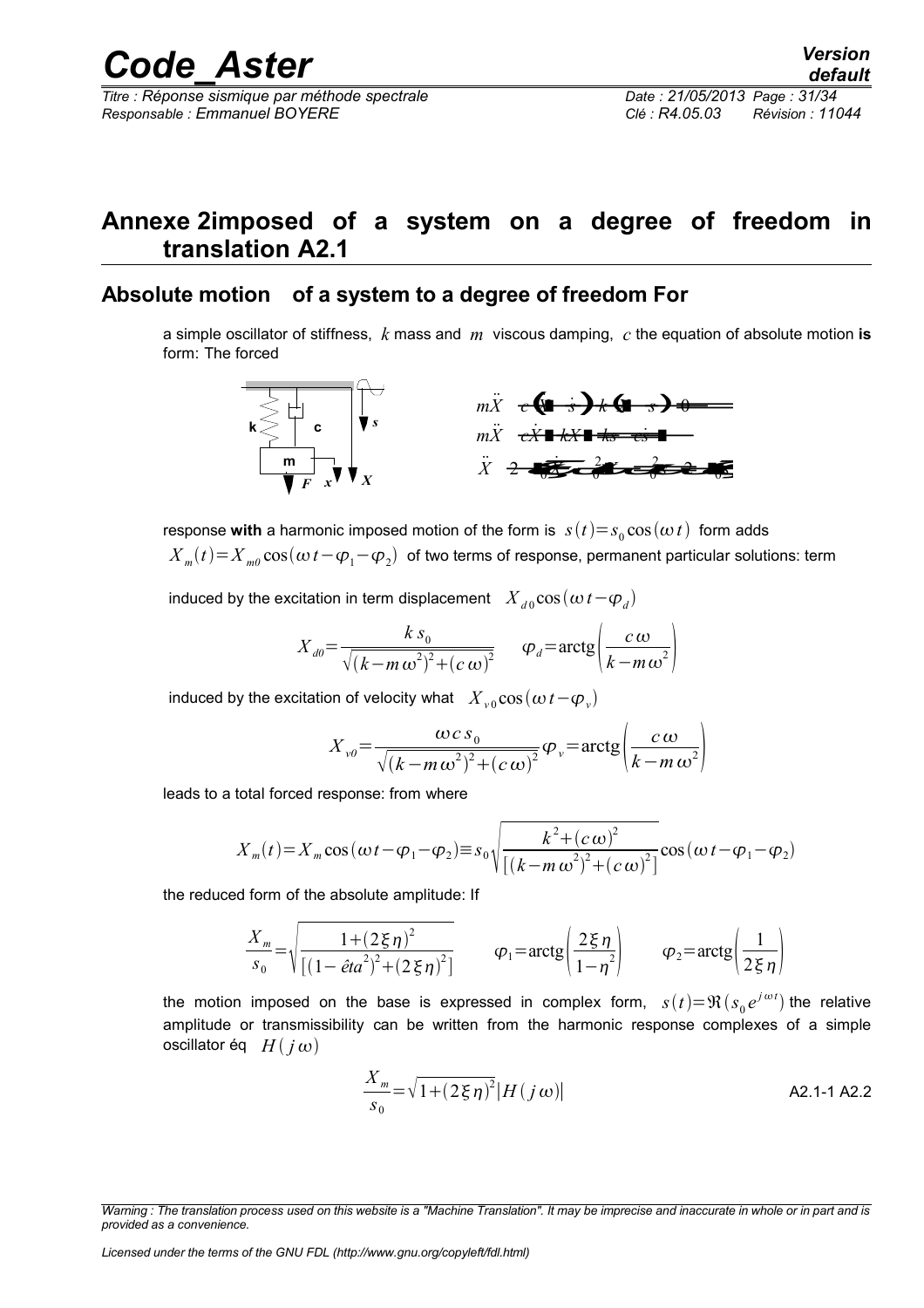*Titre : Réponse sismique par méthode spectrale Date : 21/05/2013 Page : 32/34 Responsable : Emmanuel BOYERE Clé : R4.05.03 Révision : 11044*

## **Relative motion of a system to a degree of freedom the problem**

of the response to an imposed motion can be treated in relative displacement of the mass compared to the bases by posing  $x = X - s$ 

the equation of relative motion **for** a harmonic imposed motion of the form is  $s(t)=s_0 \cos(\omega t)$  then of the form or in  $m\ddot{x} + c\dot{x} + kx = -m\ddot{s}$  reduced form: éq

$$
\ddot{x} + 2\xi \omega_0 \dot{x} + \omega_0^2 x = -\ddot{s} = \omega^2 s_0 \cos(\omega t)
$$
 A2.2-1 the relative

forced **response** is then, for a permanent solution, éq  $x_{m0} \cos(\omega t - \varphi)$ 

$$
x_{m0} = \frac{m\omega^2 s_0}{\sqrt{(k-m\omega^2)^2 + (c\omega)^2}} \qquad \varphi = \arctg\left(\frac{c\omega}{k-m\omega^2}\right) \qquad \qquad \text{A2.2-2 which}
$$

is written in reduced form: éq

$$
\frac{x_{m0}}{s_0} = \frac{\eta^2}{\sqrt{(1-\eta^2)^2 + (2\xi\eta)^2}}
$$
 A2.2-3 Appears



#### **A2.2-a: Response of an oscillator moving imposed (modulus of relative displacement) Motion**

*default*

*Warning : The translation process used on this website is a "Machine Translation". It may be imprecise and inaccurate in whole or in part and is provided as a convenience.*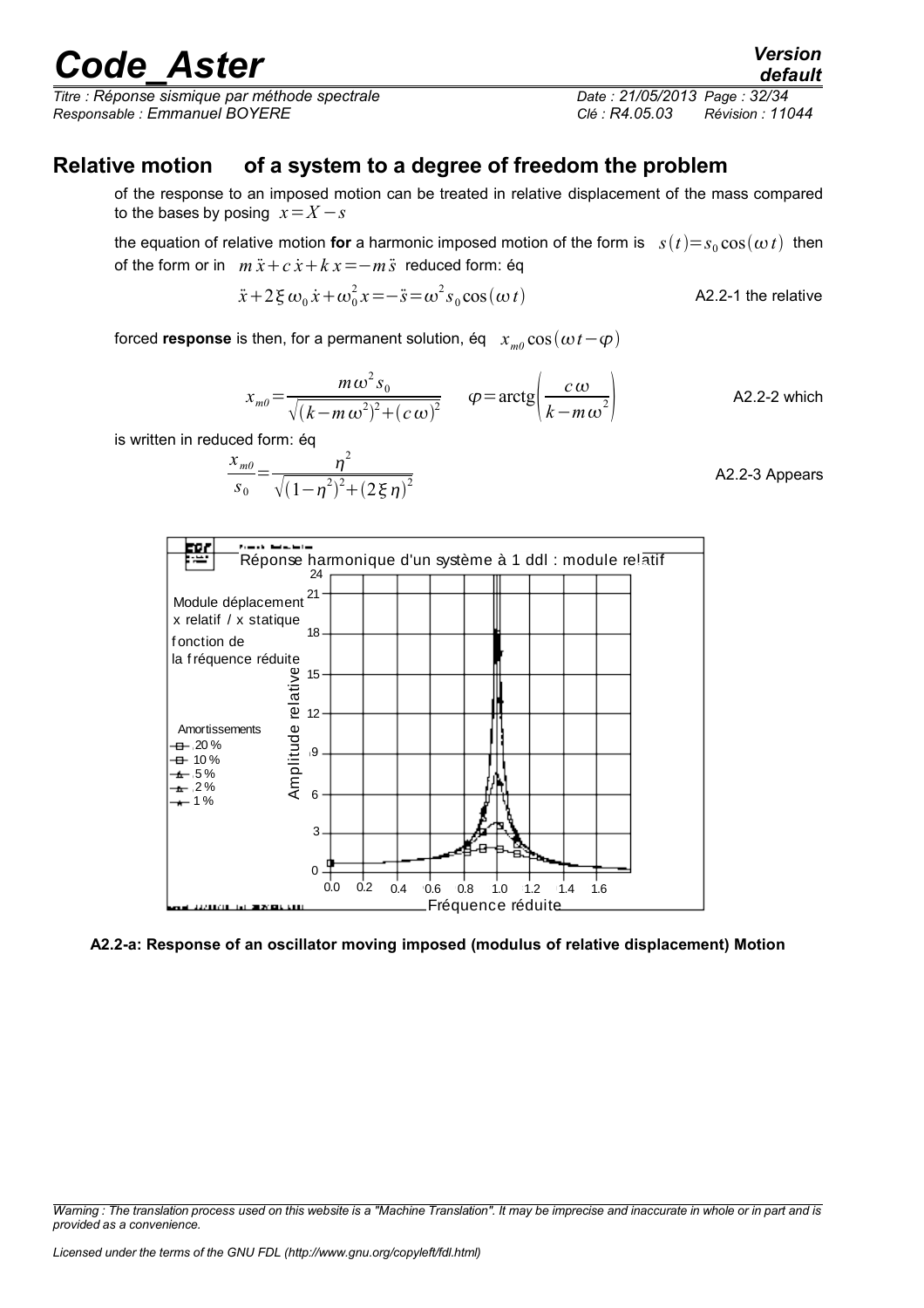*Titre : Réponse sismique par méthode spectrale Date : 21/05/2013 Page : 33/34 Responsable : Emmanuel BOYERE Clé : R4.05.03 Révision : 11044*

## *default*

## **Annexe 3imposed not periodical of a system on a degree of freedom with the problem**

dealt previously was limited to a periodic imposed motion. For a nonperiodic excitation, of variable amplitude with time, being exerted for a finished length of time, one considers the response with a series of impulses. A3.1

## **Impulse response the**

simplest form is the unit impulse force, which applied to a rest mass before the application of the impulse (for  $x = \dot{x} = 0$  or  $t < 0$ ) can  $t = 0$  be written:

$$
\tilde{f} = \lim_{\Delta t \to 0} \int_{t}^{t + \Delta t} F dt = F \cdot dt = 1 = m \dot{X} (t = 0) - m \dot{X} (t = 0) = m \dot{X}_0
$$

The initial conditions are then noted and  $X(t=0)=X_0$   $\dot{X}(t=0)=\dot{X}_0=\frac{1}{x_0}$ *m*

the general equation of the response in free vibration of a system with a degree of freedom: then

$$
X_{l}(t) = e^{-\xi \omega_0 t} \left( X_0 \cos \omega'_{0} t + \frac{\dot{X}_0 + \xi \omega_0 x_0}{\omega'_{0}} \sin \omega'_{0} t \right)
$$

becomes the impulse response of  $g(t)$  a system with a degree of freedom éq

$$
X_{l}(t) = g(t) = \frac{e^{-\xi \omega_{0} t}}{m \omega'_{0}} \sin \omega'_{0} t
$$

a nonunit impulse,  $\;\tilde{F}\!=\!F\!\cdot\!\Delta\,t$  the initial velocity is and  $\;\dot{X}_{0}\!=\!\frac{F}{m}$ *m* the response becomes: éq

$$
X_{l}(t) = \frac{\tilde{F}e^{-\xi\omega_{0}t}}{m\omega'_{0}}\sin\omega'_{0}t = \tilde{F}g(t)
$$

the impulse force is applied to one unspecified time  $\tau$ , the response is: A3.2

$$
X_{l}(t) = \tilde{F} g(t-\tau)
$$

## **Response in unspecified forced vibrations the force**

of excitation can  $F(t)$  be broken up into a series of impulses of variable amplitude applied  $F(\tau)$  to time during  $\tau$  a time. If  $\tau$ ,  $\Delta \tau \rightarrow 0$  the response at one time t is obtained by: and while

$$
X(t) = \int_0^t F(\tau)g(t-\tau)d\tau
$$

replacing by the statement of the impulse response [éq A.3-2], one obtains the equation of convolution for a system at rest at time 0 of the form: éq

$$
X(t) = \frac{1}{m \omega'_{0}} \int_{0}^{t} F(\tau) e^{-\xi \omega_{0}(t-\tau)} \sin \omega'_{0}(t-\tau) d\tau
$$
 A3.2-1 known

under the name of integral of DUHAMEL. A3.3

*Warning : The translation process used on this website is a "Machine Translation". It may be imprecise and inaccurate in whole or in part and is provided as a convenience.*